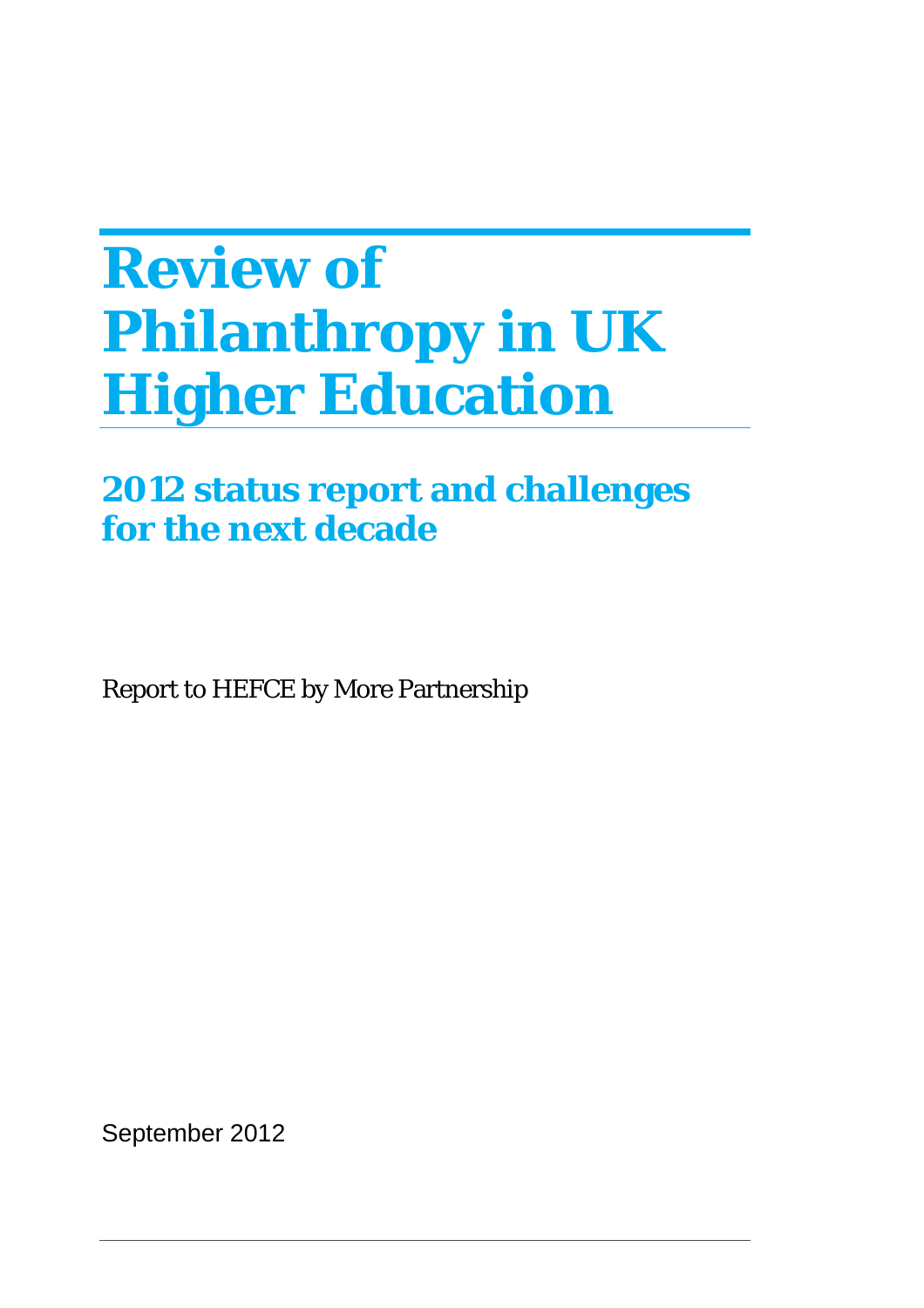### **Contents**

| Foreword                                                          | $\boldsymbol{2}$ |
|-------------------------------------------------------------------|------------------|
| <b>Executive Summary</b>                                          | 4                |
| Recommendations                                                   | 10               |
| <b>Chapter 1: Introduction</b>                                    | 13               |
| Audiences for this report                                         | 14               |
| Evidence base for this report                                     | 14               |
| <b>Report structure</b>                                           | 15               |
| Chapter 2: The past ten years                                     | 16               |
| The Matched Funding Scheme 2008-11                                | 19               |
| The ethics of HEI engagement with philanthropy                    | 23               |
| Workforce development and capacity-building                       | 23               |
| <b>Institutional leadership</b>                                   | 26               |
| Chapter 3: Why donors give to higher education                    | 28               |
| <b>Chapter 4: The role of Government</b>                          | 36               |
| Matched funding - impact and future                               | 36               |
| Taxation, Government policy and financial education               | 37               |
| Indirect encouragement and celebration of philanthropic behaviour | 41               |
| Chapter 5: Impact of philanthropy on higher education             | 43               |
| What donors support and make possible                             | 43               |
| Giving as a proportion of total university expenditure            | 45               |
| Donor influence                                                   | 46               |
| <b>Chapter 6: Lessons for universities</b>                        | 48               |
| Broad changes universities can make                               | 48               |
| <b>Embedding experience</b>                                       | 50               |
| <b>Fundraising practice</b>                                       | 52               |
| Workforce development                                             | 54               |
| <b>Chapter 7: Myth busting</b>                                    | 59               |
| Chapter 8: Conclusions: The next ten years                        | 65               |
| <b>List of Appendices</b>                                         | 64               |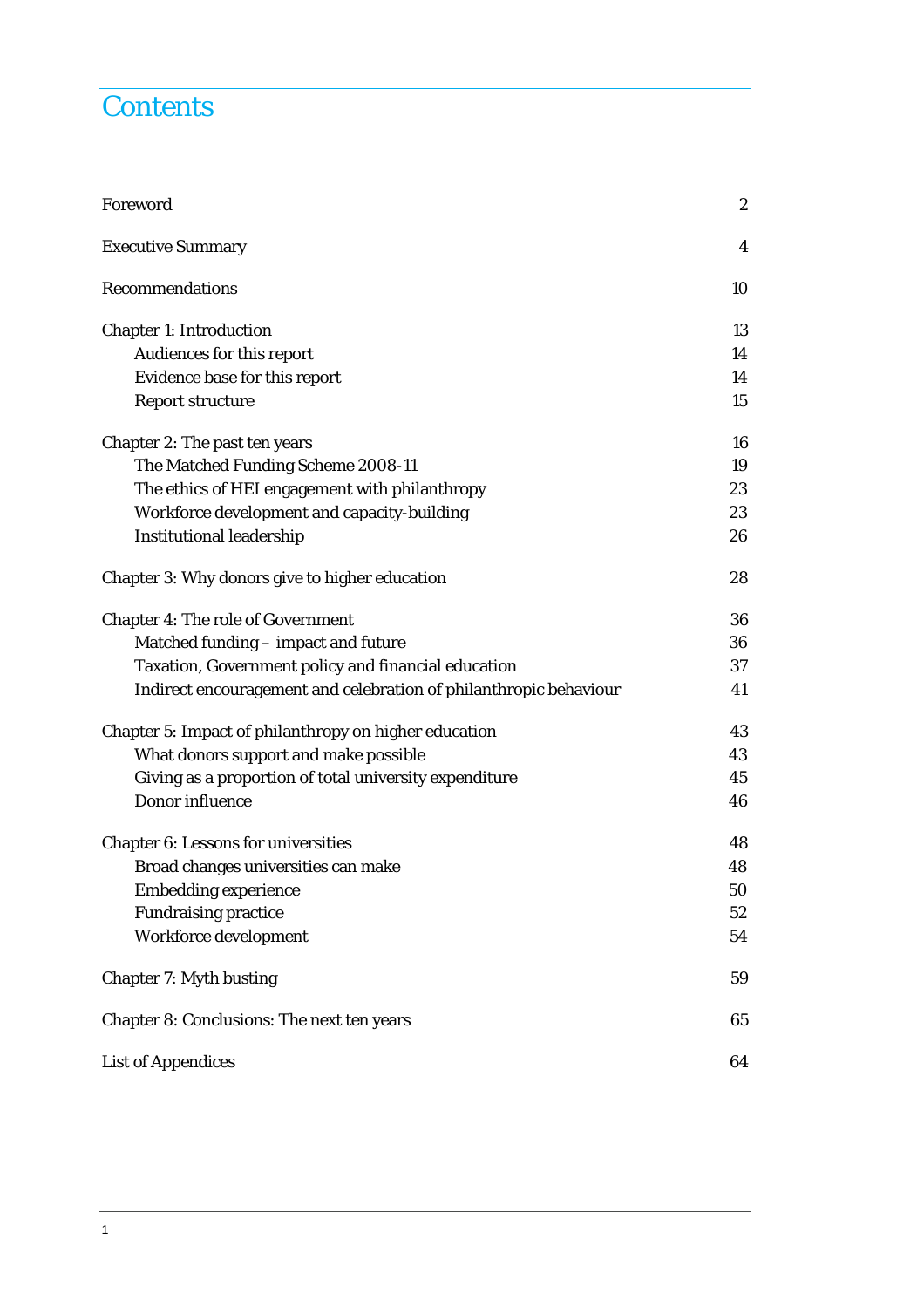# Foreword

- **1.** Philanthropy is "the desire to promote the welfare of others, expressed especially by the generous donation of money to good causes"<sup>[1](#page-2-0)</sup>. This is one of the UK's great traditions  $$ and education is one of the greatest causes. From medieval through Victorian to modern times, generous donations have facilitated the development of academic institutions. Philanthropy has enabled them to become internationally successful and to play their part in the economic, social and cultural successes of the UK over many years.
- **2.** Yet, ten years ago, the picture in the UK was one of a few well-known institutions attracting support from a relatively small number of benefactors. Some well-established institutions benefited from philanthropy but most did not. This was in contrast to other parts of the world, particularly the USA, where universities of all kinds were being supported by philanthropic donations. The recognition that the UK was no longer making the most of our philanthropic tradition led, in 2004, to the Thomas Report on Voluntary Giving to UK Universities, which made a number of important recommendations for the UK higher education sector.
- **3.** This 2012 review looks at how things have changed in the past decade and how the sector has responded to the recommendations of that report. The Higher Education Funding Council for England (HEFCE) has established a steering group drawn from different parts of the philanthropy landscape in higher education: donors, fundraisers, vice-chancellors from universities at different stages of philanthropic development, and Government, with secretariat support from HEFCE. The review group have worked with fundraising consultancy More Partnership to deliver an in-depth analysis of how universities have changed in the way they manage institutional advancement in general and philanthropy in particular.
- **4.** We have a very positive story to tell. Universities<sup>[2](#page-2-1)</sup> have changed and they have delivered. Funds raised in the UK in the last five years have increased from £513m to £693m.
- **5.** There are now beacons of good practice in fundraising here in the UK. We no longer need to look to the USA for all our learning. While there is still progress to be made, it is clearer what works in our own context and what does not. We have shared experiences across institutions and, by working together, we have seen all higher education institutions improve.
- **6.** This review demonstrates that a key part of success in this area is being clear about an institution's identity, having realistic expectations about what is achievable and identifying "best in class" UK institutions as role models.
- **7.** The environment in which universities are operating in 2012 is one of profound change. There are real financial pressures on Government, institutions and donors. The need for philanthropic support has grown, yet, in this economic climate, there must be a risk that

<span id="page-2-0"></span><sup>1</sup> Oxford Dictionaries definition.

<span id="page-2-1"></span><sup>2 &</sup>quot;Universities", in this context, used to indicate all forms of higher education institution.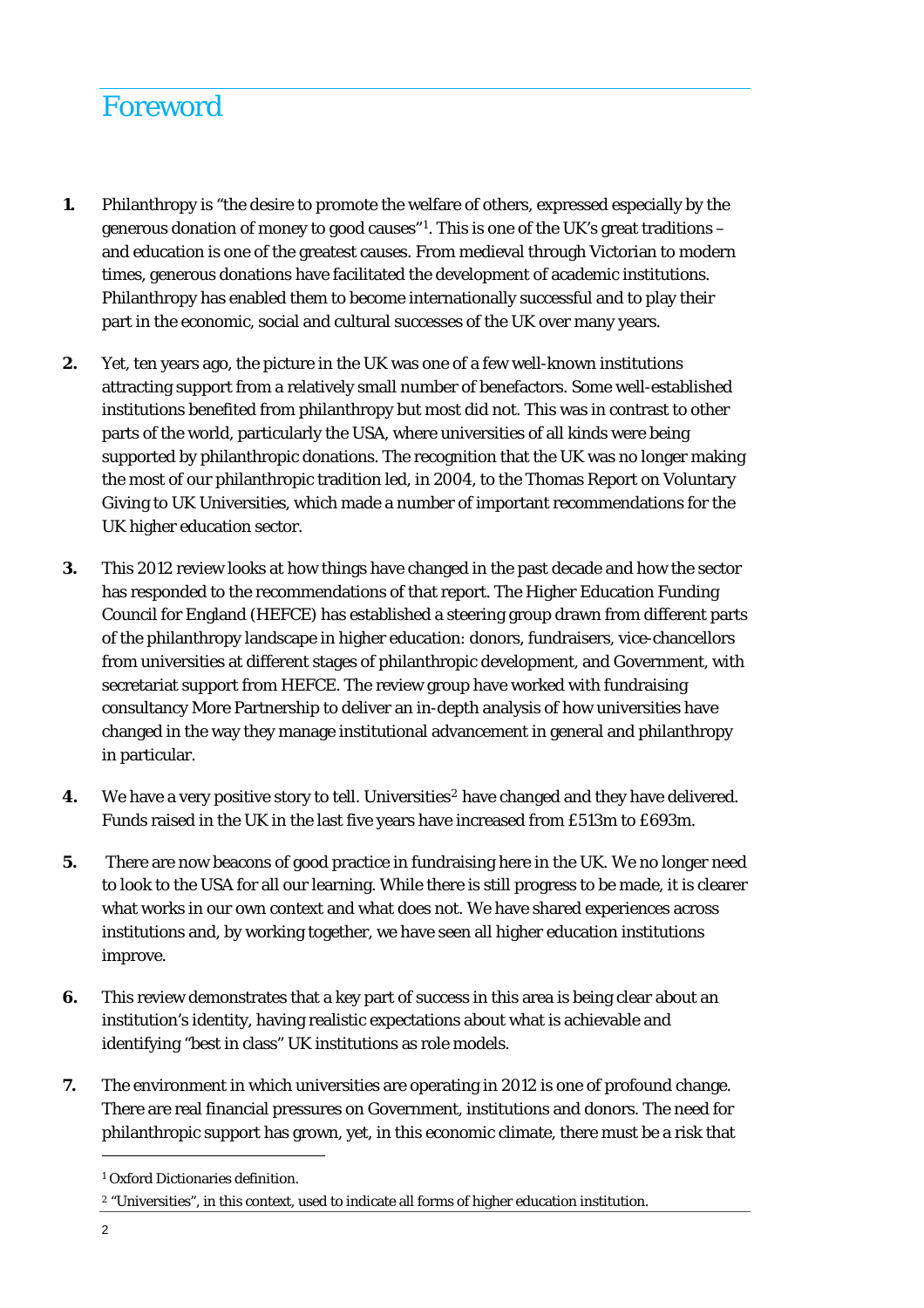universities may consider reducing their investment in the infrastructure for fundraising. Fundraising is a long-term game that cannot be turned on and off without losing the support of donors. Universities must hold their nerve and continue to improve. If they do not, they will not reap the benefits set out in this report. If they do, they have the opportunity to receive £2 billion per annum from some 630,000 donors by 2022. Indeed, if they learn from each other and treat their donors well, they may do still better.

**8.** The review group members have all felt privileged to be part of this review. We have seen the impact that well-managed philanthropy has on institutions as well as on donors. We have appreciated the considerable work that More Partnership put into the background research and the preparation of the final report. We commend the recommendations to you for serious debate within university executives and governing bodies as well as within Government.

Signed:

Shilley Peace

#### **Review group members:**

Professor Shirley Pearce CBE, Vice-Chancellor and President, Loughborough University (Chair)

Nick Blinco, Director of Development and Alumni Relations, University of Birmingham Rory Brooks, Founder, Rory and Elizabeth Brooks Foundation

Professor Sir Richard Trainor, Principal, King's College London

Martin Williams, Director of Higher Education Strategy, Department for Business, Innovation and Skills

### **HEFCE secretariat:**

Ian Lewis Fiona MacMillan

### **More Partnership:**

Adrian Beney Joanna Motion Simon Pennington Rebecca Rendle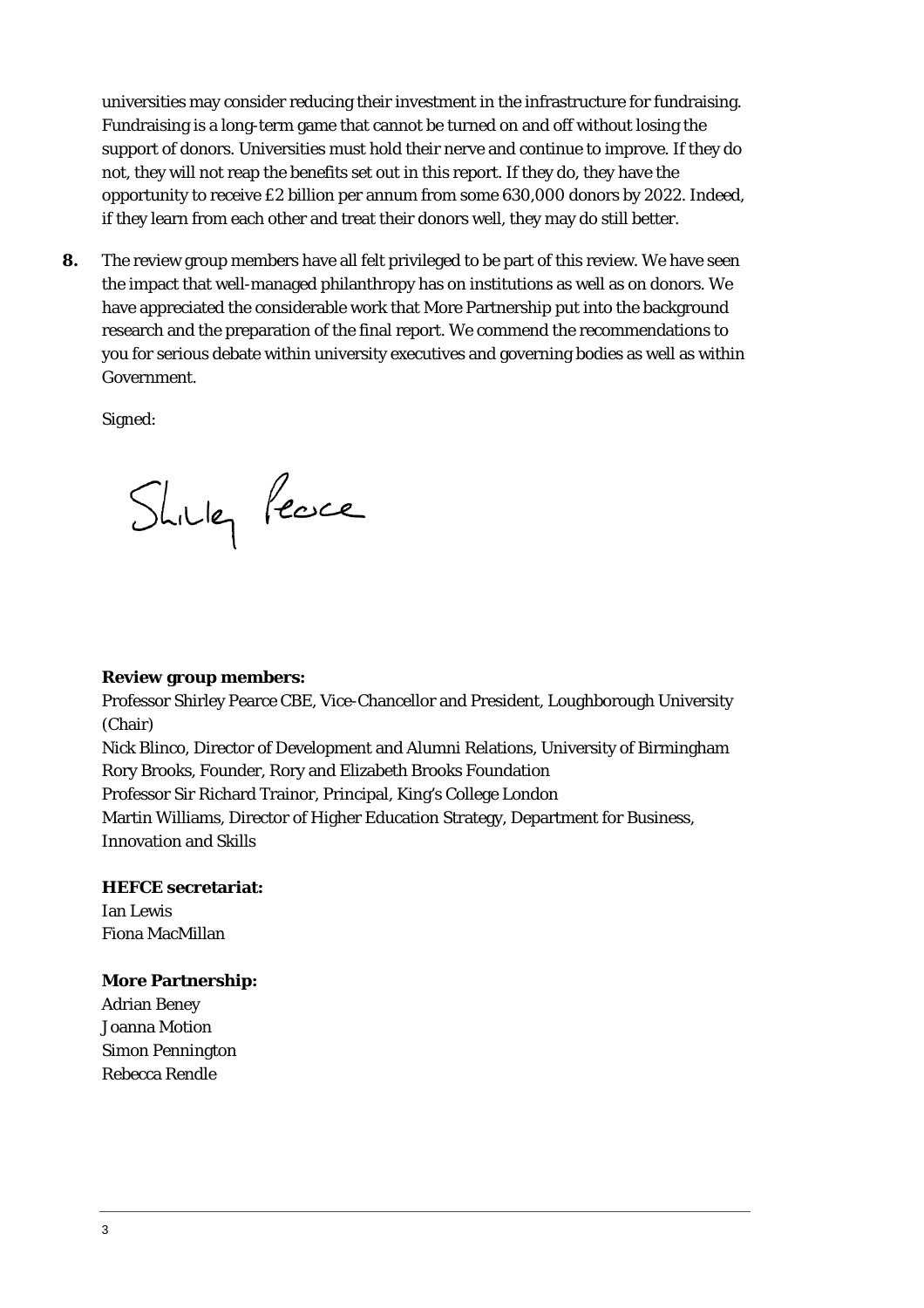### Executive Summary

### **Philanthropy benefits universities and society**

- Higher education matters enormously. At the same time, philanthropy is a force for good. Philanthropic giving to higher education makes a partnership of immense power and value. The responsible use of wealth, solidarity across the community, and shared purpose for worthwhile aims are ideas that resonate in times both of uncertainty and of prosperity. Donors, on all scales, enable remarkable people to achieve significant ends, in shorter timespans, than would otherwise be possible.
- Universities are charities, making a significant charitable impact. They have therefore not only the right but the obligation actively to seek and responsibly to handle philanthropic gifts. Higher education can deliver social progress across the spectrum, connecting with the widest range of passions and interests from donors. It changes students' lives and improves their life chances – offering opportunities to open doors of every kind. It provides society's best chance of tackling the big issues of our times, from the diseases that killed our parents to resource shortages, to the misery of war, to the ominous gap between rich and poor. "If a donor is interested in global warming, young people or the future of the country, these can be reflected in their funding of higher education." – foundation director
- There are now many good examples of fundraising universities in the UK, rather than a handful of universities with fundraising offices. An effective advancement programme – driving the ability to raise philanthropic funds and strengthen reputation, to engage alumni and other supporters, and to communicate compellingly, externally and internally – has become part of the definition of a successful university. "I'd find it hard to conceive of a decent university that didn't do this." – Vice-Chancellor
- The thinking that informs effective fundraising is the same attitude of mind that will build interest and engagement in student recruitment, in a satisfying student experience, and in a transition to mutually welcome alumni relations. Philanthropic investment is not an alien intrusion to the campus, therefore, but an organic part of achieving institutional clarity and of building effective relationships and partnerships. Asking the questions that focus a fundraising proposition can help to articulate wider institutional priorities.
- The key opportunity for higher education institutions (HEIs) lies in the way universities are understood as charitable entities and in particular on the force of their "case for support". Promoting public understanding of universities as good causes delivering social impact is a shared concern for Government and for the sector.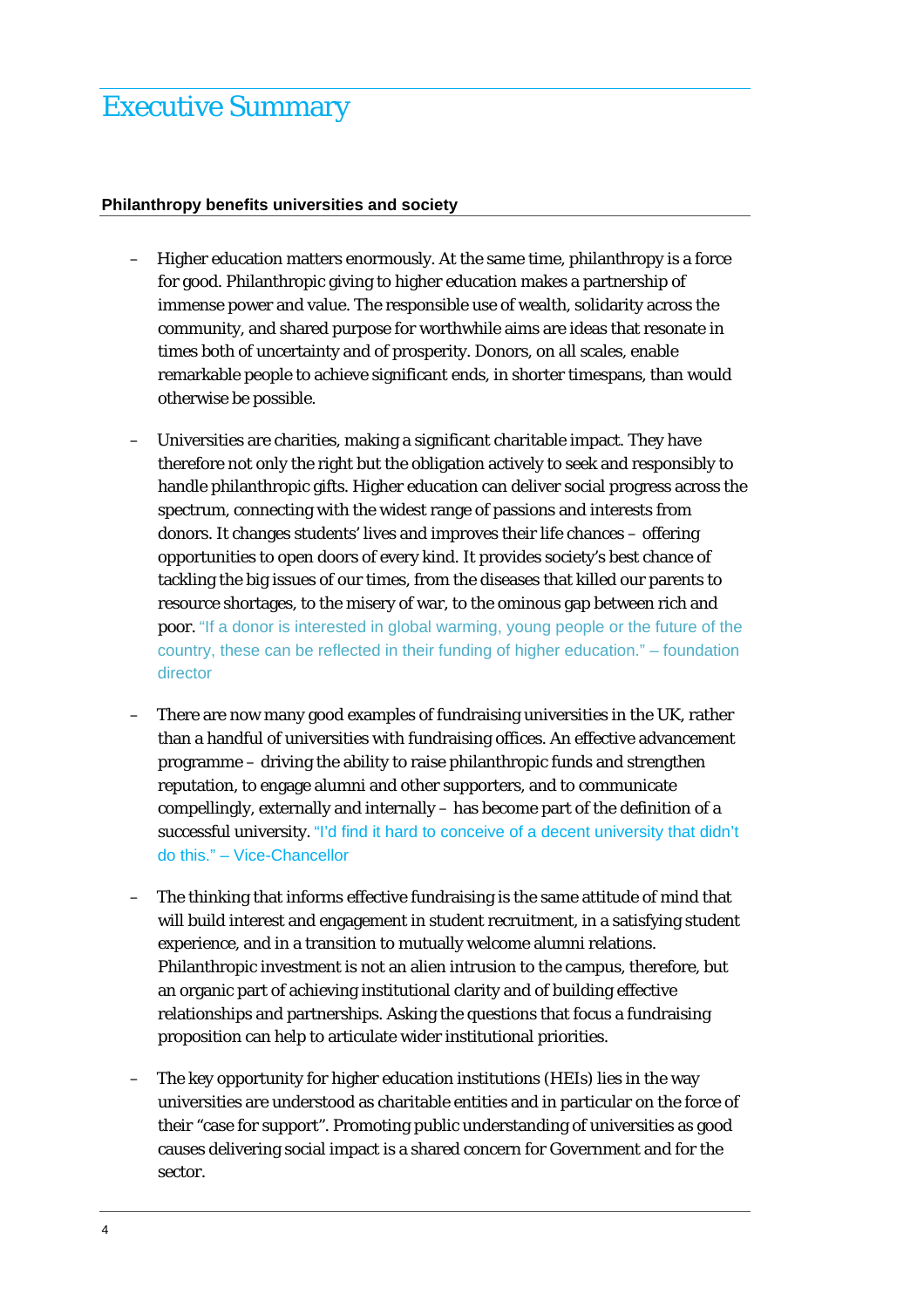- At the end of financial year 2006-7, 131 institutions reported £513 million in total funds raised from 132,000 donors. Five years later, 152 institutions reported £693 million from more than 204,000 donors. That means 16% more institutions, reporting an overall rise of 35% in funds raised, and 54% more donors.
- Capacity-building is working. Fundraising performance correlates closely with investment.
- Higher education accounts for more £1 million+ gifts than any other sector. Universities attracting seven-figure gifts in recent years include Aberdeen, Bath, Birmingham, Edinburgh, Exeter, Glasgow, Huddersfield, Kent, King's College London, Leicester, London South Bank, Loughborough, Manchester, Middlesex, Nottingham, Nottingham Trent, the Royal College of Art, the School of Oriental and African Studies, Southampton, University College London and others. Generosity to universities and colleges is not only the province of JK Rowling and James Dyson, of the Wolfson Foundation and Santander UK. It flourishes in a community of ordinary students, alumni, academic and other staff, parents, neighbours, and supporters of what universities and colleges stand for and do well.
- The 204,219 donors who gave to UK universities in 2010-11 include trusts and foundations, corporate entities and individuals, both alumni and non-alumni, in their lifetimes and through their wills. Their gifts ranged in scale from 50p to £50 million+. Giving to UK higher education has even grown since the recession in 2008, when it decreased in North America and when giving to other UK charities also declined.
- It has been suggested that the wealthy in the UK are, as a group, less generous than those with lower incomes. Yet the statistics show that the "giving wealthy" do so exceedingly generously in absolute terms and when measured as a proportion of income. The task is not so much to persuade the givers to give more – welcome as that would be – but to persuade the non-donors among the wealthy to become donors. The aim is to build a sustainable base of support with their help.

### **Philanthropy is not all about money or new buildings**

– At its best, philanthropic support not only adds financial resources to an institution, but also brings the intellectual and emotional engagement of the donor. Philanthropists are attracted by innovation, excellence and energy; their gifts also help to drive these qualities. Donors may have useful wisdom to add to the academy, whether to its governance, operations, or its core academic pursuit; "gift agreements" should define the terms of engagement. It is notable how often interactions between donors and the projects, academics and students they support generate optimism and enthusiasm. This is a virtuous circle.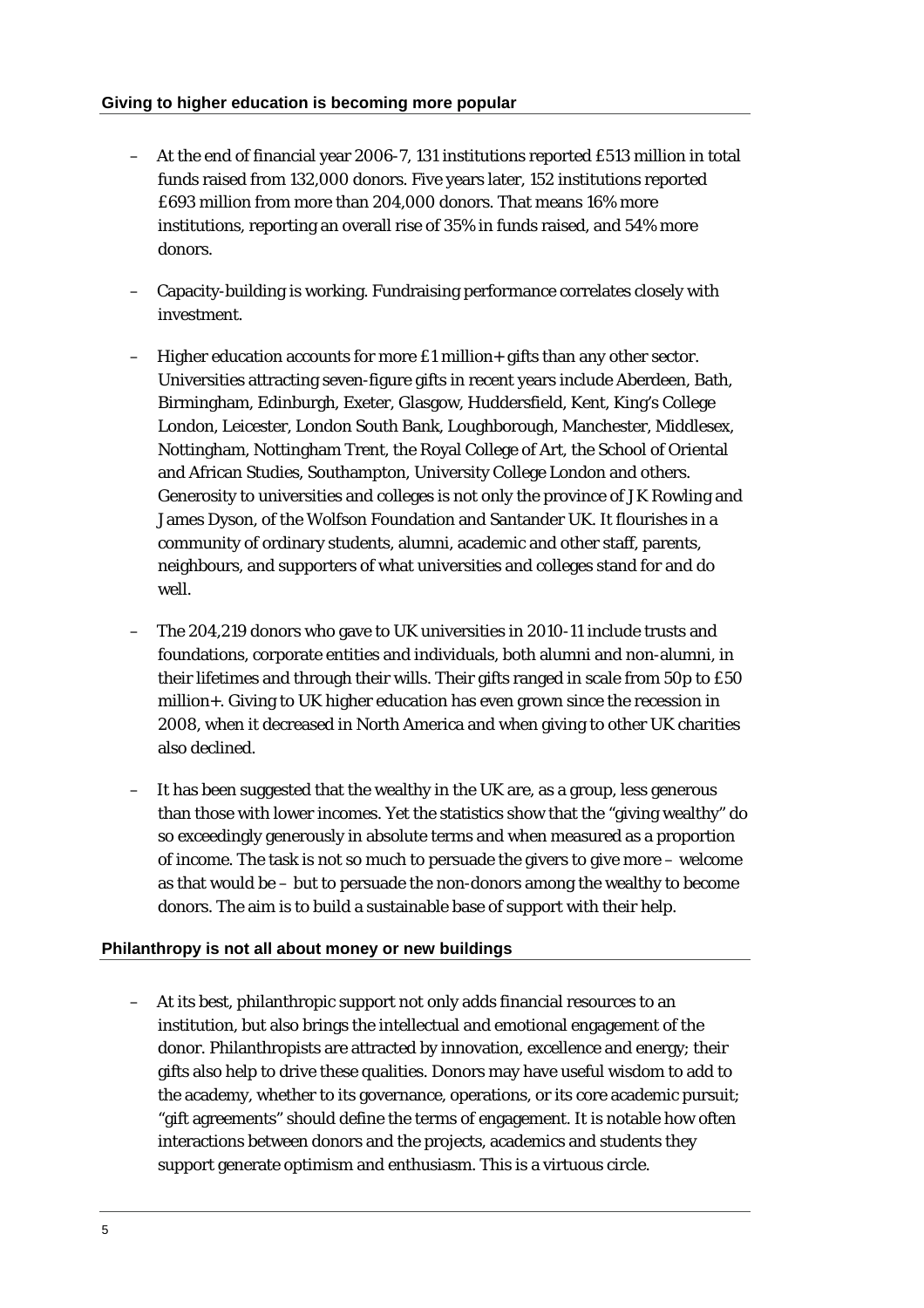- Donors give to universities that solve problems, rather than to ones that have problems. They like to add value. Knowing that the institution is well led and effectively governed, with ethical policies and efficient structures, builds confidence and engagement.
- Focusing on donor motivation unlocks the biggest gifts. That is highly individual but it may be informed by culture, religion and family practice. In Asia and in the Confucian tradition, respect for learning runs deep. Some cultures enjoy alignment with "cutting edge" work. Unsurprisingly, donors show little interest in paying for basic infrastructure, which they – and most of the academic community – regard as the business of the Government.
- Gift acceptance issues should be considered alongside other areas of risk that vice-chancellors need to manage in the business of running the university (such as the ethics governing research and knowledge transfer). All such questions need to be considered carefully in the light of an institution's overall values and care for its reputation. Structurally, universities offer a high degree of scrutiny and accountability.

### **The current UK climate for philanthropy is good, but more can be done**

- UK Governments in recent times have framed the funding of higher education so that it draws less from the public purse and more from individuals (if and when they earn enough). This shift has changed the landscape quite profoundly. It presents both challenges and opportunities for philanthropy.
- Concern has been expressed that there will be greater difficulty in encouraging alumni to support universities at a time of increased student fees. There is no evidence from outside the UK, however, that the rise in fees in England will necessarily prove a deterrent to future support in the medium-to-long term. Indeed, a number of commentators have made the point that people tend to value what they pay for, and drawn attention to the robustness of giving to US and Canadian universities, fees notwithstanding. Evidence from the US also shows that a high quality student experience will be critical in how alumni view their university in the future – and how willing they are to support it.
- Tax incentives while they rarely trigger generosity in a stony heart send signals about the Government's interest in encouraging philanthropy and help reinforce social expectations. Institutions and donors alike are well-served by a Government that generates consistent messages and joined-up thinking. For the taxation of gifts of income, the UK has a regime that, while a little complex in structure, is as encouraging of giving as that prevailing in the USA. This is underpinned by Gift Aid and Payroll Giving, and by the welcome abandonment of suggestions for a 25% cap on tax relief for charitable gifts.
- For gifts of capital, the treatment of gifts of listed securities and real property and the new inheritance tax provisions are powerful tools that decrease the tax impact of giving and thereby increase the amounts that are given. However the UK still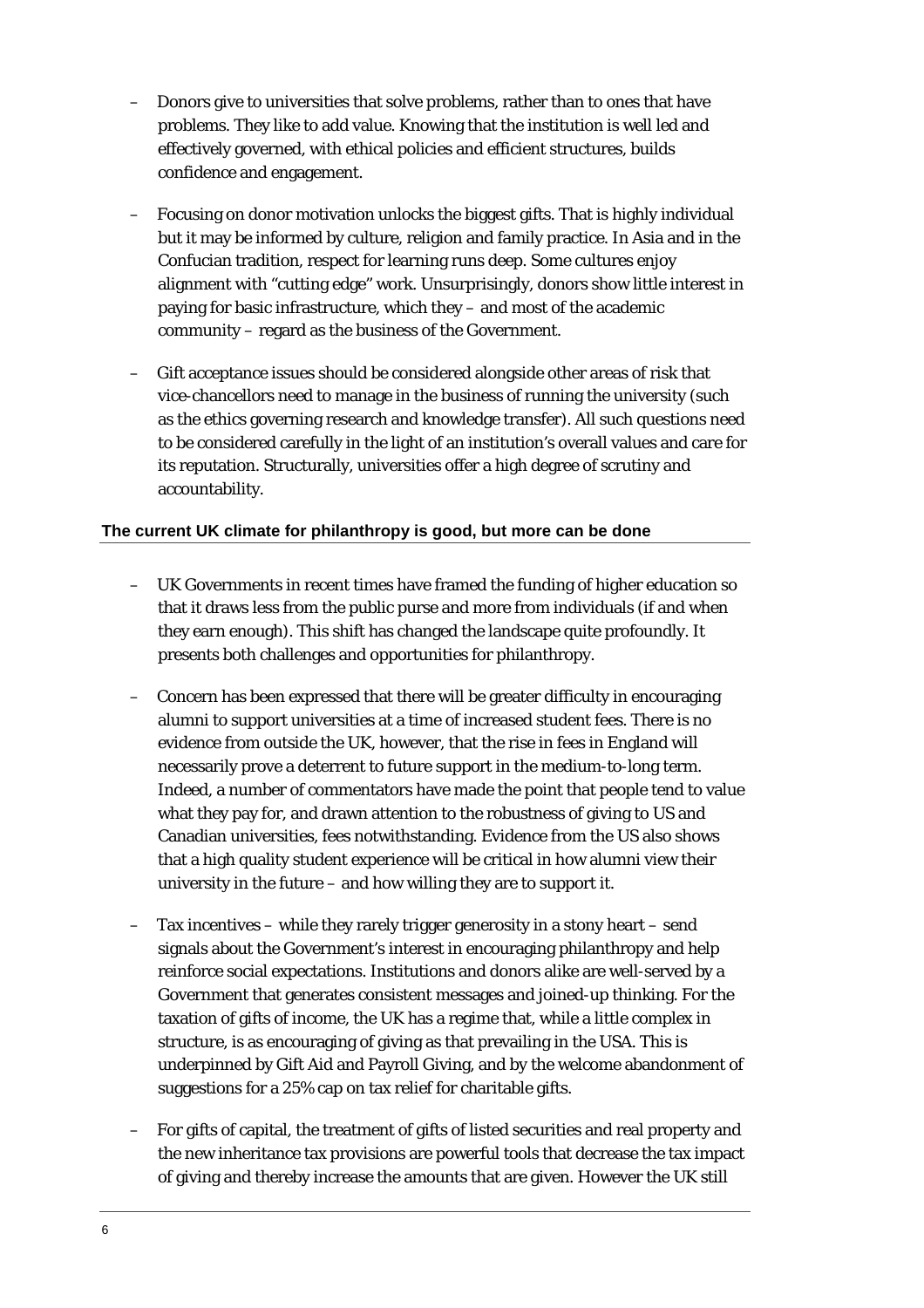lags behind North America in two particular areas: gifts of broader classes of asset than listed shares and property, and gifts with reservation.

- Matched funding has worked for universities in England and Wales and should remain in the repertoire.
- The Government has endorsed the role of philanthropists through initiatives such as the Giving White Paper of 2011, and through envisaging an increasingly important role for philanthropy in arts and culture. There is a great deal to be gained by joined-up thinking in messages encouraging philanthropy. The Giving White Paper established a new honours committee to ensure recognition for exceptional and sustained philanthropy. The Government and society in general needs to applaud giving as among the highest forms of achievement, and to be seen to be doing so.

### **We set ourselves ambitious goals for the future**

- We call on universities and colleges to be robust about the process of asking potential donors to give, but to understand that they will do so only when they feel that a relationship has been established and is valued. The object of support needs to be above and beyond what they might expect to be funded by universities themselves from other sources.
- In the US, after about 50 years of consistent fundraising, the participation rate from alumni of public universities is about 10%. A target of 5% for the UK within the next 10 years, with a number of universities achieving double digit rates, would put the UK onto the US track. This rise, from 1.2% today, will only be achieved by more asking, which in turn will rely on stronger, more durable alumni bonds.
- We stress the importance of investment in alumni relations to all universities and colleges. There are a huge number of ways in which alumni can give their support – through volunteering, acting as ambassadors, recruiting graduates, recommending the university to others, commissioning research and so on. We recommend that alumni relations activities are strategically focused so as to strengthen institutional goals through the engagement of alumni, students, former staff and other friends, and also by the creation of benchmarks against which interest, engagement and commitment can be measured and improved.
- We see lessons to be learned from the arts and charity sectors, for instance in growing experience in using new media in fundraising (text messaging, social networking, viral media etc) and in legacy giving, making use of the Legacy10 provision (where anyone leaving 10% of their taxable estate to charity will qualify for a reduced rate of inheritance tax), among other opportunities; we see particular openings for fundraising for medical and health-related causes, sometimes in partnerships; and we envisage greater prominence for academic champions of institutional philanthropic priorities.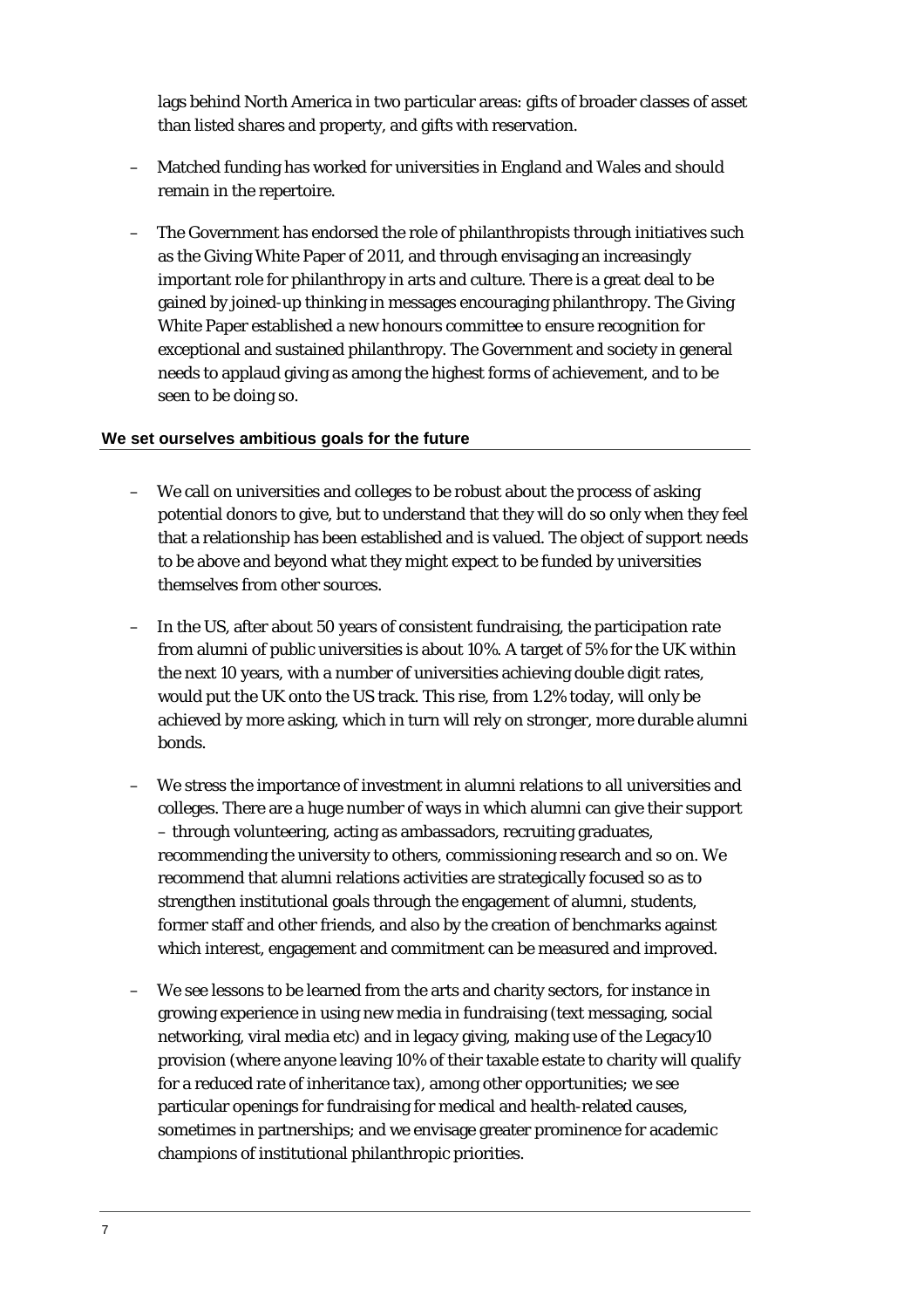- Over the next decade, we expect that many more activities across higher education will be funded either purely or largely by philanthropy, adding value and flexibility across institutions. To develop this strand of investment, universities need consciously to strengthen a culture of philanthropy around them and to embed relevant expertise and conviction. Skilled fundraising professionals remain in short supply. Workforce development for this group is a priority.
- We expect that the geographical profile of giving will shift towards Asia, and that more effort and expertise will be expended in achieving an understanding of giving cultures all over the world. Ethics will be increasingly signposted, with the consequences of the Woolf Report leading to more robust principles and procedures for handling major gifts.
- We envisage that every university will have an account, by the end of the decade, of the good work being made possible through acts of generosity. As well as big projects, we expect that thousands of students will have been helped to attend universities by the award of scholarships and bursaries, and we urge the recipients of all such awards to think about giving back to their universities – or forward through their universities to the future – when they can.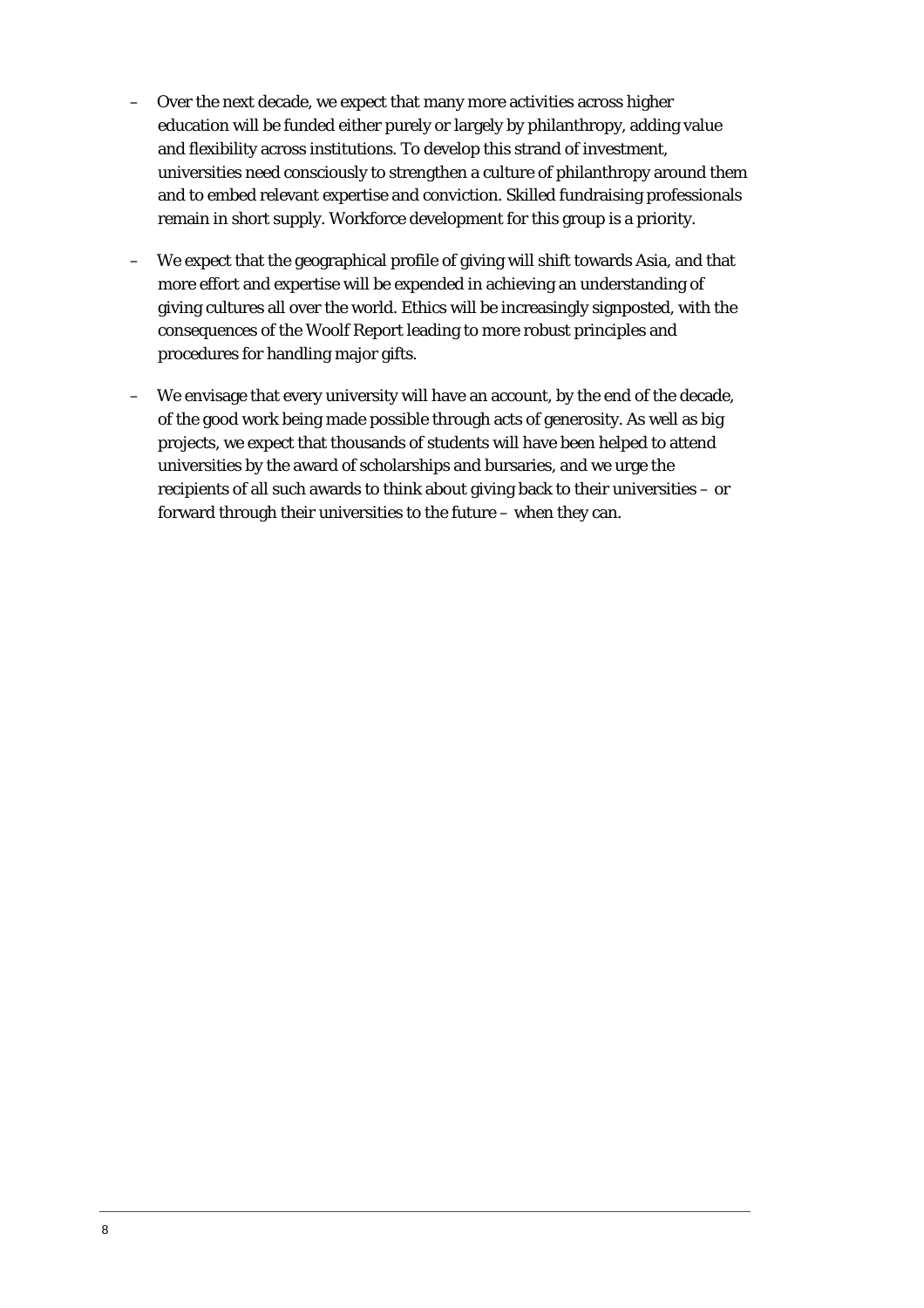### Recommendations

**Recommendation 1: All universities should develop institutional advancement plans – including fundraising, alumni relations and communications activities – based on a clear understanding of their own distinctiveness, goals and particular opportunities. There is a range of good practice for them to consider in shaping these plans, much of it now drawn from within the UK. They should invest consistently with a view to longerterm benefits.** 

**Recommendation 2: Universities have a responsibility to engage actively with external supporters. In particular they should build purposeful and business-like relationships of mutual respect with major donors so as to enable philanthropic investments in the institution that are strategically aligned and satisfying to both parties.** 

**Recommendation 3: The mechanism of matched funding is effective in incentivising giving and in capacity-building. It would be good to construct a cost-effective follow-up HEFCE scheme whenever resources are available. In the meantime and additionally, the university sector and individual HEIs should work with donors to create imaginative local opportunities for challenge funding.** 

**Recommendation 4: A stable and predictable fiscal framework is a requirement for a high level of giving. In this context, Government should:** 

- **On income tax relief, continue its commitment to the Gift Aid and Payroll Giving schemes, and to the direct connection between the tax for which an individual is liable and the tax relief available on giving that income away.**
- **Support initiatives to make the administration of the schemes simpler and more transparent for donor and charity, and continue its welcome commitment to allowing charities to recognise the generosity of donors without compromising the Gift Aid status of the gifts.**
- **On capital tax relief, extend the classes of asset that can be taxeffectively given away to include unquoted securities and chattels, with a minimum value on the latter. The Capital Gains Tax threshold of £6,000 for disposal of chattels is a suggested starting place. Government should be open-minded towards schemes that allow significant gifts of capital with reservation, for example Lifetime Legacies.**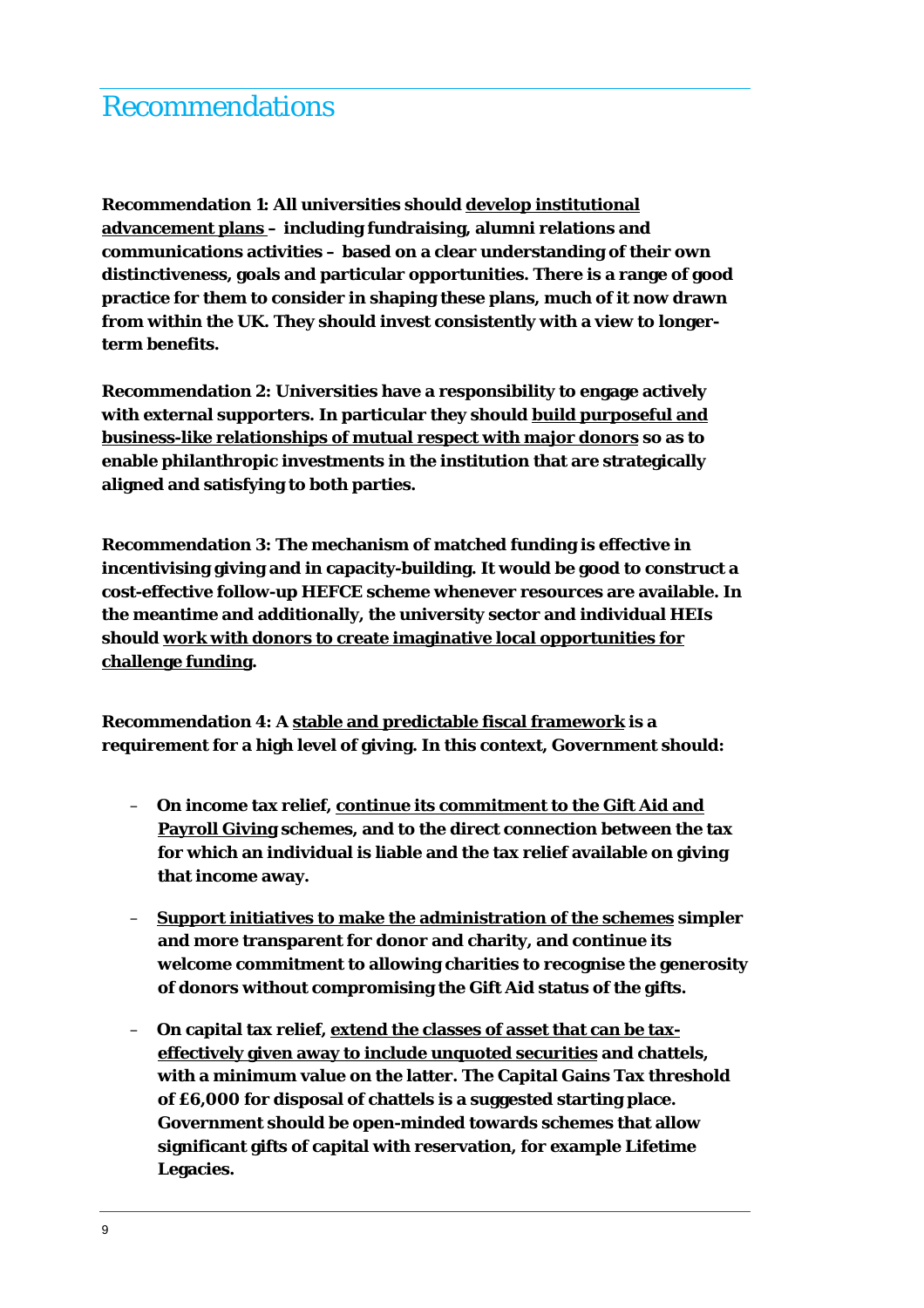**Recommendation 5: HEFCE, working with Universities UK and GuildHE, should launch and support a public information campaign promoting the value of universities as a powerful channel for philanthropic investment and a good cause of wide social interest. The higher education sector should actively support it.** 

**Recommendation 6: The Government should continue to celebrate and honour the significance of philanthropy, and of the donors who make it possible. Coherent thinking and consistent messages across the third sector, including higher education, are vitally important in valuing those who give while creating and sustaining a supportive environment encouraging a culture of generosity.** 

**Recommendation 7: All universities should have clear processes and governance mechanisms for acceptance of gifts as part of their normal ethical and risk management frameworks. These must be underpinned firmly by the organisation's values, which should guide any decisions relating to the acceptance or otherwise of specific gifts.** 

**Recommendation 8: In recognition of the key part that institutional leadership plays in successful philanthropic fundraising, Universities UK and the Leadership Foundation should identify champions of advancement within their membership who will promote the sharing of good practice and the education of those who have ambitions to become leaders of higher education institutions.** 

**Recommendation 9: University governing bodies should strengthen their own competence and understanding of institutional advancement, expecting at least an annual report on the institution's activities in this field and ensuring that the selection criteria for incoming vice-chancellors include active engagement with fundraising and alumni relations.** 

**Recommendation 10: Institutions should consider how best to embed fundraising within their infrastructure, such as providing a programme of support, learning and reward for academic and other staff who play an active role in philanthropic activities, and draw up a rolling plan to do so.** 

**Recommendation 11: In order to embed good practice in advancement within institutions, HEFCE should create a pump-priming fund to which HEIs can bid for bespoke programmes to facilitate education in fundraising expertise and culture change at a range of levels.** 

**Recommendation 12: The university sector and individual HEIs should make better use of the data and benchmarking analysis that is increasingly available so as to improve their own fundraising performance and should continue to improve data collection. They are urged to take part in the Ross-CASE benchmarking survey of fundraising in universities.**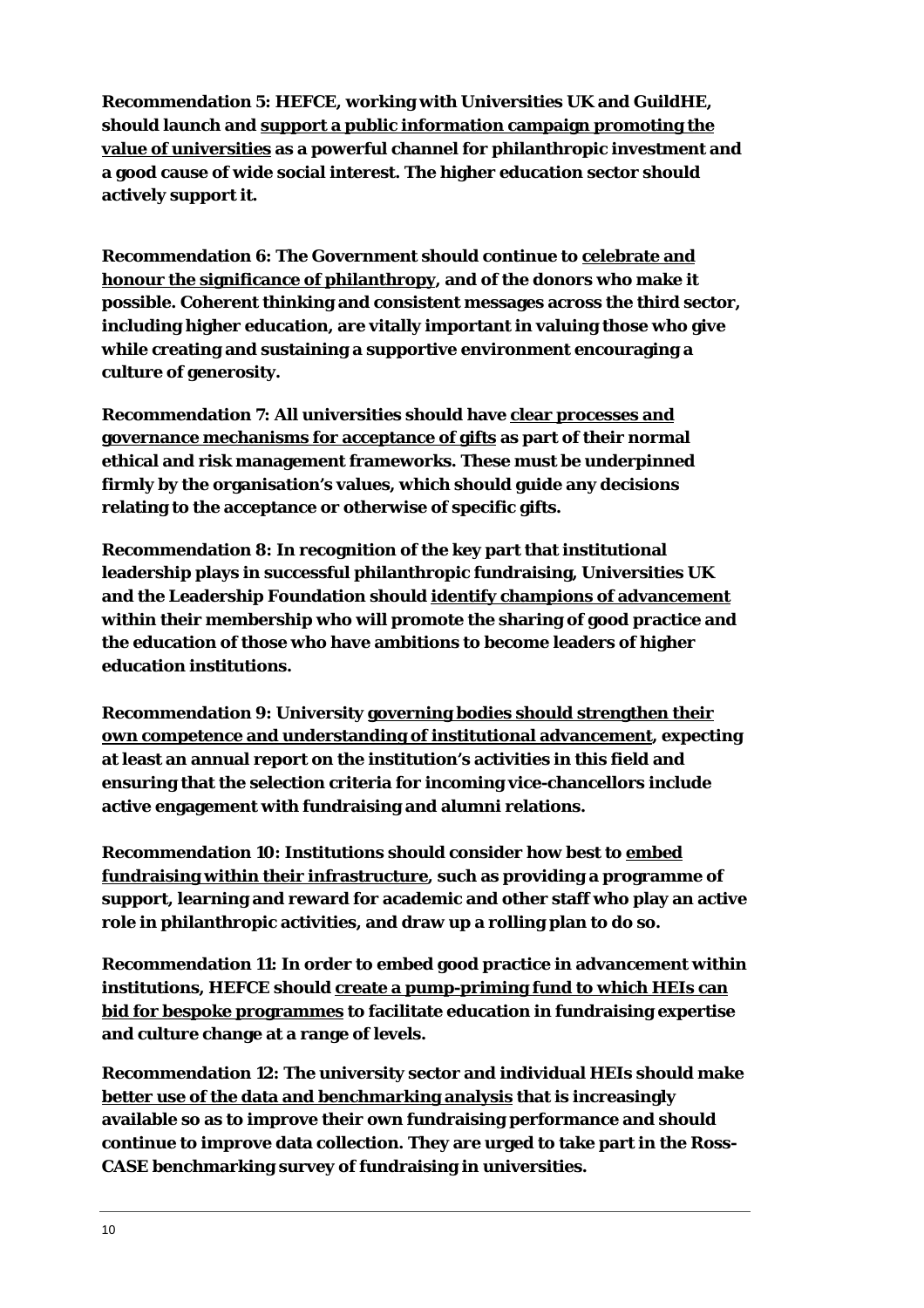**Recommendation 13: Universities should take active steps to grow a culture of philanthropy in their communities whatever the funding environment. The new funding arrangements for England accentuate opportunities to emphasise and enrich the student experience and to build a coherent transition from the student years to alumni engagement.** 

**Recommendation 14: Given the pressing need for experienced advancement practitioners in this maturing field – and the range and complexity of issues identified in this report – HEFCE should fund a thorough review of workforce and training issues to assist in developing a clear set of specific recommendations.**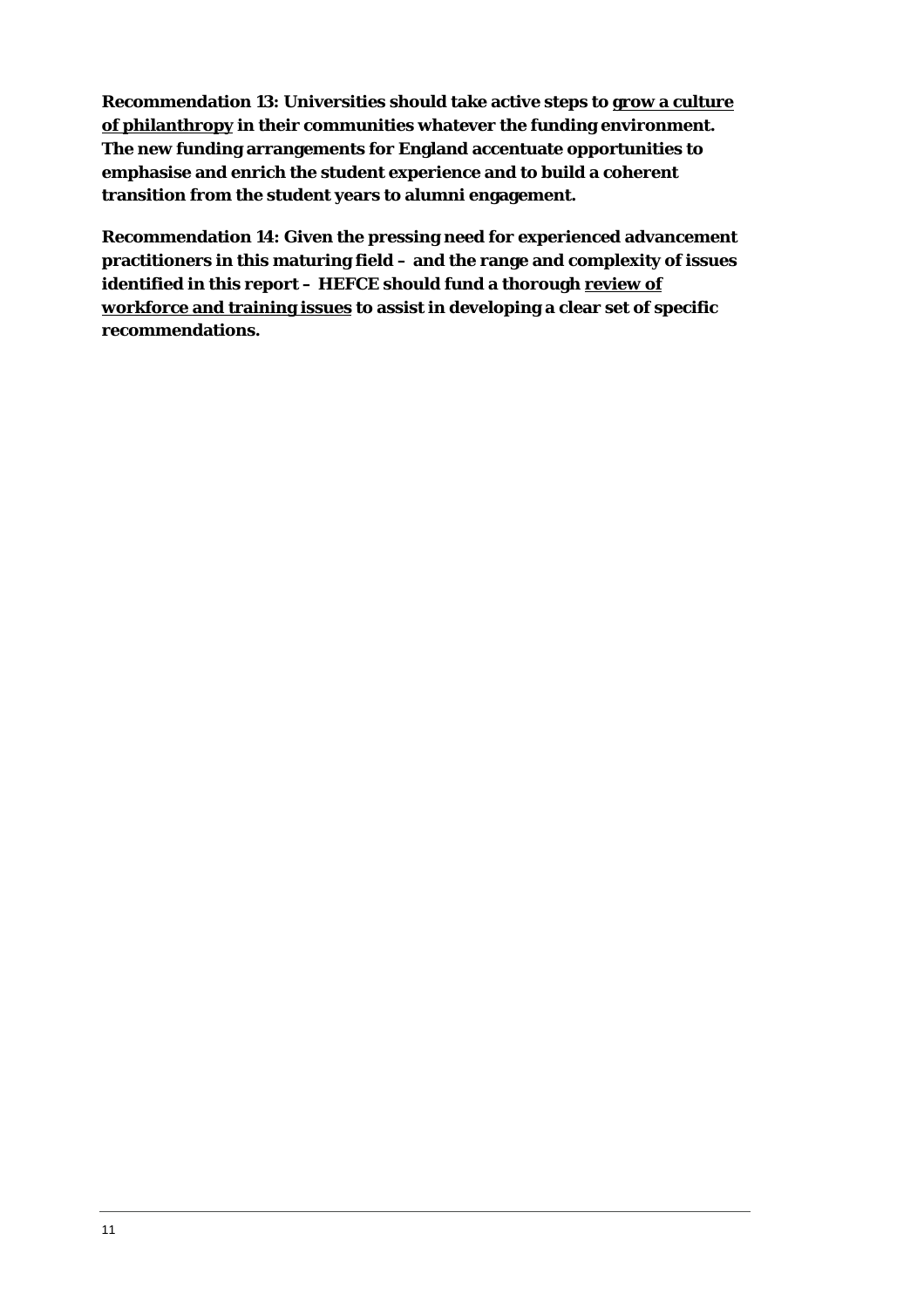# Chapter 1: Introduction

- **9.** This review, commissioned by the Higher Education Funding Council for England (HEFCE), assesses the state of play in 2012 in philanthropic support for higher education in the  $UK<sup>3</sup>$  $UK<sup>3</sup>$  $UK<sup>3</sup>$ . Looking back over the experiences of the past decade, it identifies progress and learning; looking to the decade ahead, it proposes actions to take in order to maintain the current considerable momentum. Our purpose is to identify good practice – by donors, by institutions and by Government – that will embed philanthropic fundraising in the attitudes and behaviour of UK universities. It is also to build confidence in the range of home-grown examples now available for consideration. "If you adopt realistic objectives and appropriate tactics, investment in fundraising works" – Vice-Chancellor
- **10.** An important baseline for this review has been the 2004 Thomas Report on Voluntary Giving to UK Universities. The assumptions and recommendations of the Thomas Report have been revisited through the process and will be referred to many times in this report. The Thomas Report has stood the test of time. A central tenet expressed then and strongly affirmed here is that universities are charitable bodies: they have therefore not only the right but the obligation actively to seek and responsibly to handle philanthropic gifts.
- **11.** A point of evolution from the Thomas Report is the recognition that philanthropic relationships are about more than money. They help to unlock latent value of a range of kinds within higher education and within individual universities and assist in communicating and sharing that value widely. This is a process that requires more than a narrow focus on fundraising. Although at times this report discusses professional fundraising and development practice, it also uses the term "institutional advancement" to capture the strategic and synergistic overlap between development, alumni relations, supporter engagement and communications functions<sup>[4](#page-12-1)</sup>.
- **12.** At the heart of this review lies the conviction that higher education matters enormously and, in parallel, that philanthropy is a force for good. Giving to higher education makes a partnership of immense power and value. The responsible use of wealth, solidarity across the community and shared purpose for worthwhile aims are ideas that resonate in times both of uncertainty and of prosperity. In the current *zeitgeis*t, universities have a critical role to play. And donors, on all scales, enable remarkable people to achieve significant ends in shorter timespans than would otherwise be possible.
- **13.** The "case for support" for universities is touched on many times in this report. In essence, universities transform individual lives. There is no one they do not touch. Via a complex interplay of disciplines they tackle society's most perplexing issues (from the environment, to health, to social injustice), addressing causes rather than symptoms. They provide cultural and sporting infrastructure and vitality. They are the knowledge

<span id="page-12-1"></span>4 See Glossary of terms in Appendix 1 .

<span id="page-12-0"></span><sup>3</sup> The review was commissioned by HEFCE. Much of the research, data and findings are applicable across the UK, however.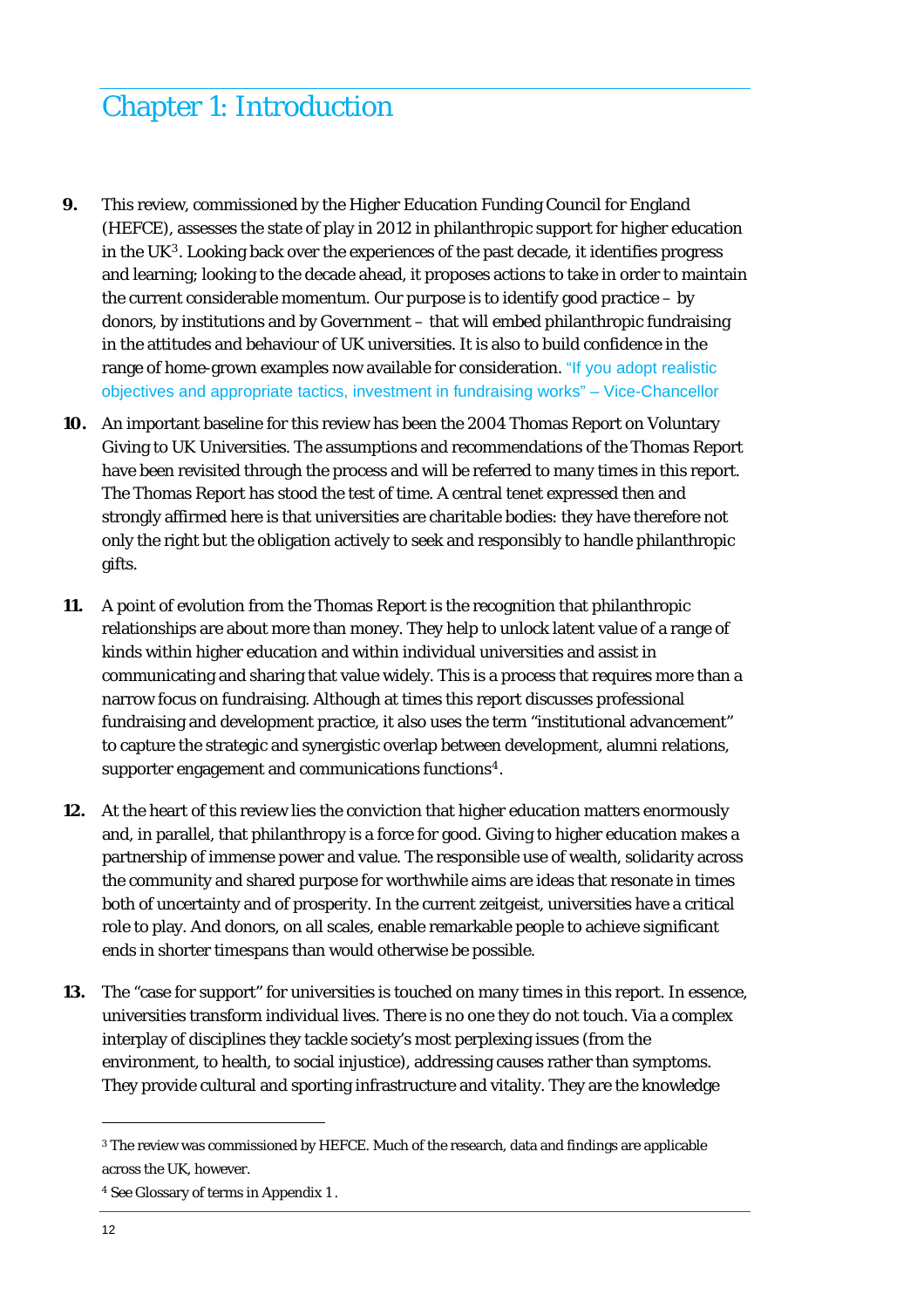base that is the foundation of our international competitiveness and economic growth. They are engines for community and regional cohesion and identity. They help shape the way we live and behave. They are an asset in which the UK has unusual comparative advantage5. "Higher Education is a jewel in UK PLC" – Foundation Director

**14.** All of this is of the greatest significance, both within and beyond the confines of the campus: what society expects of universities has never been more demanding; universities themselves wish to offer more to their communities and to the world. In a context where the obligations on recipients of both public funding and private philanthropy are increasing, it is critically important that universities explain clearly, vigorously and repeatedly what they are for and what they make possible.

### **Audiences for this report**

**15.** It will be clear from the Recommendations that this report is intended to be of use not just to the higher education sector but also to Government (including representatives of the cultural and third sectors as well as the Department for Business Innovation and Skills), to donors, to business, to the media and to the community at large. We have a common interest in the prosperity of UK universities and in the growth of philanthropy to enrich the society we share. More particularly, the report may serve as a sort of handbook to university personnel at all levels, including governors, vice-chancellors, deans, heads of professional services and fundraising practitioners – all of whom contribute to accelerating philanthropic giving to their institution.

### **Evidence base for this report**

- **16.** Over 500 voices have been heard in the creation of this report. The contributors are acknowledged in Appendix 2.
- **17.** A significant volume of data, both qualitative and quantitative, was assembled in order to inform the findings. A literature review of more than 75 academic papers and other publications was carried out and is detailed in Appendix 3. Data was analysed from five years of the Ross-CASE survey, the most comprehensive collection of UK data on overall fundraising progress in higher education. Correlations between fundraising success and a range of factors can be found in Appendix 4. An analysis of our data methodology, which led to a new division of institutions into groups by a combination of year of obtaining university status and length of activity in advancement, is set out in Appendix 5. Drawing on Ross-CASE data and other intelligence to ensure an appropriate cross-section of higher education institutions (HEIs), 55 people were interviewed in person or on the telephone, 35 from 23 institutions as well as 13 donors and seven others with an interest in higher education. Selected quotations illustrate their views throughout, while case studies exemplify particular practice.

 $\ddot{ }$ 

<sup>5</sup> See HEFCE Higher Education – Business and Community Interaction Survey 2010-11 and Universities UK publications *Driving Economic Growth*, *Beyond Bricks and Mortarboards*, *Higher Education in Facts and Figures* and *Big Ideas for the Future.*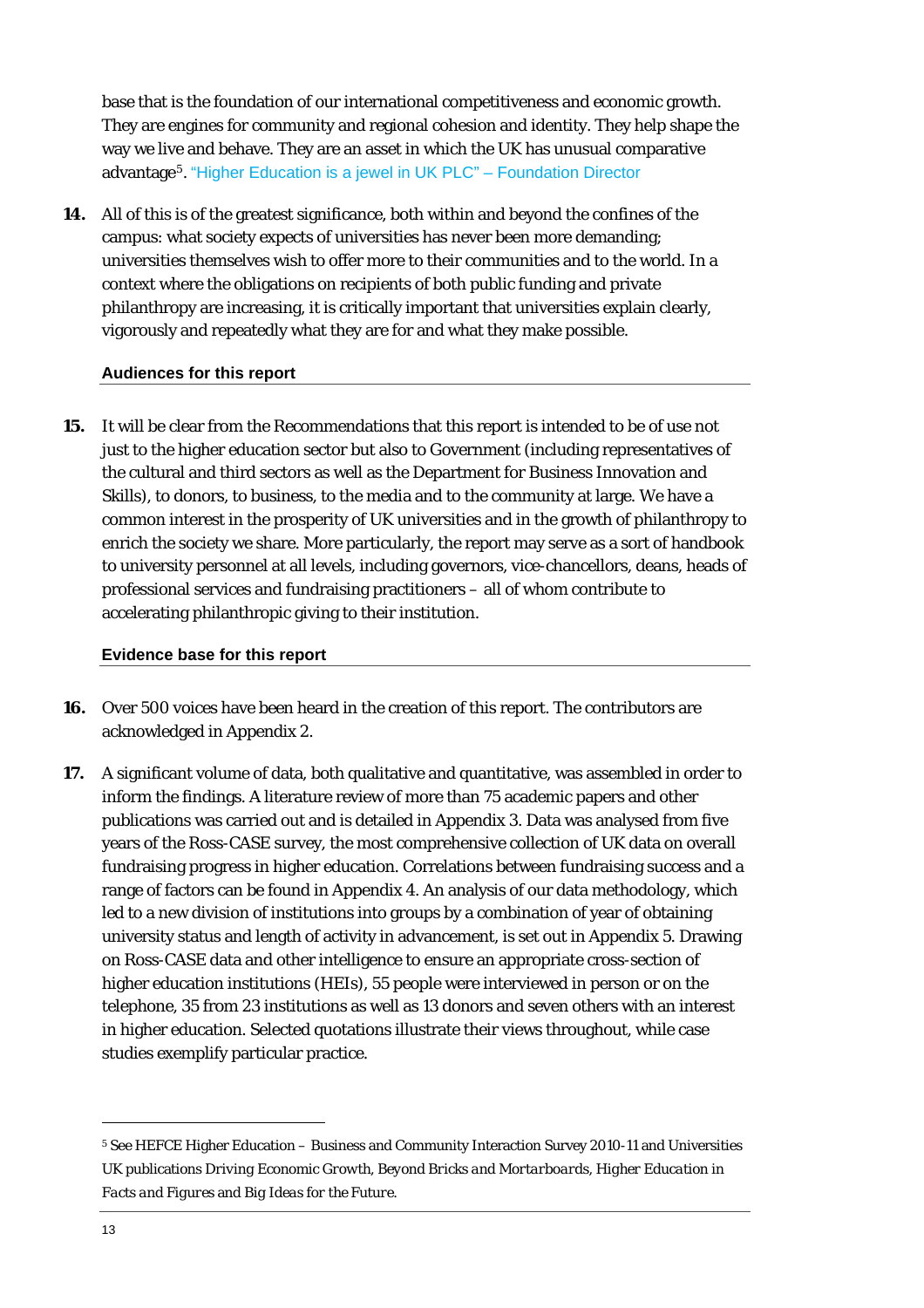**18.** In order to include as many views as possible, both representative and personal, an open consultation has taken place, which attracted over 450 responses on line and in written form. Details of the consultation are available in Appendix 6.

### **Report structure**

**19.** The core of this report (chapters 3-6) addresses four questions posed by HEFCE in order better to understand and so to improve philanthropic giving to UK universities: what we can learn by understanding donors to higher education (chapter 3); what actions Government should take to encourage philanthropy further (chapter 4); the impact of philanthropy on higher education (chapter 5); and lessons institutions can apply in order to strengthen and embed their philanthropic potential (chapter 6).

Framing this is a retrospective assessment of the highly positive experience of the past ten years (chapter 2) and a forward look toward the next ten years, which requires the navigation of some unknown territory (chapter 8).

Some of the mythology of fundraising as it has grown up around UK universities is also explored (chapter 7) to test its reality and applicability against the growing body of data and experience now in evidence.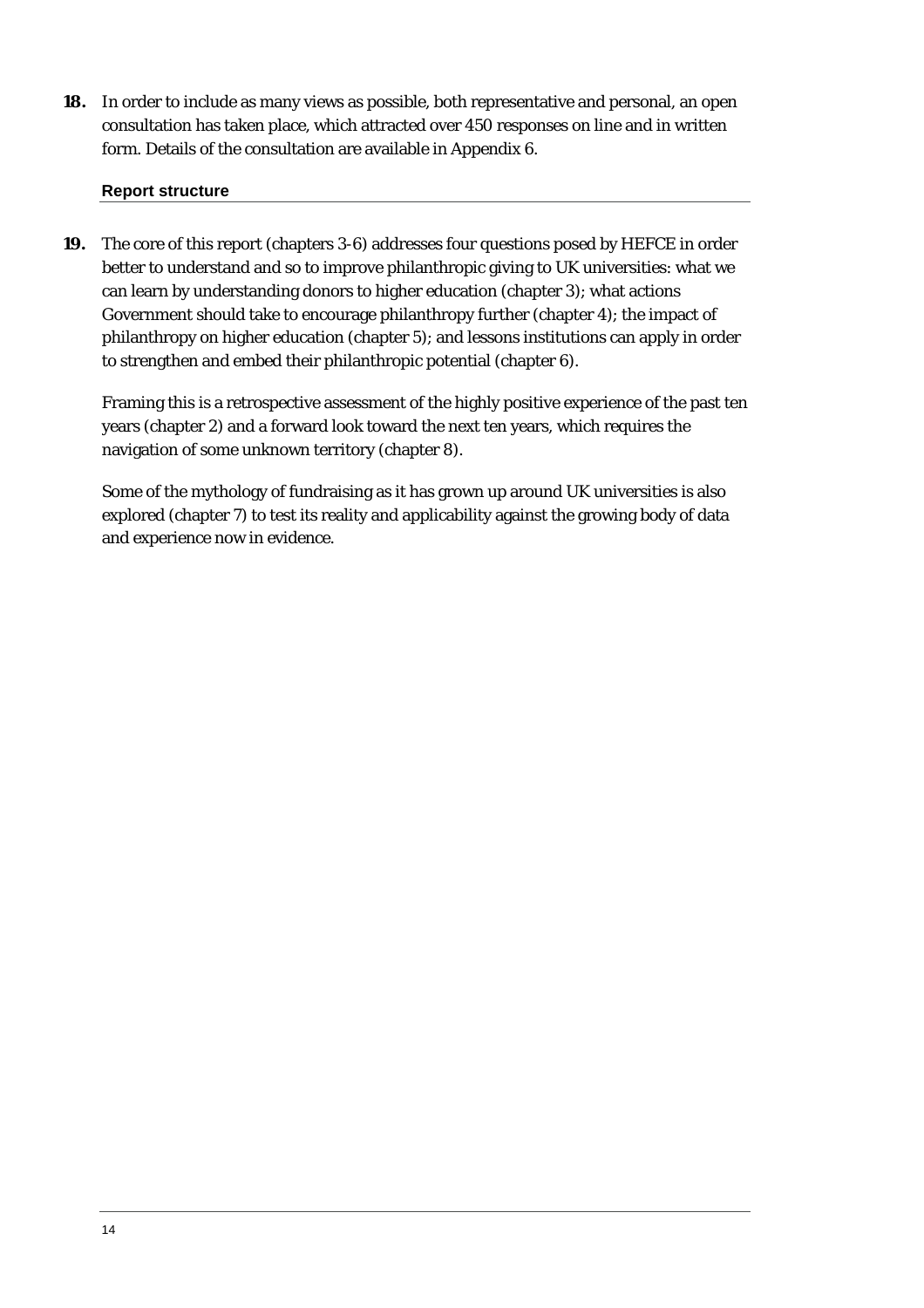### Chapter 2: The past ten years

- **Capacity-building is working: fundraising performance correlates consistently with investment.**
- **Giving to universities has become more popular. The activities of the past decade have resulted in higher philanthropic revenue, a steady rise in the number of donors (large and small) and a marked increase in professionalism.**
- **The challenges set out in the 2004 Thomas Report have been substantially met.**
- **There are now many good examples of fundraising universities in the UK, rather than a handful of universities with fundraising offices.**
- **20.** As the 2004 Thomas Report into Voluntary Giving to UK Universities pointed out, the "advancement of education" is one of the oldest definitions of charitable purpose. But the sense of fundraising as an instrument of institutional strategy and a professional business in which universities need to invest is a mere quarter of a century old. The Campaign for Oxford of the late 1980s, an Association of University Administrators  $(AUA)^6$  $(AUA)^6$  conference on fundraising in 1989, the creation of CASE Europe (Council for Advancement and Support of Education) in 1994 and the formation of the Development Directors' Forum (forerunner to the Ross Group) in 1997 were landmarks. All of these were examples of the sector taking initiatives to understand and improve institutional practice. The Thomas Report, set up in the wake of the Government 2003 White Paper on the Future of Higher Education, provided an important prompt. This HEFCE Review of Philanthropic Support for Higher Education looks back therefore over a decade of accelerating engagement between external donors and internal agents generating philanthropic activity.
- **21.** Philanthropy to universities in the UK has a far longer history than the past ten years. It dates back to at least 1284[7](#page-15-1). Right across Europe there are examples of universities and colleges and schools founded and sustained by charitable intent. British civic universities were created by public-spirited action from families such as Wills in Bristol and Cadbury in Birmingham[8](#page-15-2). The Vice-Chancellor of the University of Sheffield is clear that his university was established "by public subscriptions and the donations of ordinary working people". The 1960s institutions initiated by the Robbins Report, such as Warwick and East Anglia, were launched with public appeals to their region. There is no university in the country, however young or old, that has not been touched by philanthropy. The

 $\ddot{ }$ 

<span id="page-15-0"></span><sup>6</sup> For Glossary see Appendix 1.

<span id="page-15-1"></span><sup>7</sup> A gift of 50 marks "for the support of poor students" was made to the University of Cambridge in that year, as former Vice-Chancellor Professor Alison Richard has reported.

<span id="page-15-2"></span><sup>8</sup> It is estimated that giving in the eighteen years after the foundation of Yorkshire College in 1872 to what became the University of Leeds is worth, in 2012 terms, between £66m and £150m, for example.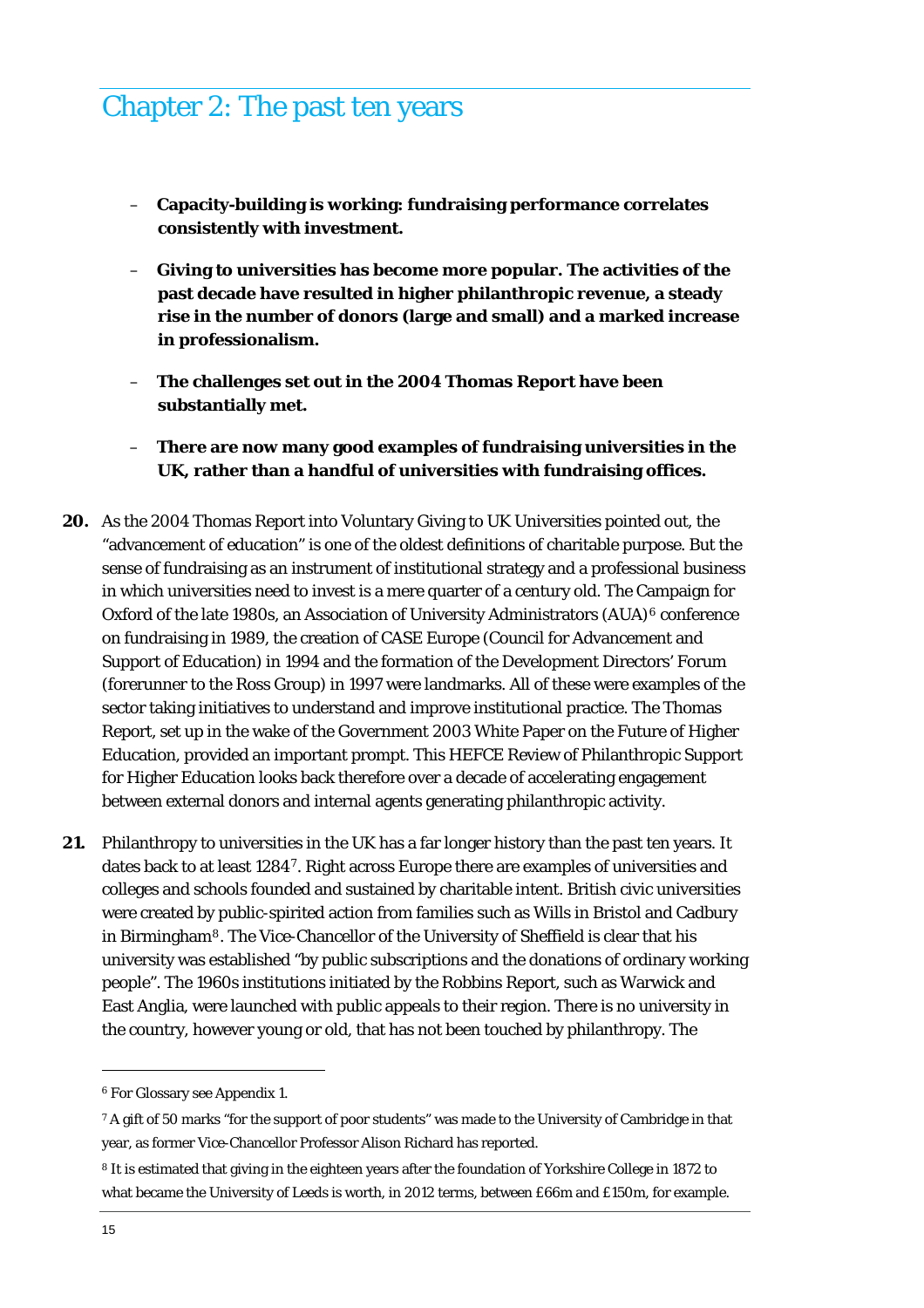evidence rests in the names, familiar and less familiar, attached to buildings, chairs, institutes, scholarships, academic programmes and student facilities on every campus, honouring the people who have made these possible – from Bodley to McEwan to Wolfson to Sainsbury to Murray Edwards. Although the UK tradition of philanthropy for higher education may be less celebrated than the parallel tradition in the USA – muted perhaps by national diffidence and downplayed as it was by the rise in the role of Government in funding institutions after the second world war  $-$  it is nevertheless authentically our own.

### **Case Study: building a culture of philanthropy**

The University of Sheffield was proudly founded on philanthropy. In 1905, the local citizens raised £50,000 in penny collections to contribute to the creation of their university. Yet by 2002, that honourable habit had somewhat faded. In that year, the number of donors to the university was down to six, contributing a total of about £100 a year. Students and staff could pass through the campus with little sense of the people and gifts that had made their university experience possible. When the Development and Alumni Relations Office was set up in 2002, it set out not only to build stronger alumni relationships and to raise donations but also consciously to highlight the university's own philanthropic inheritance. A series of donor plaques and honour boards have been installed around the university as a tangible indication of what generosity can achieve. The plaques and the stories they capture demonstrate that donors come from all eras and walks of life, from pre-war alumni, to those who have only just graduated, to the founding citizens with their contributions of copper coins. In the past decade, 12,000 individual donations have amounted to over £30 million for the university. Students, alumni, staff and visitors now have a sense of the tradition of which they are a continuing part – and as a result can be inspired to continue this tradition themselves in the future.

**22.** We have seen remarkable progress. Six years ago, across the UK 131 institutions reported £513 million in total funds raised[9](#page-16-0) at the end of the financial year 2006-7 from 132,000 donors. Five years later this had risen to 152 institutions reporting £693 million from 204,000 donors – 16% more institutions reporting an overall rise of 35% in funds raised and 54% more donors.



### **University fundraising results 2007-2011 (source: Ross-CASE data)**

<span id="page-16-0"></span>9 Funds raised means all new commitments made to an institution in a year. So a cash gift unplanned at the beginning of the year, and the whole value of a multi-year pledge secured during the year both count as "funds raised." It does not include payments made in respect of pledges secured in earlier years.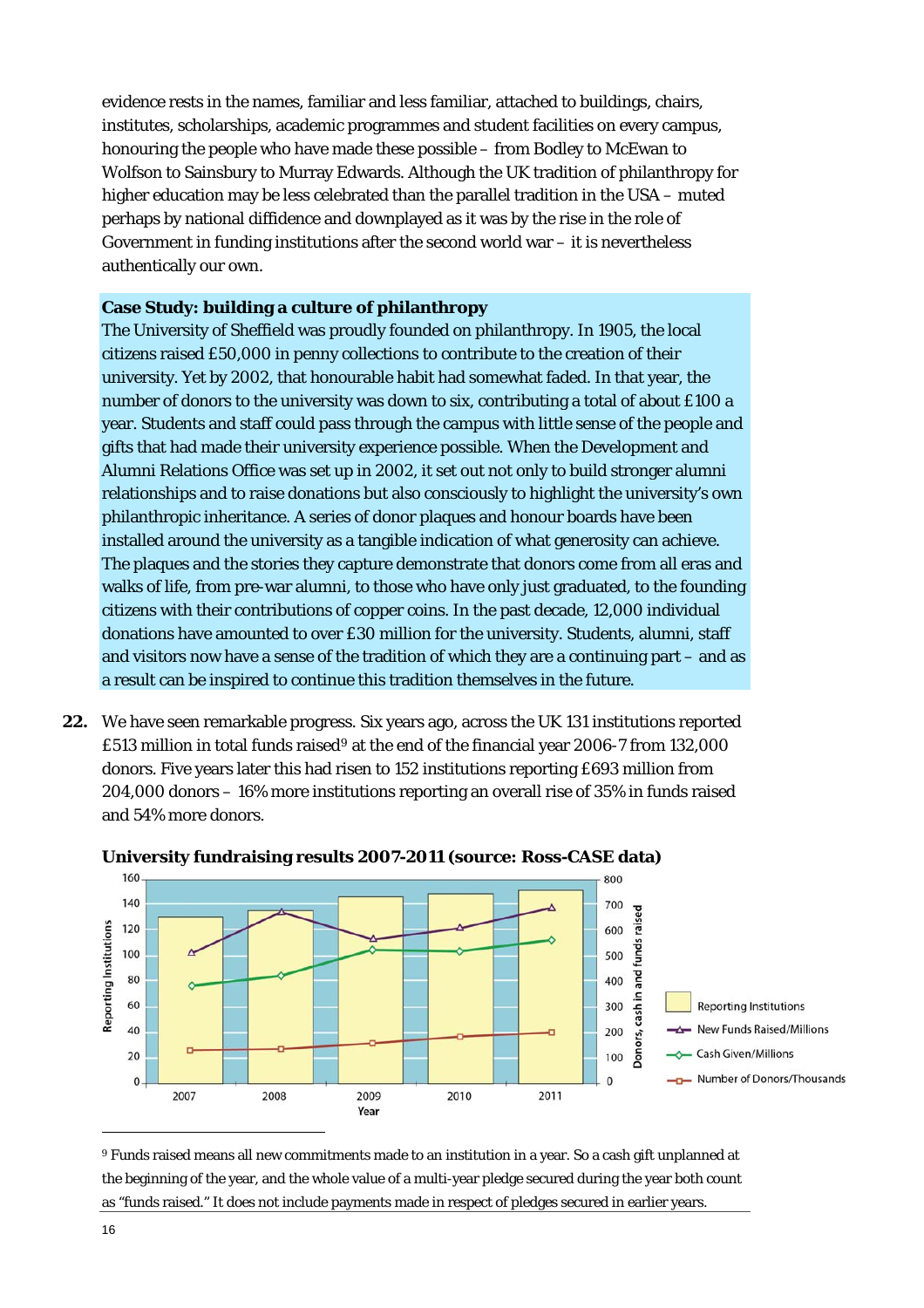- **23.** It is notable that the momentum of this progress has thus far continued to resist the drag of the recession, of continuing economic uncertainty and the progressive increase in student fees in England. Contributing to this achievement are over 150 HEIs that now have some sort of development office and alumni relations capacity, thanks in no small measure to the impetus of the Matched Funding Scheme 2008-2011 and the Universities UK (UUK) managed capacity-building scheme that preceded it, which were key recommendations of the Thomas Report. (See chapter 4.)
- **24.** The Universities of Oxford and Cambridge have led the way. Building on powerful advantages (including 800 year histories, high-profile brands and an intimate, collegiate, undergraduate experience), they have delivered the first two £1 billion+ campaigns<sup>[10](#page-17-0)</sup> by UK universities – the philanthropic equivalent of the 4-minute mile and the most successful major gift fundraising of any charitable organisations in Europe. They have helped raise the expectations and the sophistication of other institutions (including leading mainstream charities and cultural bodies), of donors and of professional advancement staff. We applaud the achievement – though it is important that other organisations without the same set of assets remain level-headed about what they can achieve in comparison. We also applaud a range of other institutions that have done impressively well. (See Chapter 7, Myth Busting, "Cumulative Advantage".)
- **25.** The annual Coutts Million Pound Donor Report from the Centre for Philanthropy at the University of Kent confirms that higher education accounts for more £1 million+ gifts than any other sector. Naturally this includes gifts to the usual suspects. But the list is widening. Universities attracting seven-figure gifts in recent years include Aberdeen, Bath, Birmingham, Edinburgh, Exeter, Glasgow, Huddersfield, Kent, King's College London, Leicester, London South Bank, Loughborough, Manchester, Middlesex, Nottingham, Nottingham Trent, the Royal College of Art, the School of Oriental and African Studies, Southampton, University College London and others.
- **26.** A small number of major donors account for a high proportion of philanthropic giving to education. But one of the strongest signs of the past few years that universities are seen as vehicles for public good is the steady rise not only in the sums given to universities but in the number of donors making those gifts. Generosity to universities is not just the province of JK Rowling and James Dyson, of the Wolfson Foundation and Santander UK, but is flourishing in a community of ordinary alumni, parents, neighbours and supporters of what universities stand for and do well. The habit of giving is growing, in step with institutions' increasing commitment to a culture of asking.
- **27.** It is gratifying to revisit the challenge in the Thomas Report that "if higher education can raise its share of donations to the proportion seen in the USA, the sector would receive £600 million annually"; it has done so, within the seven years since the challenge was issued. In Chapter 8, we set the sector a new challenge for the decade ahead.
- <span id="page-17-0"></span>**28.** A significant gain of the past ten years is the availability of increasingly robust management information, including data on the revenue and costs of fundraising. At the

 $\ddot{ }$ 

<sup>10</sup> In this report, "campaigns" is generally used to mean a focused and exceptional fundraising effort by the institution. For example, King's College London's World Questions| King's Answers campaign [www.kcl.ac.uk/kingsanswers/index.aspx](http://www.kcl.ac.uk/kingsanswers/index.aspx)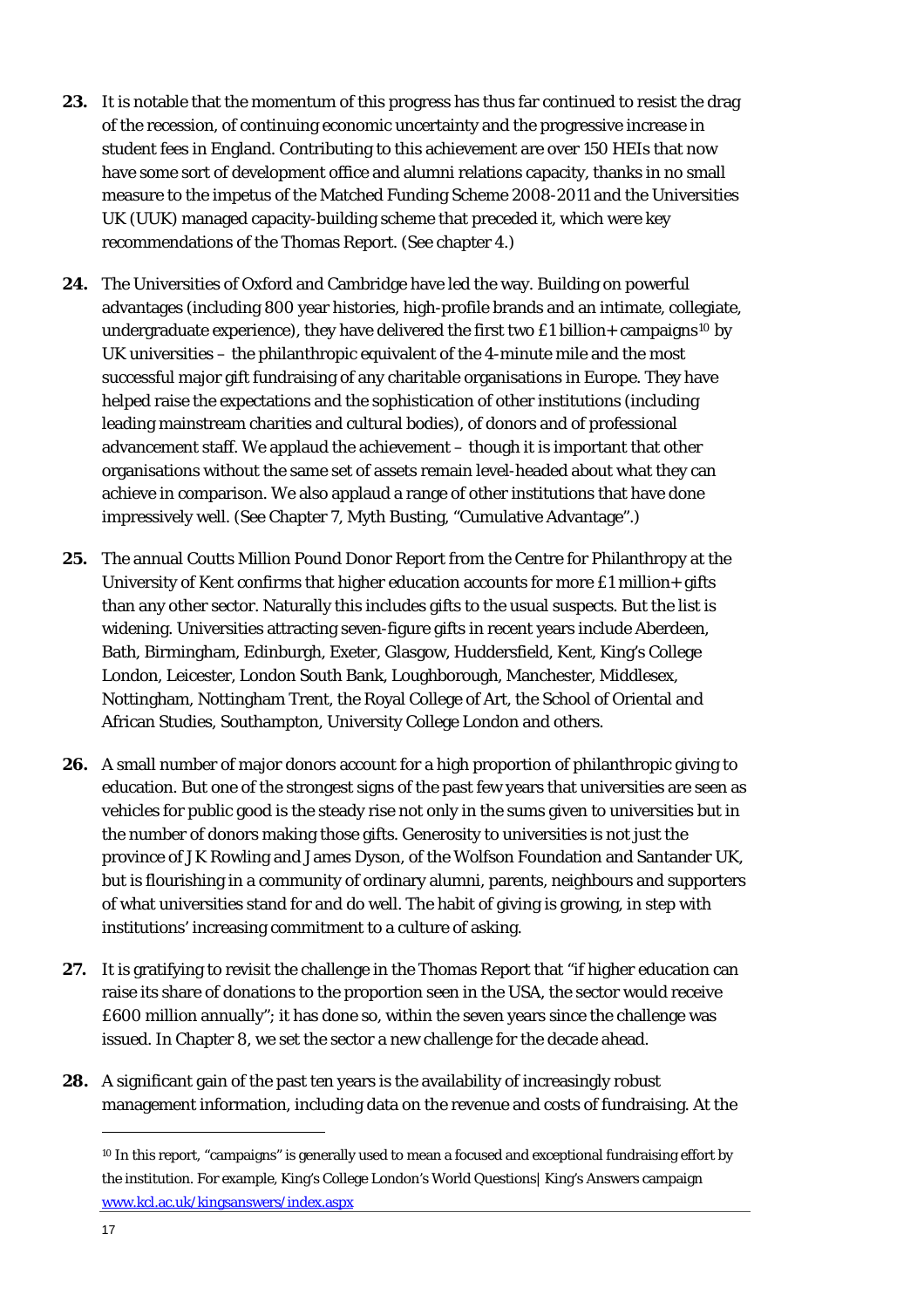time of the Thomas Report in 2004, almost all the data on higher education fundraising available for consideration derived from North America. The dogged evolution and increasing openness of the Ross-CASE survey capturing key philanthropic statistics, to which all but a small handful of HEIs in the UK have contributed, now provides the basis for insights and broad benchmarking that can be used to understand relative performance, a valuable asset for Vice-Chancellors and professional advancement staff alike; an asset also that needs to be developed further in the years ahead (see chapter 7).

**29.** In order to analyse and present data meaningfully across the range of HEIs, we have opted to group universities not by mission group, as has been the previous practice, but by age of foundation or year of obtaining university status. See Appendices 4 and 5 for grouping, methodology and results.

### **The Matched Funding Scheme 2008-11**

- **30.** The Government made available up to £200 million for a matched funding initiative for England, intended to incentivise giving to universities and to encourage professionalism within institutions. It allowed HEIs to apply to take part in one of three tiers. Tier 1 allowed a match of 1:1, capped at £200,000 over three years. Tier 2 matched at 1:2 (i.e. 50p match for every £1 raised), with a cap of £1.35 million. Tier 3 matched at 1:3 with a cap at £2.7 million. Full details of the HEFCE scheme can be found in Appendix 7.
- **31.** In Wales a separate matched funding scheme drew on £10 million from the Higher Education Council for Wales (HEFCW) and was structured in two capped tiers, matching 1:1 for lower level fundraising operations, and 1:2 for more developed fundraising universities. Funds were also made available for capacity building.
- **32.** We have been able to draw on detailed results of the schemes here which show that they have proved an important and valued incentive for many HEIs, accelerating conversations and raising sights. For universities with less mature development operations they have proved a significant prompt for those institutions to think more deeply about the role that might be played by philanthropy. "It provided a very good incentive for staff to be more creative and entrepreneurial." – Vice-Chancellor
- **33.** There were two supportive elements to the HEFCE scheme beyond the provision of matched funding. The first was an extensive programme of capacity-building training in fundraising, delivered by CASE Europe over a four year schedule. The programme was separately evaluated in 2012. It proved to have reached widely across the university sector. More philanthropic gifts followed, along with more confident, technically accomplished and better-networked fundraisers. That training programme may well prove to be the enduring legacy of the Matched Funding Scheme. (See also chapter 6 on workforce development and Recommendation 14.)
- **34.** The second element was a public information initiative to provide contextual support to encourage giving to universities, underlining the message that universities are charities delivering wide impact to society. A campaign entitled "Give the Gift of Knowledge" was devised. In the event, it was suspended owing to a Government freeze on marketing spending. Recommendation 5 below proposes a resumption of this plan.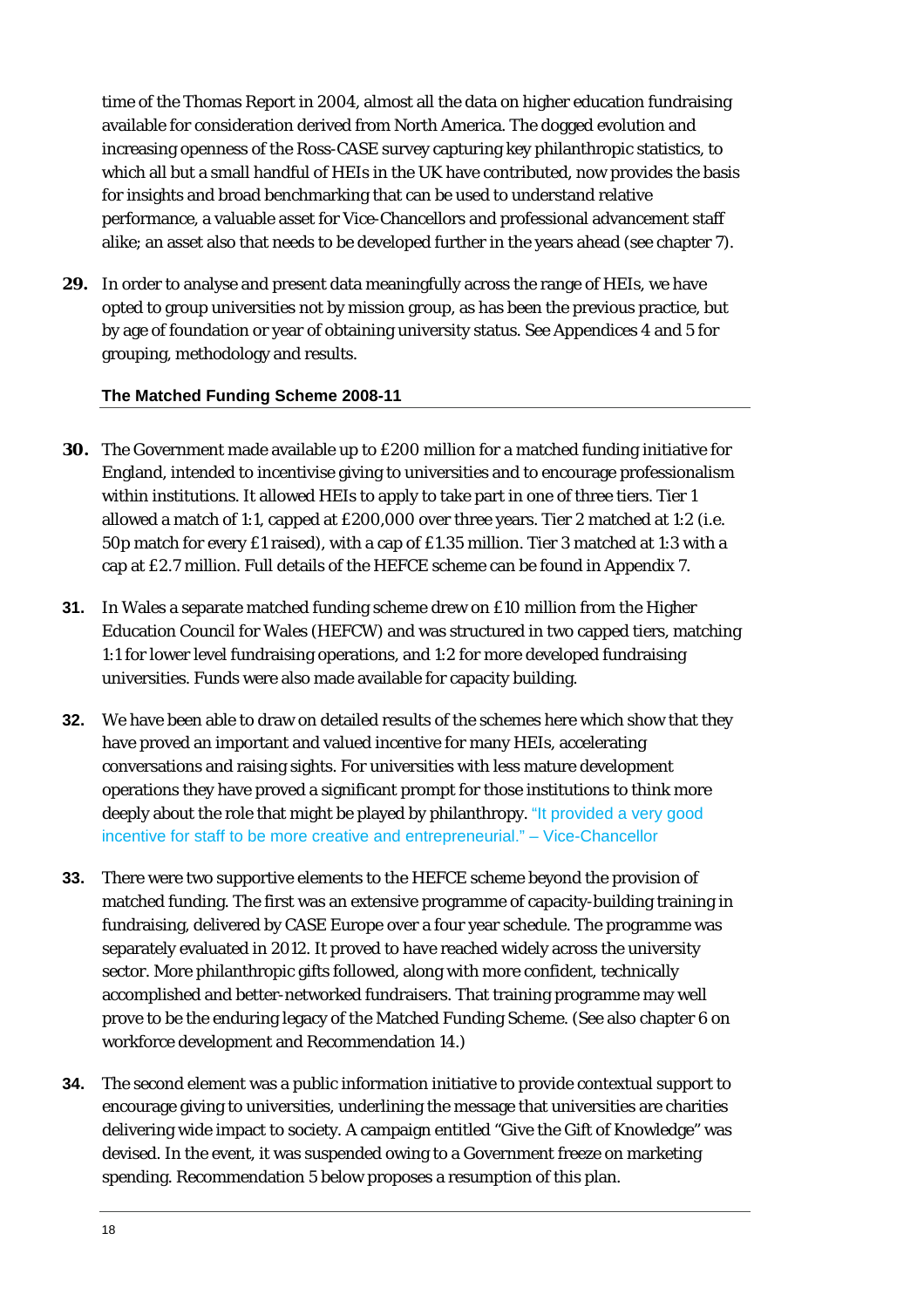- **35.** For many institutions at all levels the Matched Funding Scheme overall has proved important in attracting new donors, and in adding urgency to the giving of both new and existing supporters. Details of the achievements of the HEFCE/CASE Matched Funding Award winners<sup>[11](#page-19-0)</sup> are provided in Appendix 9 "The leverage was attractive and important." "We stretched ourselves to go into the top tier, and saw it as an 'essential spur'. We definitely raised more as a result – the combined message of gift aid and matched funding was compelling." "The match helped us a lot; we promoted it in our alumni giving and saw it rise accordingly." – Development Directors
- **36.** As a result, the English scheme made matched funding payments of over £143 million, triggered by around £580 million of giving by donors. Fifty-five institutions reached the cap within their respective tiers, while 43 others, although not meeting their own tier's cap, raised more than needed to achieve the same level of match in the next lowest tier.

### **Case Study: reaching new heights**

At SOAS (School of Oriental and African Studies), the director, governing body and senior management team realised the potential of the Matched Funding Scheme and sought to invest in and support a professional development and alumni relations function. A new team was appointed in 2007-08 with a brief to reconnect the school with its donors, alumni and supporters. The management team and many governors became actively involved with engaging donors and the early decision that matched funding income would fund student-facing projects, particularly scholarships, attracted wide support from staff, students and alumni. A new Alumni & Friends Fund was launched and raised £100,000 for scholarships, hardship support and a variety of student projects. During the life of the scheme, SOAS attracted a number of six- and seven-figure gifts from international philanthropists, foundations and alumni and reached its maximum £8.25 million tier 3 cap.

**37.** The growth in absolute donor numbers in England has been very encouraging indeed, as illustrated by the chart below. The acceleration in numbers during the period of the scheme is noticeable and is set against a background of challenging economic times: growth in giving to higher education has been maintained in a period when giving to other UK charities has declined and when, in North America, giving to higher education also decreased<sup>[12](#page-19-1)</sup>.

<span id="page-19-0"></span><sup>11</sup> CASE Europe initiated an awards programme for 3 years in the context of the HEFCE scheme to highlight good practice and celebrate achievements.

<span id="page-19-1"></span><sup>12</sup> HEFCE Circular letter 14/2012.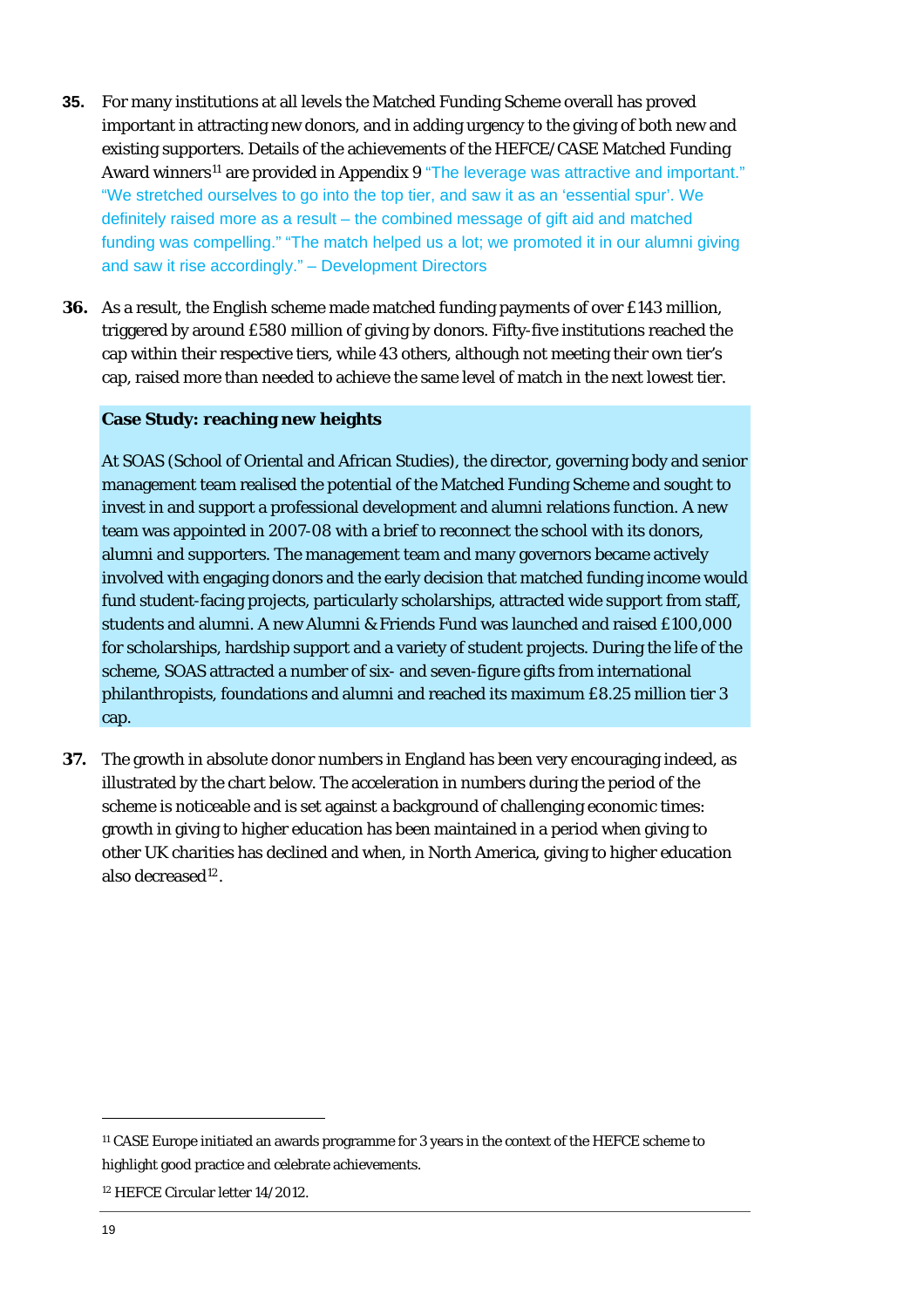

### **Number of Donors to English Higher Education**

**38.** It is clear that the leverage generated by the idea of matched funding is very attractive to donors at all levels. It acts both as an incentive and a stopwatch; it gives the donor a significant sense of value for money.

### **Case Study**: **matching the match**

At the University of Huddersfield, fundraising is a cross-institution effort. Individuals and groups, from senior management to lecturers and students, are involved in raising money for the university. During the Matched Funding Scheme, Vice-Chancellor Professor Bob Cryan asked staff, students and members of the local community to donate money that would then attract Gift Aid. Professor Cryan also offered to match donations of up to £10,000 with his own money. His matches, too, attracted Gift Aid, making each original £1 donated worth £2.50. HEFCE's Matched Funding Scheme then doubled this to £5. The university then supplemented the funds, making every £1 donated worth £10 altogether. Within three days, Professor Cryan had raised gifts worth £10,000, with the student body donating £3,000 and over 400 staff members making gifts to the university. A local donor, Graham Leslie, then gave £100,000. Over the course of a month, the university created a £1.1 million scholarship fund, which it then supplemented from its own income to create a £3 million fund available to support 10,000 students.

**39.** The Matched Funding Scheme was preceded by a pilot, capacity-building scheme, administered by UUK. Twenty-seven HEIs bid for £7.5m of funds to invest in fundraising infrastructure, which they had to match themselves. Appendix 8 contains analysis of five those organisations was often at a very low level. It may also reflect the prohibition, under years of fundraising by institutions in the UUK scheme compared with the rest. There is clear evidence that those universities dating from the 1960s or earlier that received capacity-building grants have grown their relative fundraising success more quickly than those that did not receive such grants. The evidence from younger universities is less conclusive, but the proportionate sample size is smaller and advancement practice in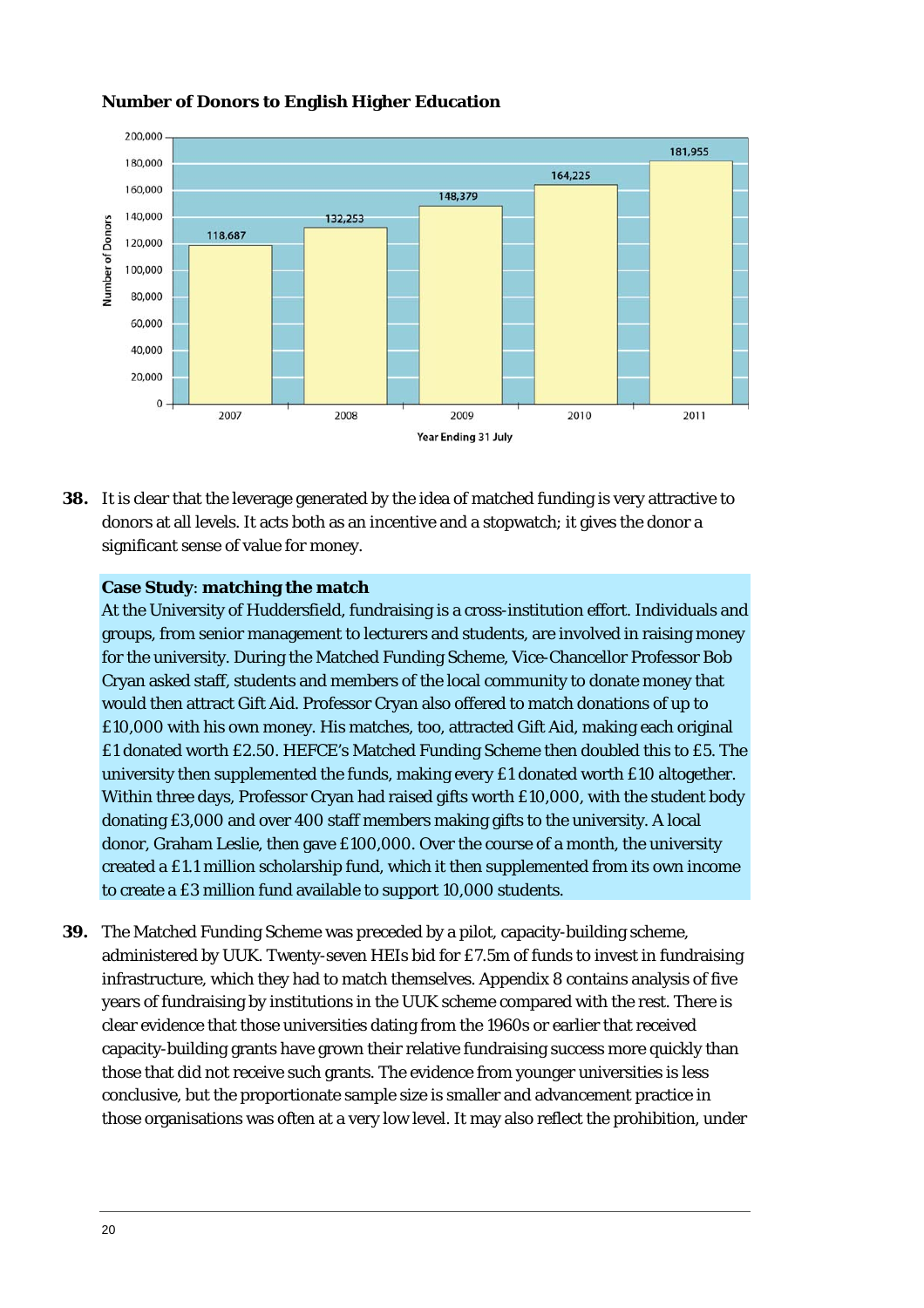the terms of the scheme, on spending the grant on alumni relations work $13$ . The grant will have allowed the older universities to capitalise on their more developed alumni relationships.

### **The ethics of HEI engagement with philanthropy**

- **40.** Improvement in fundraising performance has come with increased scrutiny, both internal and public, of the source and application of private gifts. This is a natural and appropriate development: attention is a kind of compliment to increasing fundraising success; it flows from the inherently critical nature of the academic community and from the increasing transparency of contemporary communications. At its best, philanthropic support not only adds financial resources to an institution, but also the intellectual and emotional engagement of the donor – indeed these can be a prerequisite for gifts of any substantial size. Donors may have useful wisdom to add to the institution, whether in its governance, operations, or its core academic pursuit. In this case the partnership brings benefits, and sometimes even transformation, to both parties.
- **41.** The correlated risk inherent in such partnerships has been most publicly illustrated by Lord Woolf's 2011 report on relations between the London School of Economics and the Gaddafi regime in Libya, much discussed by university governing bodies during 2011-12. The Woolf report dealt with a broader range of issues than the seeking and handling of donations, but it contains lessons relevant to this report, and is required reading for university governors, vice-chancellors, academics and administrators. Universities have been revisiting policies, procedures and a framework to ensure that an appropriate level of scrutiny takes place of all relationships with those who have something to gain from association with the institution. See Chapter 6 for future recommendations, which recognise this as an important issue but encourage a proportionate response.

### **Workforce development and capacity-building**

**42.** The rise in professional development staff and their competence is another cause for satisfaction, looking back over the past decade. "The sector should invest and professionalise" was a clear message from the Thomas Report that has been widely embraced. This is partly a matter of numbers. There has been a tripling in the body of fundraisers over six years to the 1,140 fundraising staff and 550 alumni relations staff reported in the 2010-11 Ross-CASE Survey. "Bench strength" matters: of the many measures contained in the Ross-CASE survey, the one that most consistently correlates with fundraising performance, across all ages and types of HEI, is the number of staff and the size of the budget devoted to fundraising and alumni relations<sup>[14](#page-21-0)</sup>.

<sup>&</sup>lt;sup>13</sup> This restriction applied only to the pilot scheme and was not extended to the HEFCE Matched Funding scheme, where HEIs had discretion on the use of matched funds.

<span id="page-21-0"></span><sup>14</sup> See Appendix 4 for more detailed analysis on fundraising performance and Return on Investment from Ross-CASE data.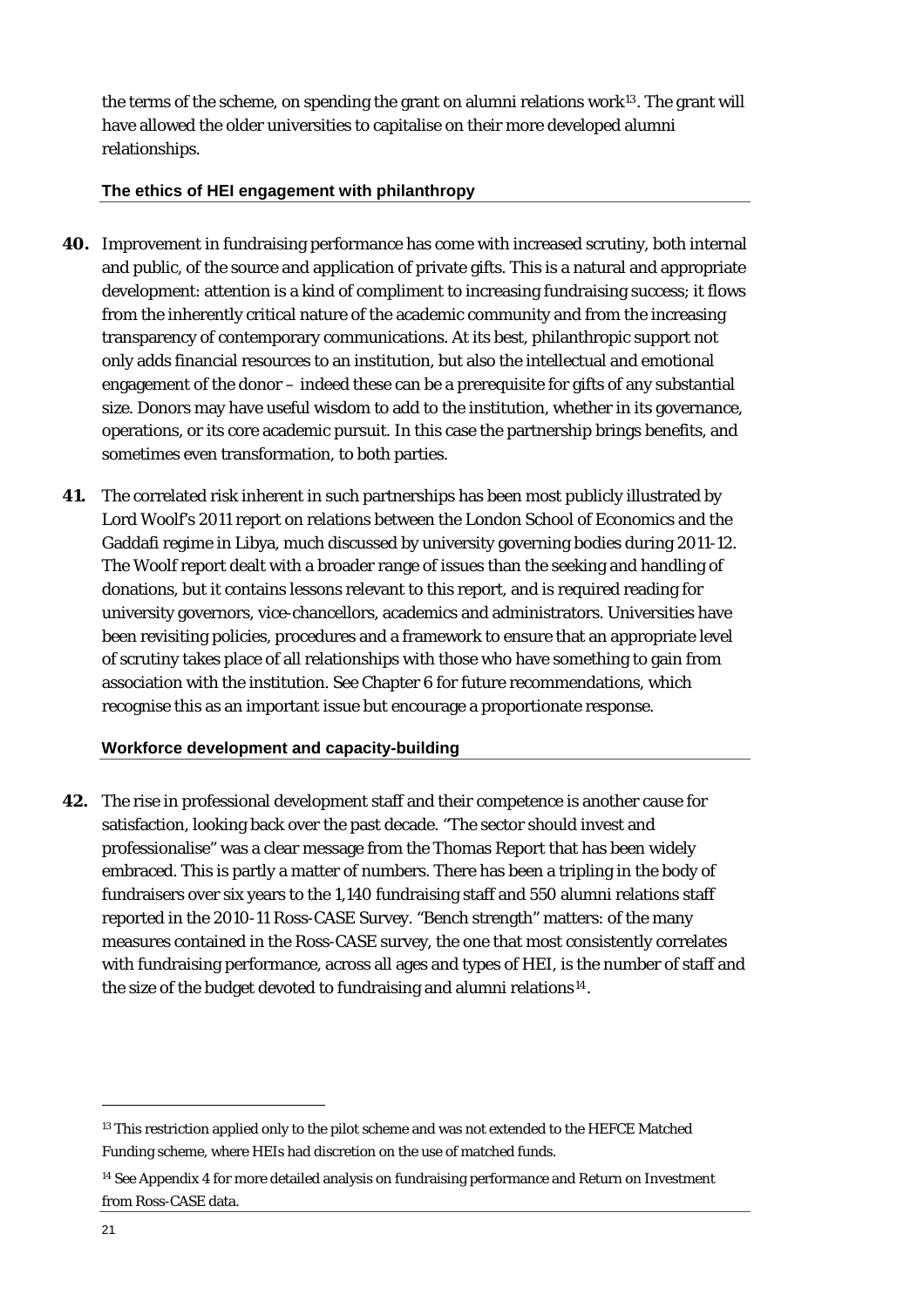### **Case Study: demonstrating the value of sustained investment**

Over the last seven years the University of Birmingham has been steadily investing in its Development and Alumni Relations Office. Between 2003-04 and 2010-11, the level of new gifts increased by more than a factor of three from £1.765 million to £5.733 million.

As a result the university is now able to count on a predictable and valuable level of philanthropic income. Results include:

- Construction of the Bramall Music Building providing a new home for the Music Department and a 450 seat state-of- the-art auditorium. The project included a successful naming campaign for around 250 seats, demonstrating widespread appeal.
- Gifts ranging from 50p to £5.6 million from alumni and donors in 150 countries.
- Scholarships for 350 students, awarded as part of the Access to Birmingham widening participation initiative.
- A growing number of alumni volunteers in 2011-12 more than 500 people have given over 2,000 hours of their time to support the university.

Investment continues with the objective of doubling philanthropic support to a steady state of at least £10 million a year by 2014-15, and radically to increase and deepen alumni involvement in the fabric of the university. By the end of 2012-13 the number of front line fundraisers will have doubled from eight to 16 and the expanded alumni relations team will be working closely with them, careers, marketing and other colleagues.

- **43.** There is a strong correlation too, between the input to fundraising i.e. people and budget – and the return on that investment (ROI). It is important to note that there are times – especially in the early stages of building fundraising capacity, when up-front costs are high, and while expanding operations – where it is less appropriate to focus on ROI and more instructive to look at net yield. For example, if an advancement office spends £500,000 and raises £2.5 million, a net yield of £2 million is achieved, for an ROI of 20%. However if £3 million is spent to raise £10 million, while the ROI (30%) is worse, the net yield becomes £7 million. Care needs to be taken not to under-invest by focusing solely on ROI.
- **44.** In staffing, quality, experience, confidence and continuity all have an impact. The pioneering generation of UK university development directors had the dubious honour of seldom working for someone who knew more than they did about the task in hand. This was building the bike in transit. A common response to the skill shortage was the appointment of North American development staff. While the talent pool today remains frustratingly shallow (see chapter 6), home-grown experience has accumulated steadily, with the advantage that those being appointed more immediately understand the nature of the culture in which they operate. The charts below show over six years the origins of a group of development directors from 20 fundraising-active universities, and their length of service. It can be clearly seen that, in this group at least, the leadership of the advancement effort has become more stable and more locally developed than in the past. "You couldn't miss the thorough professionalism of the people concerned. The development team are not just positive but awfully good at what they do" – Vice-**Chancellor**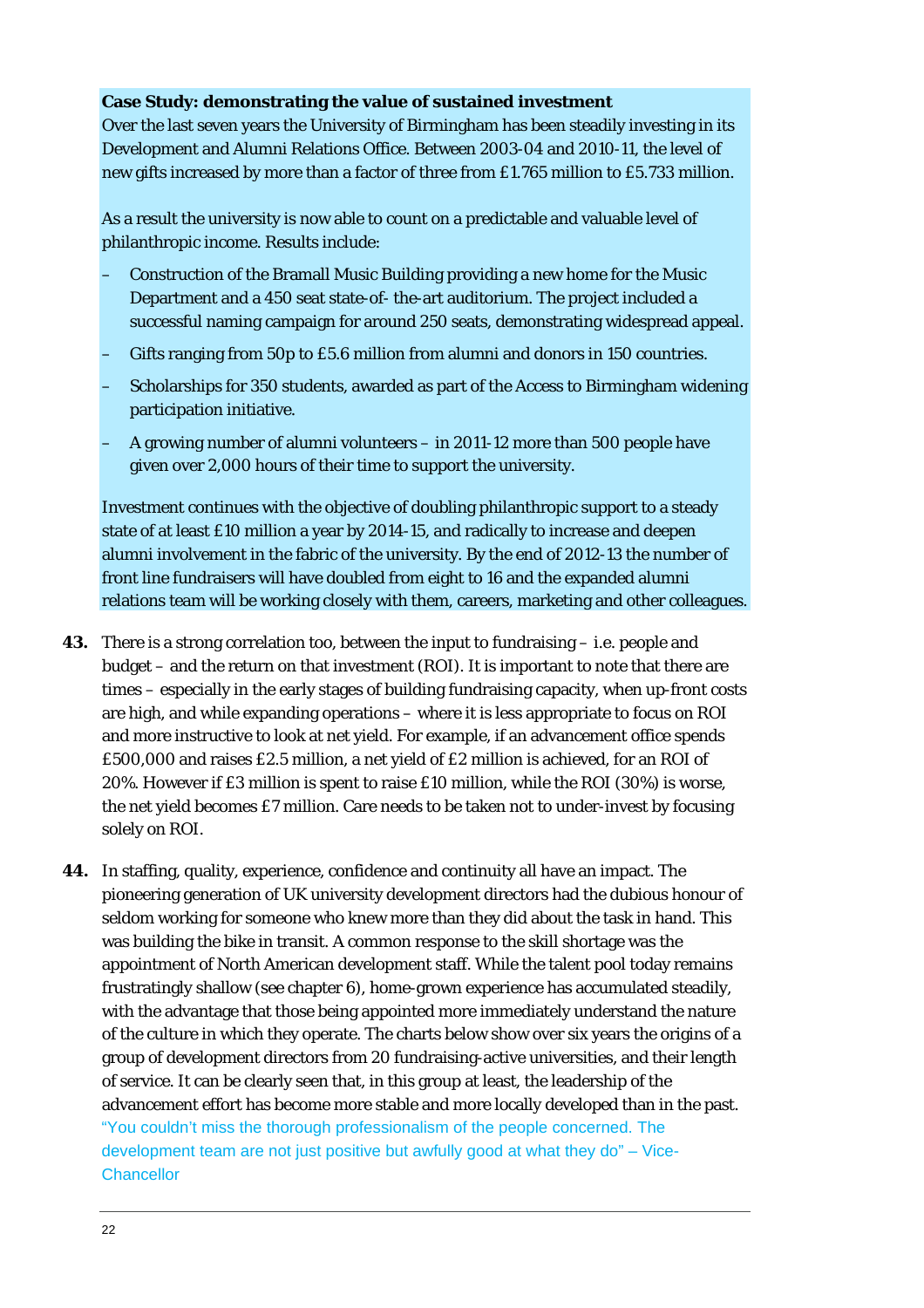### **Comparison of Origin of Development Directors in 20 Older Development Offices 2006-2012**



**Length of Current Service of Development Directors in 20 Older evelopment Offices 2006-2012 D**



- **45.** In addition to importing talent, universities have made development appointments from the arts and from mainstream charities – with mixed experiences. Universities are peculiarly complex organisations and the nature of the case for support for education – the argument for giving to universities – can be markedly different in nature and in timescale from that pertaining to other charities (see chapter 6).
- appointees with transferable skills has been an important common endeavour of the past decade across the higher education sector – with some success – and remains a priority for future action. CASE in particular has drawn on its member universities in the UK and **46.** "Growing our own" young development staff and smoothing the path for mid-career around the world to share expertise and good practice; virtually all UK university boats have risen with the resulting philanthropic tide (although some boats are clearer about their destination than others).
- been instrumental in raising aspirations and competence. The CASE Spring Institute in Educational Fundraising (SIEF), with its 1,265 participants over 11 years, is the training **47.** A number of training activities, again especially although not exclusively CASE-led, have experience that development directors most often look for on the CVs of new recruits. Several CASE programmes supported by HEFCE under the umbrella of the Matched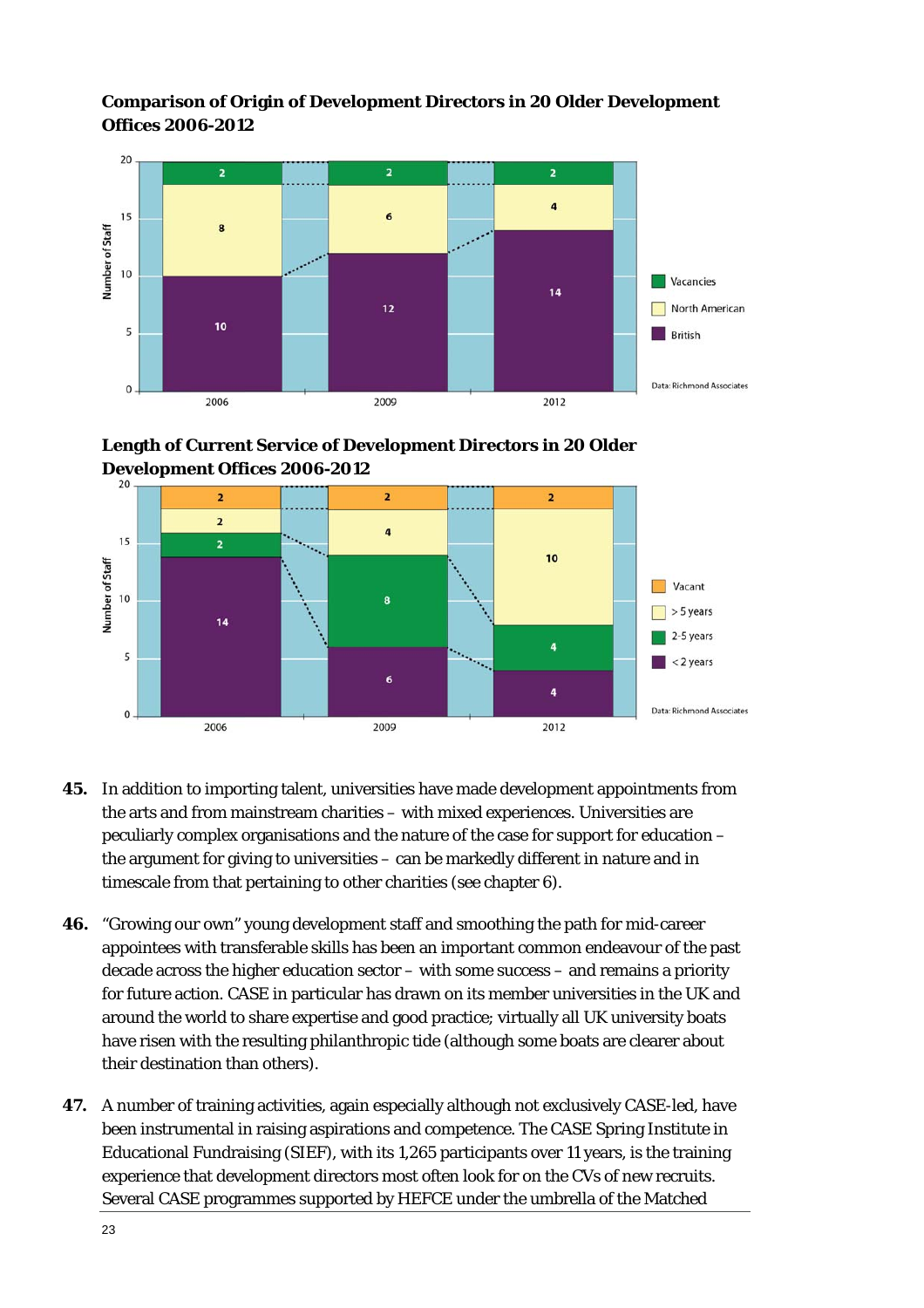Funding Scheme have been innovative for the present while also promising long-term benefits. These include the Graduate Trainee Scheme (27 participants) and the Leadership in Development Management (LDM) programme for mid-career professionals, including a North American study visit (79 participants). Programmes ha ve also been promoted for academics who are involved with fundraising, mainly th rough a series of "Development for Academic Leaders" events.

- **48.** While SIEF has concentrated on the technical and the tactical for new recruits, the LDM in particular has helped in the transition from fundrais er to manager of institutional fundraising. Participants have gained not only a far clearer sense of how to run their own operations, but also a better understanding of what it is that their academic and administrative colleagues need to do for fundraising to become a *sine qua non* in their universities and colleges. This has helped embed in institutions the behaviours and structures necessary for attracting ongoing philanthropic support.
- considerable fundraising velocity but it did so in a somewhat inward-looking and opportunistic way. Increasingly professional but not yet quite a profession; as university advancement officers enter a new phase of greater maturity it is appropriate to reappraise the needs of that workforce and the consequent training and regulatory environment in a **49.** Urgent need has combined with the talent shortage of the past decade to generate broader context and over a longer timeframe. (See Recommendation 14.)

### **Institutional leadership**

- **50.** The Thomas Report stressed the critical role of institutional leadership. The experience of the past ten years has borne that out. Indeed, the research for this report has not identified any successful and sustained fundraising programmes where the head of the accelerator, momentum demonstrably falters. Another of the gains of the past decade is the number of vice-chancellors and other senior staff for whom philanthropic fundraising institution is disengaged from the activity. If the vice-chancellor's foot comes off the has become a natural expression of aspiration for their university and who work in a trusted partnership with their key advancement staff. "This takes time but my Development Director and I are slow-burn people" – Vice-Chancellor
- **51.** There is much cause for pride and enthusiasm in the achievements of the past ten years. They provide impetus, good practice and confidence to build on for the future. Yet there are external and internal factors that could have the capacity to inhibit fundraising success. Not least among these are the global economic climate and a radical new undergraduate funding regime in England. (See chapter 8.)
- **52.** There are also other worrying indications masked, to some extent, by the successes of recent years. Among these are the number of universities whose advancement operations might be regarded as "at risk" owing to the time taken to break even and, perhaps more worryingly, the vulnerability of even proven advancement operations to changes of institutional or office leadership; the still modest (but slowly improving) level of alumni giving overall; and the surprising underperformance of some institutions that should surely be able to do better.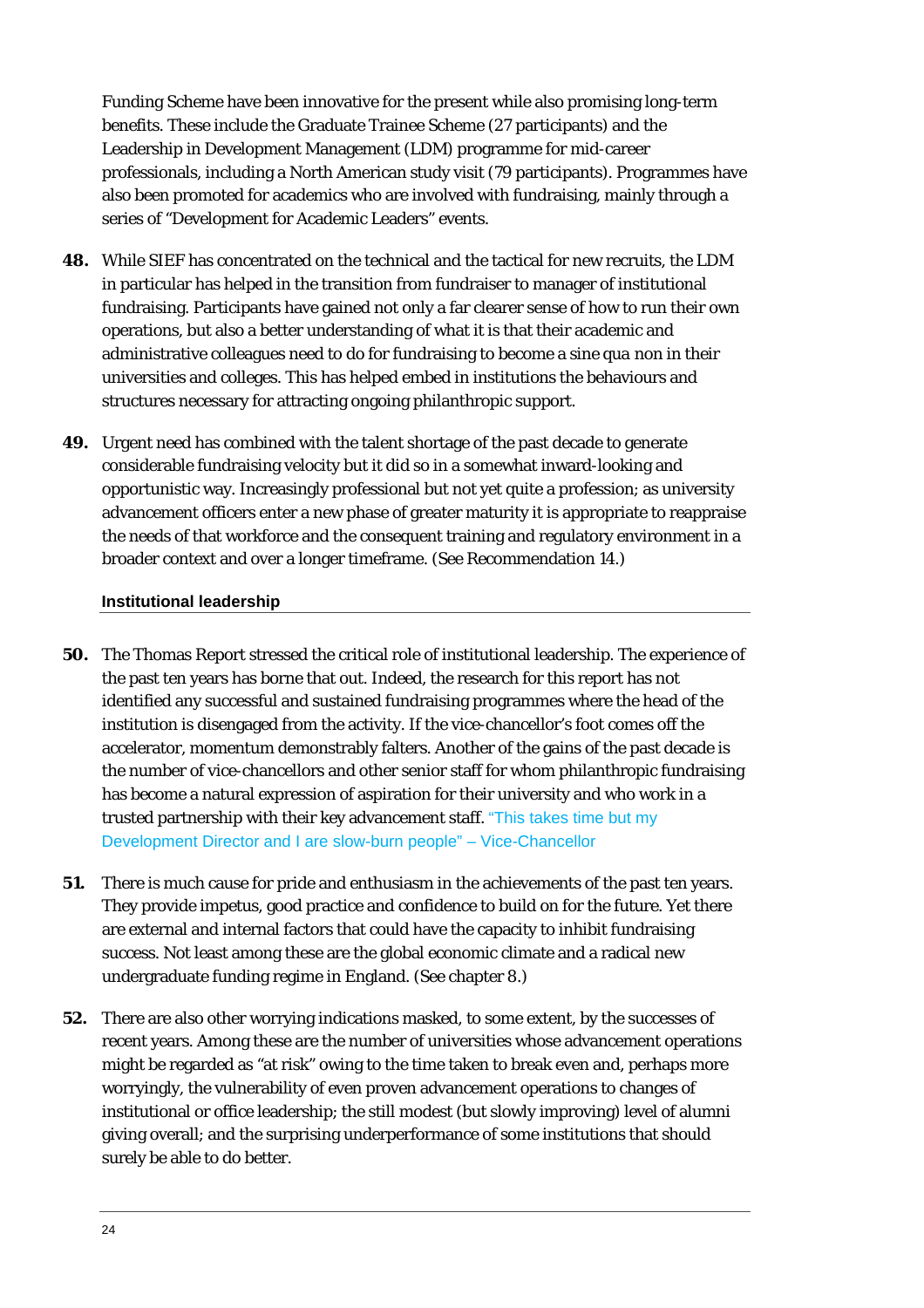- **53.** There is continuing scepticism (and genuine concern) about fundraising within sections of the academic community and cynicism beyond, especially in the media. Some universities have the experience not of immature operations so much as serial start-ups, expectations were set too high; sometimes because vice-chancellors and registrars have often because of the appointment of insufficiently experienced staff or because early lost confidence or changed tack. Stop-start makes for a bumpy ride and a longer journey.
- and beyond the UK to create more finely tuned models for what an ambitious but realistic fundraising programme should look like. This has to be done in a manner that respects **54.** As university advancement moves into a second, more mature and better-informed phase, it is important to draw on data, lessons learned and effective practice from within and honours the ecosystem of the UK's HEIs. An Oxbridge campaign model is not a template for a 1990s HEI, nor will an effective 1960s university advancement function necessarily resemble one for a performing arts institution.
- **55.** This report, therefore, seeks to identify, encourage and contextualise effective practice, and tests a number of propositions about institutional advancement that have thus far been perhaps over-eagerly accepted. "This is a wholly different situation from 10 years ago. We should celebrate and be proud of the progress." – Donor

**Recommendation 1: All universities should develop institutional advancement plans – including fundraising, alumni relations and communications activities – based on a clear understanding of their own ge of good distinctiveness, goals and particular opportunities. There is a ran drawn practice for them to consider in shaping these plans, much of it now from within the UK. They should invest consistently with a view to longerterm benefits.**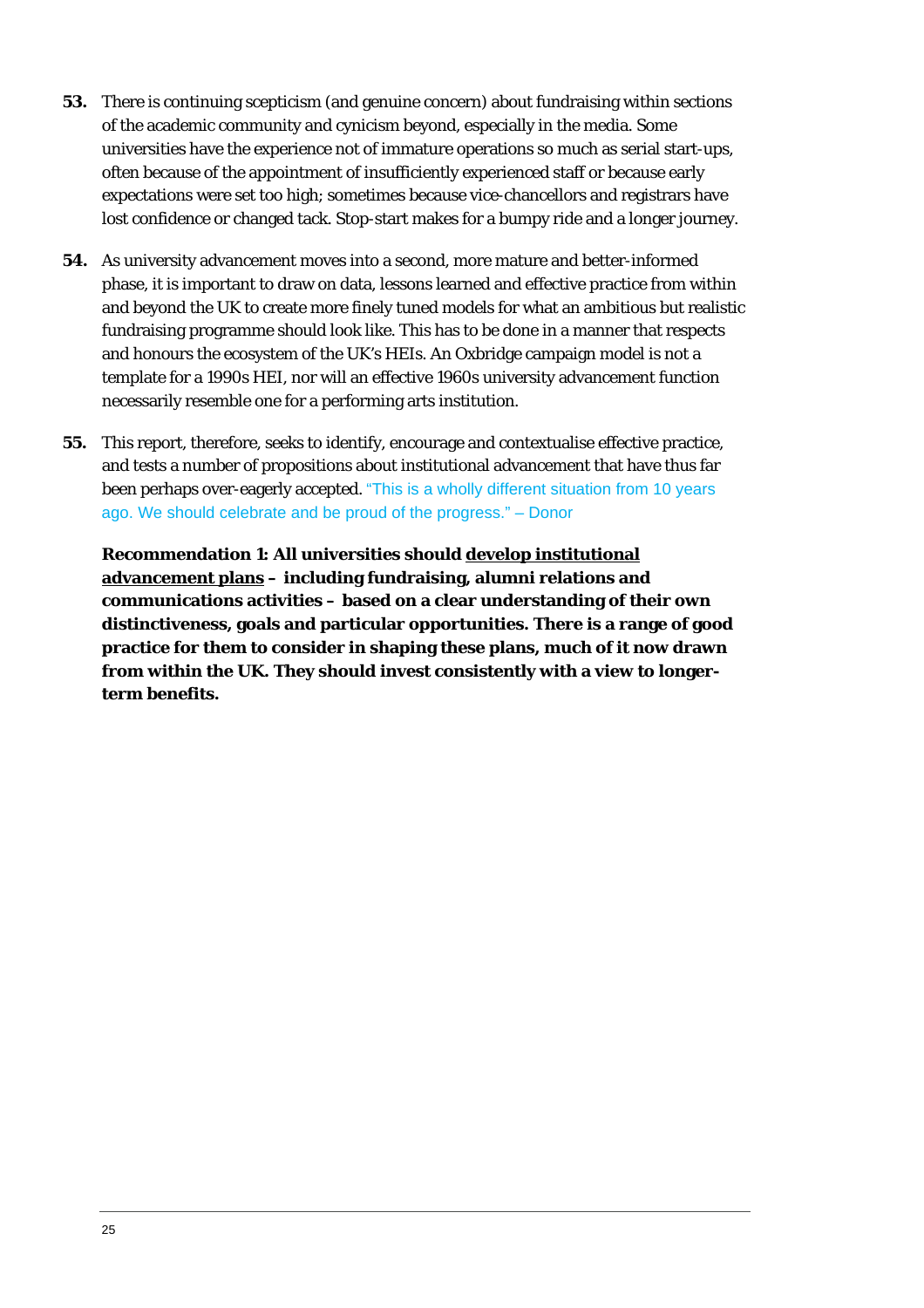### Chapter 3: Why donors give to higher education

- **The key opportunity for HEIs lies in the way universities are perceived as charitable causes and in particular on the force of their "case for support".**
- **Donors like to add value and to make a difference. They regard the provision of core funding for infrastructure as the Government's business.**
- **Focusing on donor motivation unlocks the biggest gifts. For many major donors, meeting students and other beneficiaries is the most rewarding form of donor "stewardship".**
- **Money can be transformative. But this is not just about money.**
- **56.** "Donors will give to universities", asserted the Thomas Report. And so it has proved. "If you believe in young people and you want a good planet and community in 20 years, then you give to universities" – Donor. The simultaneous growth in philanthropic revenue to UK universities and in the number of donors, set out in chapter 2, is both validation and encouragement. The experience of getting to know and understand donors better has been highly educational for institutions.
- **57.** Identifying the reasons why potential donors do not give is not straightforward, since by definition the relationship between fund-seeker and potential benefactor may not be close. One submission to the open consultation for this review cited these obstacles: scepticism about why donations are needed ("the university is rich"); lack of a personal philanthropic habit (so that a gift of a token amount unrelated to capacity is felt to be sufficient); competition from other charities that have a more emotive appeal. Each of these reservations present challenges in communications as the sector collectively contributes to changes in the culture of giving.
- **58.** Over half the UK population gives to charity each year, yet only 1.2% of UK alumni currently give to their university (cf circa 10% at US public universities). These figures should be a wakeup call. They indicate the scale of the potential improvement for universities in engaging their supporters and conveying the understanding of the charitable impact universities deliver. While this review has uncovered some sobering instances where donors found it frustratingly hard to get a university to respond to an intended gift – in effect through a lack of fundraising-readiness; or where donors expressed a reluctance to give again, essentially because of poor stewardship of their first gift – the key opportunity for HEIs lies in the perception of universities as charitable causes, or otherwise, and in particular on the force of their case for support. Reflecting on these issues, there are a number of lessons to be learned, which will stimulate and safeguard future growth.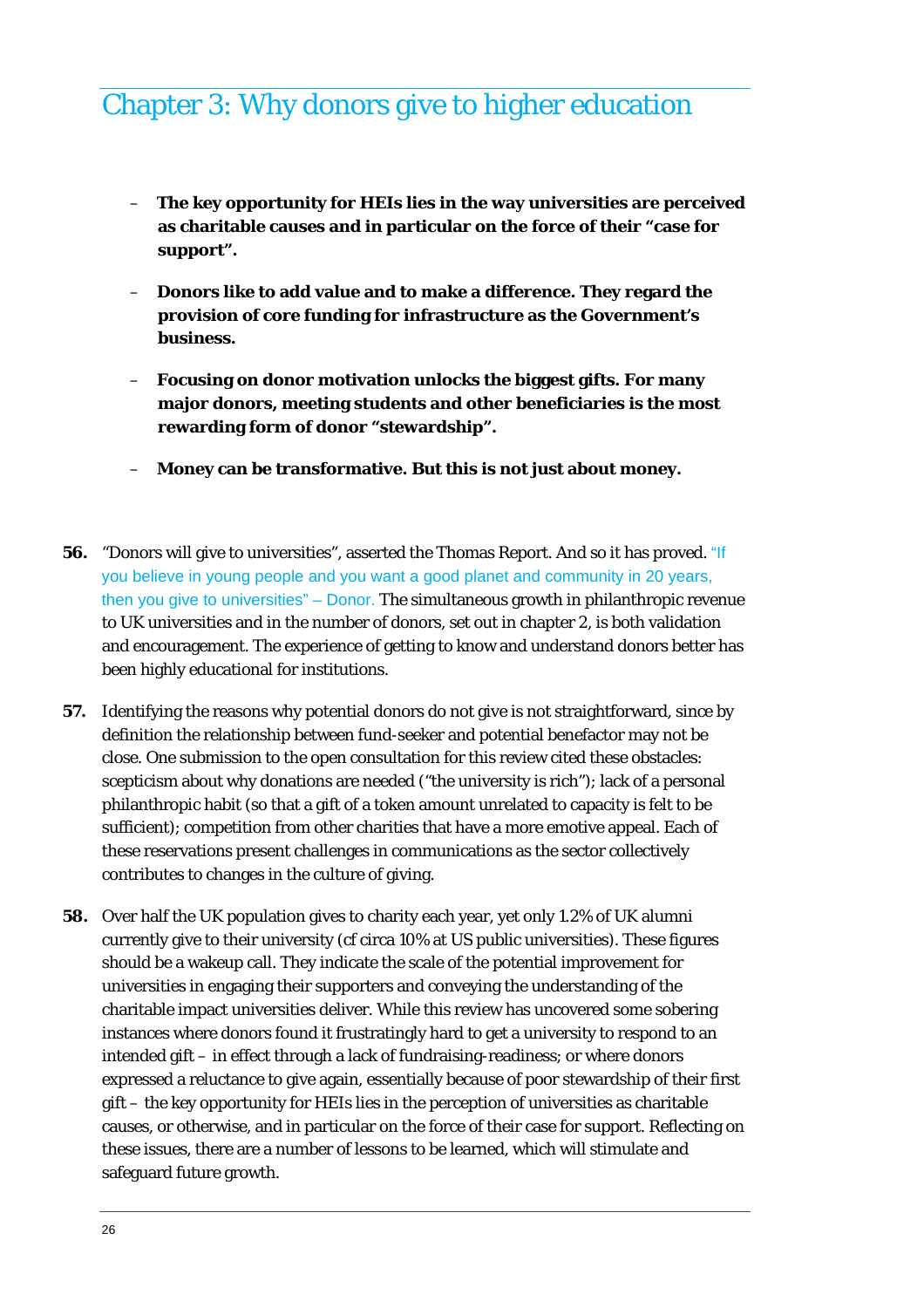- **59.** There are core attributes to effective fundraising that all HEIs should recognise.
	- Fundraising is most effective when it is an expression of the institution's mission, identity and strategy; a process that is integrated into the institutional mindset rather than bolted on to the edge. Close alignment with strategy builds internal momentum and facilitates appropriate external partnerships with supporters. Donors respond to clarity over the institution's overarching story and want to understand its highest priorities. The intersection of institutional aspirations with individual passions is fertile ground. When a university also invests in these projects, it demonstrates commitment to donors.
	- The commitment and active involvement of institutional leadership is inescapable. Donors, famously, give to universities that solve problems, rather than to ones that have problems. Knowing that the institution is well led and effectively governed, with ethical policies and efficient structures, builds confidence and engagement. This can take time.
	- Key donors who account for the largest gifts expect and deserve serious dialogue with universities as to the aim and use of their donations. They seek a purposeful and business-like relationship with the institution and its leaders. This too can take time.
	- Universities need the mechanisms and the confidence actively to *ask* for gifts, in a timely and appropriate way. Reporting back on the impact of the donation and "stewarding" the donor is a requirement for any gift and may be the pathway to future gifts.
- **60.** Beyond those principles, universities with different histories and opportunities can and should devise bespoke advancement plans that are tailored to their own situation and range of potential supporters. There are multiple routes to philanthropic engagement, as the case studies here illustrate: Harvard and Princeton tend to be breezily cited but it is counter-productive for the UK to become fixated on practice followed by the handful of US Ivy League institutions.

### **Case Study: the power of personal experience**

Leeds-born entrepreneur and philanthropist, Terry George, who left school without any qualifications, has given £20,000 for a new programme to encourage working class teenage boys in Leeds to consider a university education at Leeds Metropolitan University. "The Aspire 2 Achieve programme is something I feel passionately about because it raises the aspiration of boys from similar backgrounds to mine and gives them the chance to make the right choices about their future", Mr George explained.

### **Case Study: flexible collaboration**

Professor Nathu Puri gave £1 million for the Nathu Puri Institute for Engineering and Enterprise to foster enterprise amongst engineers at London South Bank University (LSBU) and elsewhere. He is working closely with the university to prepare the next generation of leaders for the engineering industry and to support the UK engineering industry's efforts to enhance its competitive advantage. Professor Puri studied engineering at the National College of Heating, Ventilating, Refrigeration and Fan Engineering, which became part of LSBU.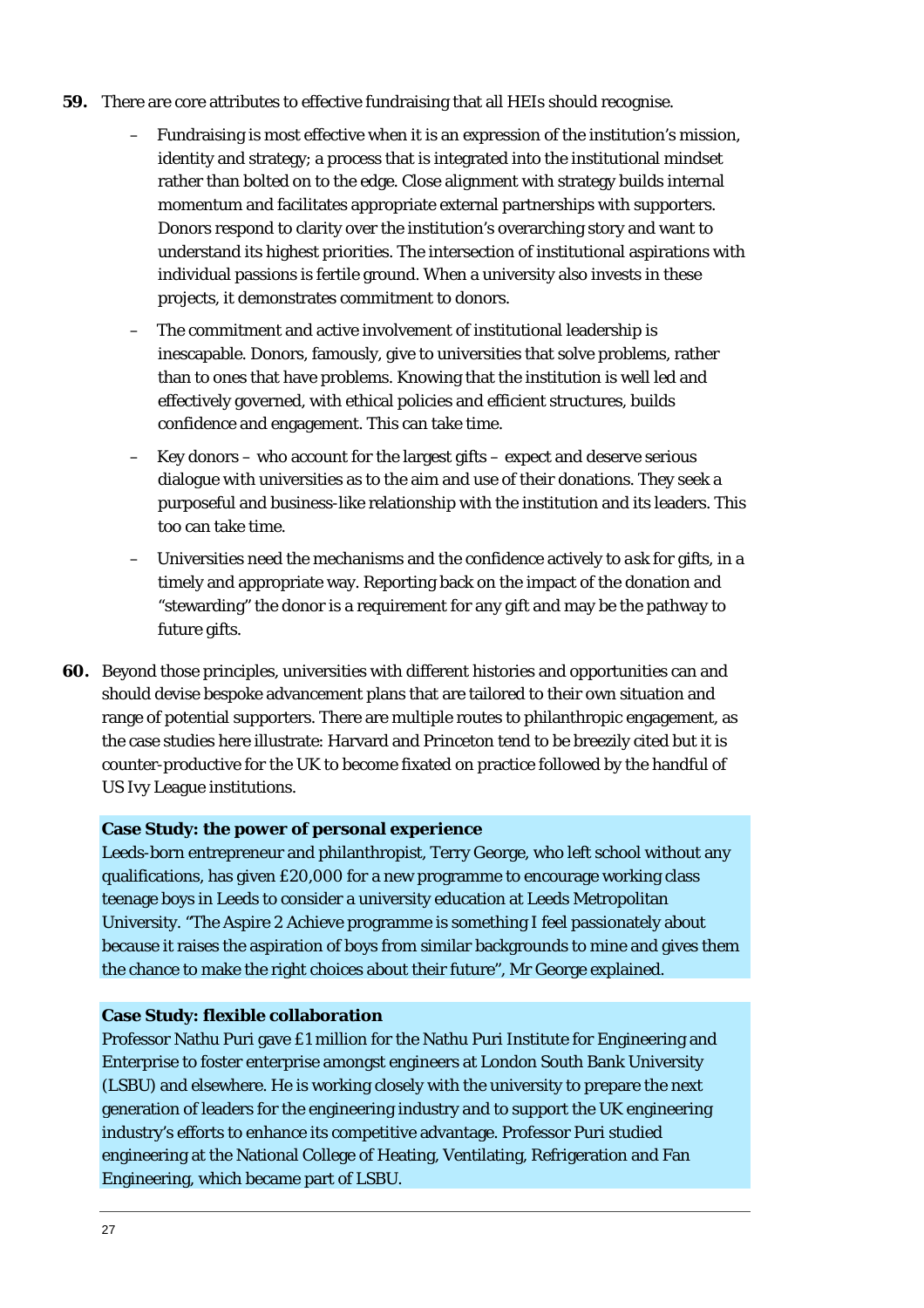- **61.** Among the learning of the past ten years is the importance of distinguishing between "alumni" and "donors" – the two categories frequently overlap but are by no means synonymous. Some of the most significant gifts in value to a range of UK universities have come from non-alumni sources – not only from trusts and foundations and from corporations but also from individuals whose connection to the institution is based on belief in an area of expertise or regional affiliation or respect for its leadership. But the majority of gifts in number, and the majority of small gifts, have come from alumni. See Chapter 7, Myth-busting, "Most of the money comes from alumni".
- **62.** In parallel, vice-chancellors have come to realise that "it's not just about the money"; they value their relationship with alumni in connection with a range of outcomes, in fields including home and international student recruitment, curriculum development, mentoring, careers placement and growth in reputation. Word of mouth is potent. A growing band of informed supporters who champion the university is an invaluable asset, whether or not that support is expressed in directly financial terms. A university's alumni relations activity can be refocused – and justified in times of tight budgets – through a strategic lens.
- **63.** The 204,219 donors who gave to UK universities in 2010-11 include trusts and foundations, corporate entities, and individuals, both alumni and non-alumni, during their lifetimes and through their wills. Their gifts ranged in scale from 50p to £50 million+. In addition to the categories already instanced, it is important to note that they include those who are already part of the university community: academic and other staff, students, parents, neighbours of the institution and users of its cultural and sporting offerings, for instance. They all matter. But universities are getting better at appreciating that donors have different and often personal motivations and that paying respectful attention to what potential supporters care about is the key to unlocking the biggest gifts.

### **Case Study: staff giving**

The Institute of Education created a successful staff giving programme by championing a traditional approach to philanthropy. A campaign for a Centenary Scholarship for a postgraduate international student was launched in 2007. The institute agreed to use money from its matched giving programme to leverage gifts from staff and the institute's director, Professor Chris Husbands, personally offered to match the money raised. Fundraising took place over an intensive week and included cake stalls, auctions and prize draws, as well as face-to-face fundraising from staff. Numbers of staff donors to the institute rose from two in 2006 to 150 in 2011 and students are now benefiting from a series of scholarship awards.

- **64.** Donor motivation may vary at different points in the individual life cycle and the capacity to express that motivation also of course fluctuates. Touch points mentioned by donors to this review included the years at which their children went to university, the death of a parent and passing the age at which a parent had died.
- **65.** Donor motivation may be informed by culture, religion and family practice. In Asia and in the Confucian tradition, respect for learning runs deep. Some cultures enjoy alignment with "cutting edge" work. Understanding the force of these motivations is important both for institutions forming international relationships and for those living among substantial ethnic communities.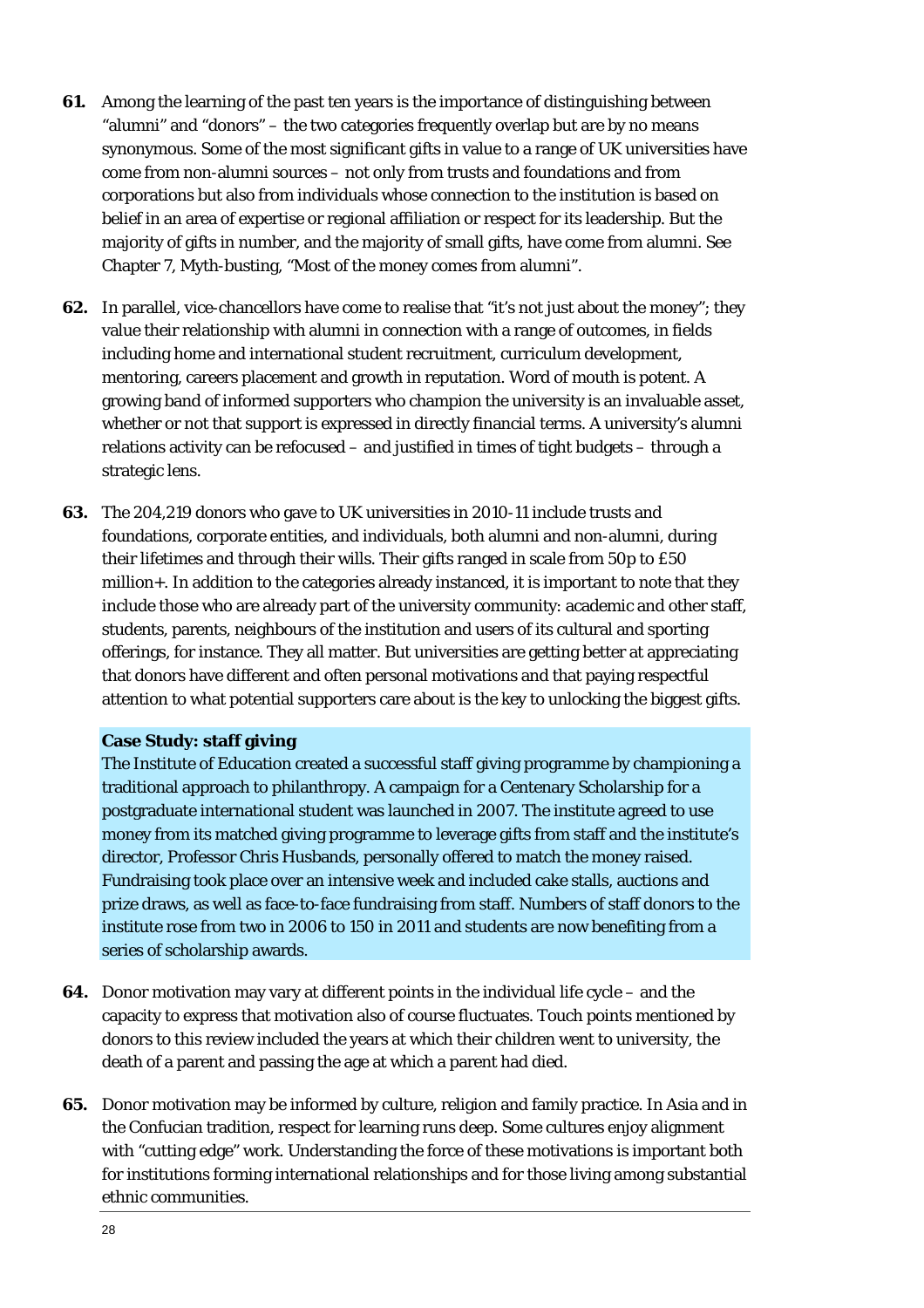### **Case Study: a public appeal engaging the whole community**

The University of Leicester appointed its first development director in 2008. When in 2011 the university set out to raise £1 million to help complete and equip the new £12.6 million Cardiovascular Research Centre at the Glenfield Hospital, a myriad of groups and individuals from Leicester's diverse ethnic communities provided support. Cardiovascular disease, the UK's major killer, disproportionately affects the South Asian community – effectively 25% of Leicester's neighbourhood. The appeal touched the hearts of many people, including friends and family of heart attack patients, and generated a variety of fundraising initiatives from skydives to sponsored golf tournaments.

The target was achieved in less than a year, following a gift of £500,000 from leading local philanthropist David Wilson. This successful public appeal was matched by a dedicated major gifts programme which yielded a further £4 million for the Cardiovascular Research Centre. In August 2012 a further £7 million, the university's biggest ever donation, came from the John and Lucille van Geest Foundation to provide an associated £2.5 million Biomarker Facility and a £4.5 million endowment to establish a Heart Research Fund.

### **Case Study: international relationships**

Lebanese-born businessman George Farha is one of a growing number of international alumni who are supporting universities in the UK. Raised in the United Arab Emirates, George Farha studied Chemical Engineering at University College London (UCL) in the early 1990s. Today he runs a series of businesses and investments that operate throughout the Middle East, North America, Asia and the UK, and he is now settling once again in London with his family.

Driven by his desire to contribute to the experience of UCL's students, to do what he can to ensure they have a world-class experience, at a world-class university and in a worldclass city, George made a significant donation to refurbish a café – now the George Farha Café Bar – within a much-needed new Student Union building. The facility is now a hub of student activity, and offers a space for students to study and socialise over coffee or lunch.

- **66.** In chapter 5, this report considers the impact of philanthropy on higher education. What, for their part, do donors ask of universities? "We need to know there's a plan. We want you to keep us informed. Make us proud of our connection with you." – Donor Philanthropists are attracted by innovation, excellence and energy; their gifts also help to drive these qualities. They like to add value. Unsurprisingly, donors show little interest in paying for basic infrastructure, which they – and most of the academic community – regard as the business of the Government. They often expect university investment in the project too, demonstrating institutional commitment and a realistic balance between types of funding.
- **67.** Donors have different philosophies. Major donors (those that give more than, say, £10,000) in particular give from conviction. Research for this report has reinforced the importance to many donors of a widespread sense of obligation, to "give back", in recognition that their university experience has enriched their lives and opened the door to their own wealth; it is also increasingly common to hear donors talk, in effect, of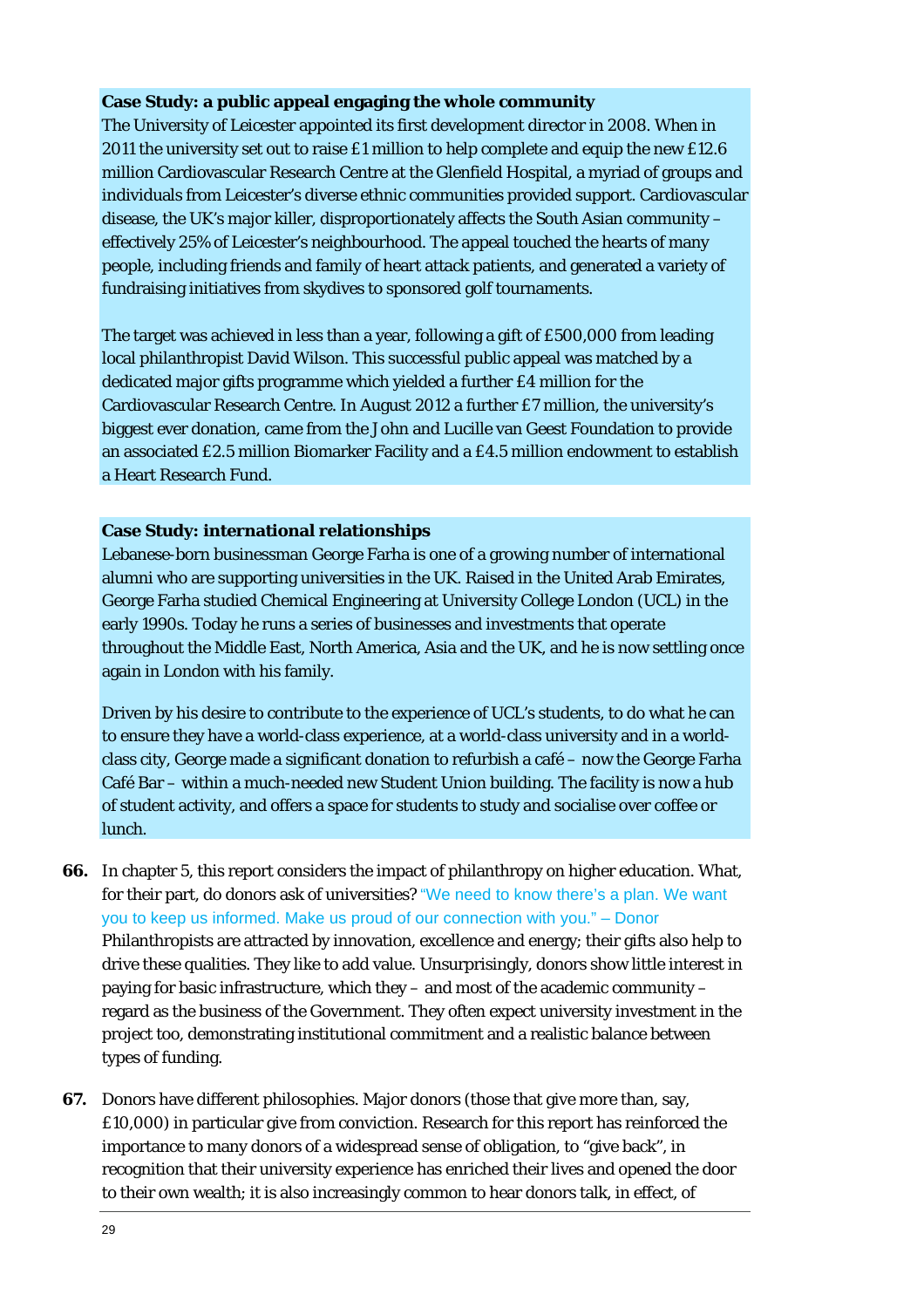"giving forward": to progress a cause, to contribute to a local community, above all to make a difference. It follows that donors have a reasonable and lively interest in seeing the impact of their gift. Delivery and communication of progress toward outcomes and measurement of impact is important, even if things are not going to plan. "They love the tangibility of funding particular students, having the chance to meet them. They also believe in the ripple effect, that each student funded will go back into their community and do good work". – Philanthropic adviser

- **68.** Donors have choices. Philanthropy does not respond to compulsion and although alumni have a natural, potentially life-long association with their university, the institution would be ill-advised to expect it can "own" their generosity without earning it. "Much fundraising puts onto alumni an obligation they didn't know they had."[15](#page-30-0) Contributors to this review were relieved that the Government has dropped the notion of converting the repayment of student loans into a regular giving mechanism. Development directors prefer the chance to build a close relationship based on volition and shared interests to an impersonal form of levy.
- **69.** Donors who participated in the research for this report typically gave to more than one cause – and indeed several give to more than one university. Donors talk to each other and can compare and contrast. If they lose confidence in the organisation, having done due diligence, they will not give again. In this context maintaining continuity of dialogue is essential – having a regular relationship with one named fundraiser alongside institutional leadership is helpful.
- **70.** Donors are often highly attracted by the idea of their gift leveraging further funding by enabling institutions to attract more philanthropic gifts, Government funds or research income. This is one of the reasons matched funding schemes are appealing and why some donors are willing to let – or to propose – their own gifts be used as a match.

### **Case Study: the Moritz challenge**

The biggest philanthropic gift for undergraduate financial support in European history will underpin a major new scholarship programme at the University of Oxford – making it possible, starting in autumn 2012, for students from low-income backgrounds to complete their studies with zero upfront study and living costs. The transformative programme is founded on a £75 million commitment from alumnus Michael Moritz and his wife Harriet Heyman which, with a "matched funding challenge" to the collegiate university, will generate an unprecedented total of £300 million to support UK undergraduates from lower-income backgrounds.

The total gift of £75 million to Oxford will be made in three tranches of £25 million. Each £25 million will be matched by the equivalent of investment returns of £25 million from the university's own endowment, making £50 million in total. Then there will be a challenge to the collegiate university and its supporters to match that £50 million through further philanthropy. Only when the £25 million stimulus has led to a full £100 million for student support will the next £25 million be given. This process will happen three times over, until Moritz and Heyman have donated £75 million in all and Oxford has a total of £300 million dedicated to undergraduate support.

<span id="page-30-0"></span><sup>15</sup> Rich Mintz, Blue State Digital to CASE Europe Annual Giving Conference, 2009.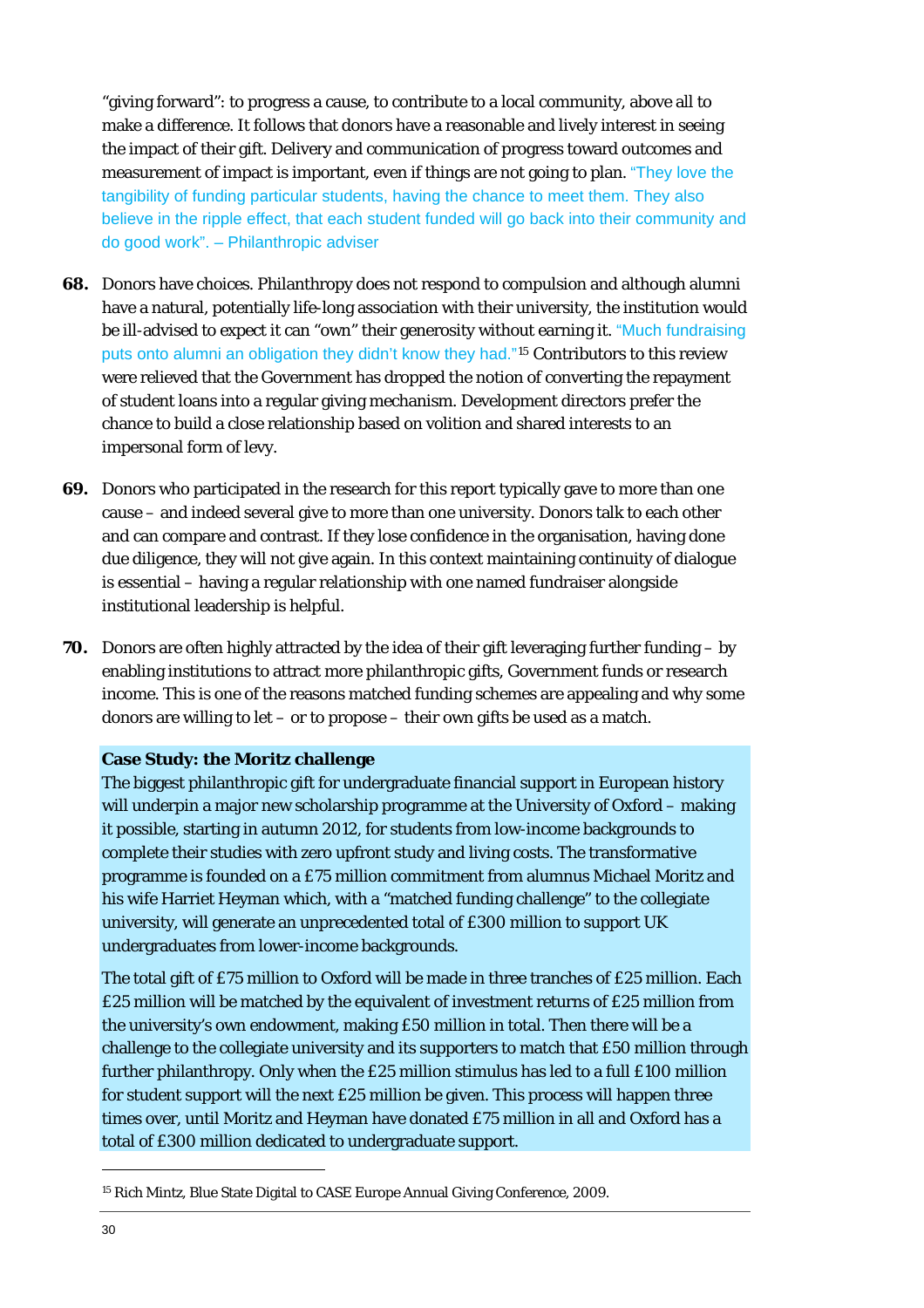- **71.** The new generation of wealthy people who have made their own money, rather than inherited it, have high intellectual and business expectations of their causes. These donors often have expertise and business knowledge of benefit to institutions, beyond their philanthropic investment. They want to be engaged and taken seriously, to be part of the intellectual endeavour, not taken for granted. "You give because of what you expect the gift to do for the organisation, because you want the university to succeed. Your interests go wider than your particular donation: you care about the fundamental purpose and philosophy of the organisation that shaped your decision to make the gift." – Donor
- **72.** Donors have rights. In the past, universities' stewardship of donors and their gifts has often been inadequate and inconsistent. This is improving, with mature advancement offices now having thoughtful stewardship plans for high level donors, including communications about the impact of gifts. But it remains an area to be strengthened. All donors need to be thanked and some will wish to have their gifts appropriately celebrated, which, indeed, helps advance a culture of philanthropy through modelling good behaviour. But it is by no means the case that a desire to see a name in lights is an invariable driver for the biggest gifts (although many academic colleagues are under this apprehension). Meeting students and other beneficiaries is one of the most valued forms of stewardship of all. At that point, the business-like basis for philanthropic investment merges into an emotional return. The chance to engage with university "treasures" whatever they may be (e.g. art collections, music performance, archive materials) is also highly valued by some donors.
- **73.** Several donors advised this review that they did not feel able to commit to large donations at the moment because of the economy. Advancement staff need to be sensitive to the financial reality of their supporters' circumstances and to be prepared to offer thoughtfully structured opportunities to give over a longer period. Indications from the USA as reported in Giving USA 2012 are that major donors are remaining cautious while the economy begins to pick up, more attentive than ever to the clarity of the case and the effectiveness and impact of their gift. The new funding regime in England, with the focus it places on student costs, was seen by many donors, large and small, as providing a compelling and urgent call for their support.
- **74.** The Thomas Report recommended greater recognition and celebration of giving to higher education both by institutional and national leaders. This report affirms a continuing need for recognition and celebration of generosity. The Matched Funding Scheme provided a framework and CASE made awards honouring donors to a range of institutions at all three levels of the initiative including, for example, the University of Wolverhampton, the University of Brighton and the Guildhall School of Music and Drama[16](#page-31-0). Many universities have established mechanisms such as a "Chancellor's circle of benefactors" or "Alumnus of the year" awards, providing a focus for recognition and celebration. The media also has a part to play in shaping attitudes that encourage or demotivate donors.

<span id="page-31-0"></span><sup>16</sup> The full list is included in Appendix 9.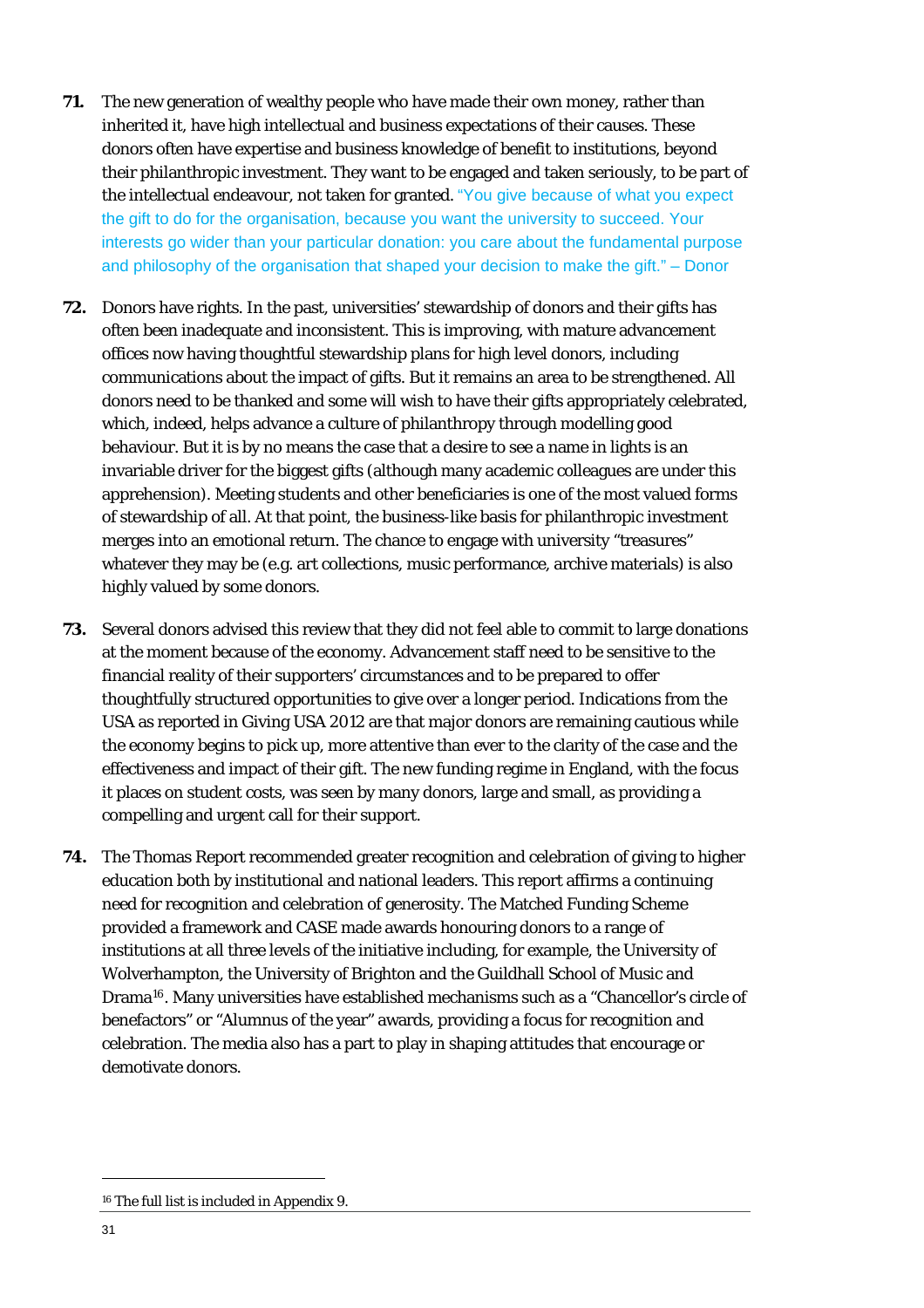**Recommendation 2: Universities have a responsibility to engage actively with external supporters. In particular they should build purposeful and business-like relationships of mutual respect with major donors so as to enable philanthropic investments in the institution that are strategically aligned and satisfying to both parties.** 

"Organisations have to make up their mind whether they are forming a relationship with a donor or whether they're simply a raiding party" – Donor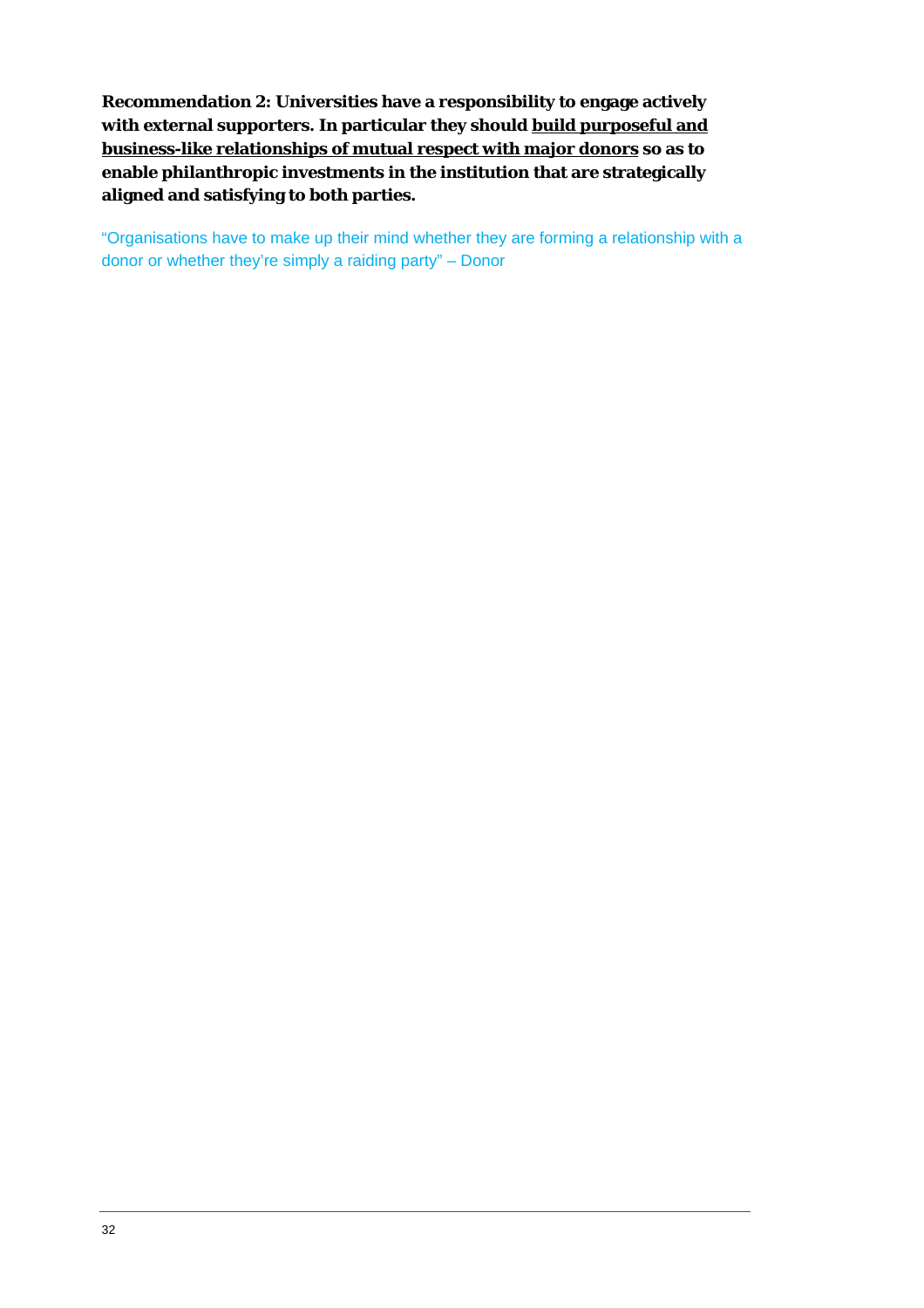### Chapter 4: The role of Government

- **Matched funding has worked for universities in England and Wales and should remain in the repertoire.**
- **The UK has as generous a system of tax relief on gifts from income as in the USA – although the USA's is simpler. Modest adjustments to tax provisions for gifts of capital can help further.**
- **Promoting public understanding of universities as "good causes" delivering social impact is a shared concern for Government and for the sector.**
- **Consistent messages across the third sector to celebrate philanthropy and honour donors will help create an environment of generosity.**
- **75.** UK Governments in recent times have framed the funding of higher education so that it draws less from the public purse and more from individuals (if and when they earn enough). This shift is changing the educational landscape quite profoundly. It presents both challenges and opportunities for philanthropy.
- **76.** In addition to the ways in which Government interacts with universities, Government action contributes materially to how donors behave, and is influential in at least three areas:
	- Direct fiscal intervention, as has taken place with the Matched Funding Scheme and the earlier capacity-building scheme administered by UUK.
	- Fiscal policy the tax and regulatory environment in which giving takes place.
	- Indirect encouragement and celebration of philanthropic behaviour. "Mood is everything" – Donor

### **Matched funding – impact and future**

- **77.** The Matched Funding Scheme (MFS) 2008-11 is reviewed in Chapter 2 above. It has brought about changes for the good for both institutions and donors. A number of universities have created their own challenge funding initiatives or added their own layer to the MFS (as in the Huddersfield and Oxford/Moritz case studies above). A version of the Government scheme is currently in operation through the Department for Culture, Media and Sport for the arts and cultural sectors, with £100 million available for matching. The mechanism is an increasingly familiar one.
- **78.** Most matched funding schemes in other parts of the world have operated for longer periods with several iterations, often with adjustments to the ratio of the match, the level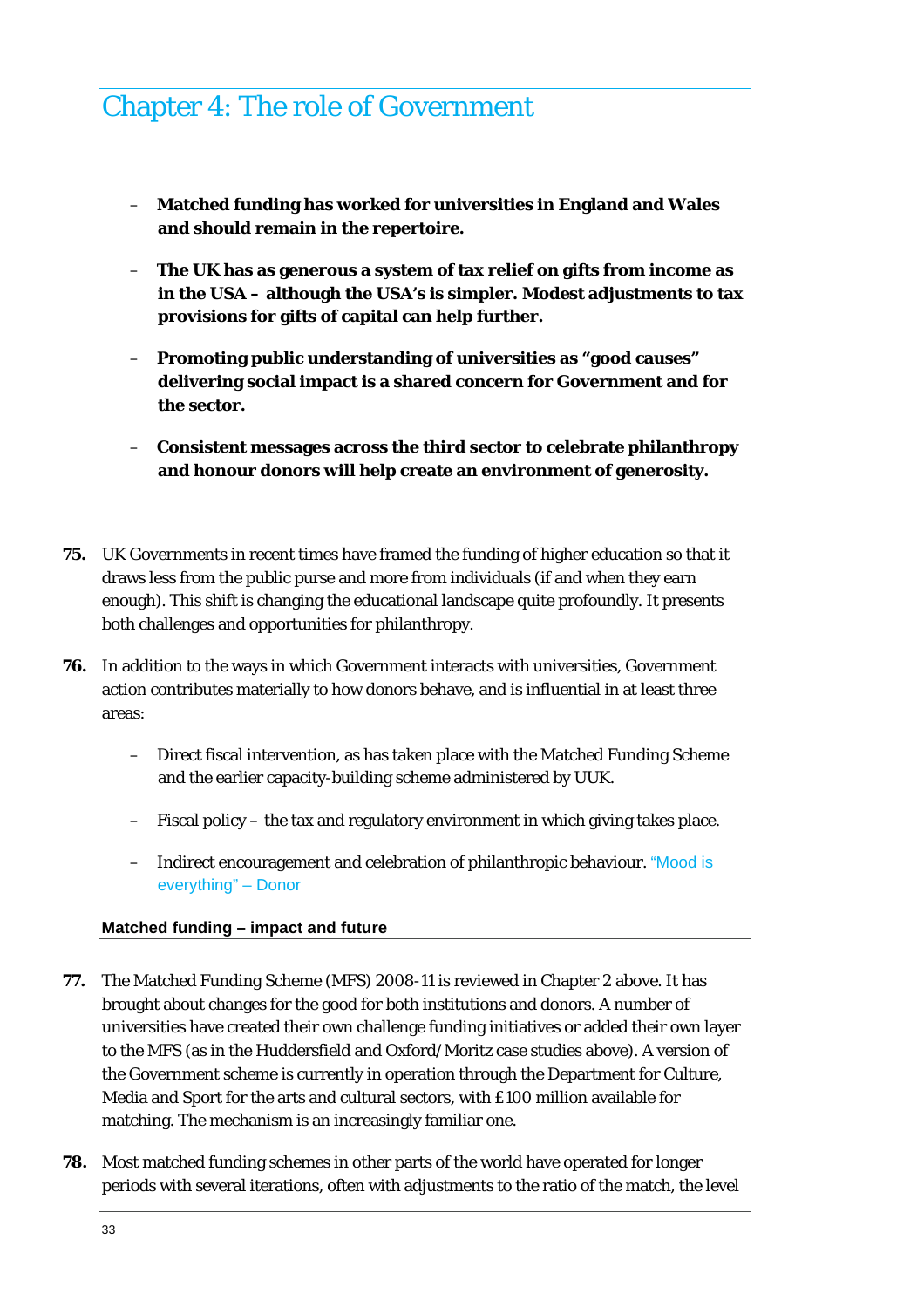of the ceiling or the framework defining participation. Hong Kong, Singapore and Ontario provide examples. When the UK scheme was announced by the then Prime Minister in 2007, there was a working assumption that a second opportunity might follow here too. Many contributors to this report expressed the hope that the MFS of 2008-2011 could be continued with a further injection of external funds, perhaps for specific capacity-building ends. On the strength of recent experience, it would be good to construct a cost-effective scheme whenever resources are available. It is clear, realistically, that the present economic context makes that unlikely in the short term. Other sources of funding for matches therefore need to be found. There are three that merit serious consideration:

- Donor matching. Universities can actively seek major donors who will be willing to provide challenge funding for matched giving programmes – perhaps for specific projects or perhaps to drive up participation in a regular giving programme.
- Other Government funds. From time to time public money becomes available to universities for a variety of ring-fenced projects, sometimes with the requirement that these funds be matched. While philanthropic income will not be the only source of a possible match, advancement offices would have a stronger opportunity to draw on philanthropic funds to meet such challenges, if they are given realistic timescales and structures.
- Internal funding. At least one university added to the recent MFS by offering its own money in order to encourage alumni to give and academics to become involved with fundraising. In most instances, donors wish to see institutional financial commitment to the projects they are invited to invest in. This internal match – sometimes matching an external match – has been widely used in Canada, especially in the creation of endowed Chairs.

**Recommendation 3: The mechanism of matched funding is effective in incentivising giving and in capacity-building. It would be good to construct a cost-effective follow-up HEFCE scheme whenever resources are available. In the meantime, and additionally, the university sector and individual HEIs should work with donors to create imaginative local opportunities for challenge funding.** 

### **Taxation, Government policy and financial education**

- **79.** Philanthropy flourishes in an atmosphere of positivity: in the UK, the tax regime may affect the amount, timing and means by which a donor gives, rather than the initial motivation so to do.
- **80.** Tax incentives while they rarely trigger generosity in a stony heart send signals about the Government's interest in encouraging philanthropy and help reinforce social expectations. Institutions and donors alike are well-served by a Government that generates consistent messages and joined-up thinking. This review welcomed therefore the reversal of the proposals to cap tax relief on charitable giving aired in the 2012 budget.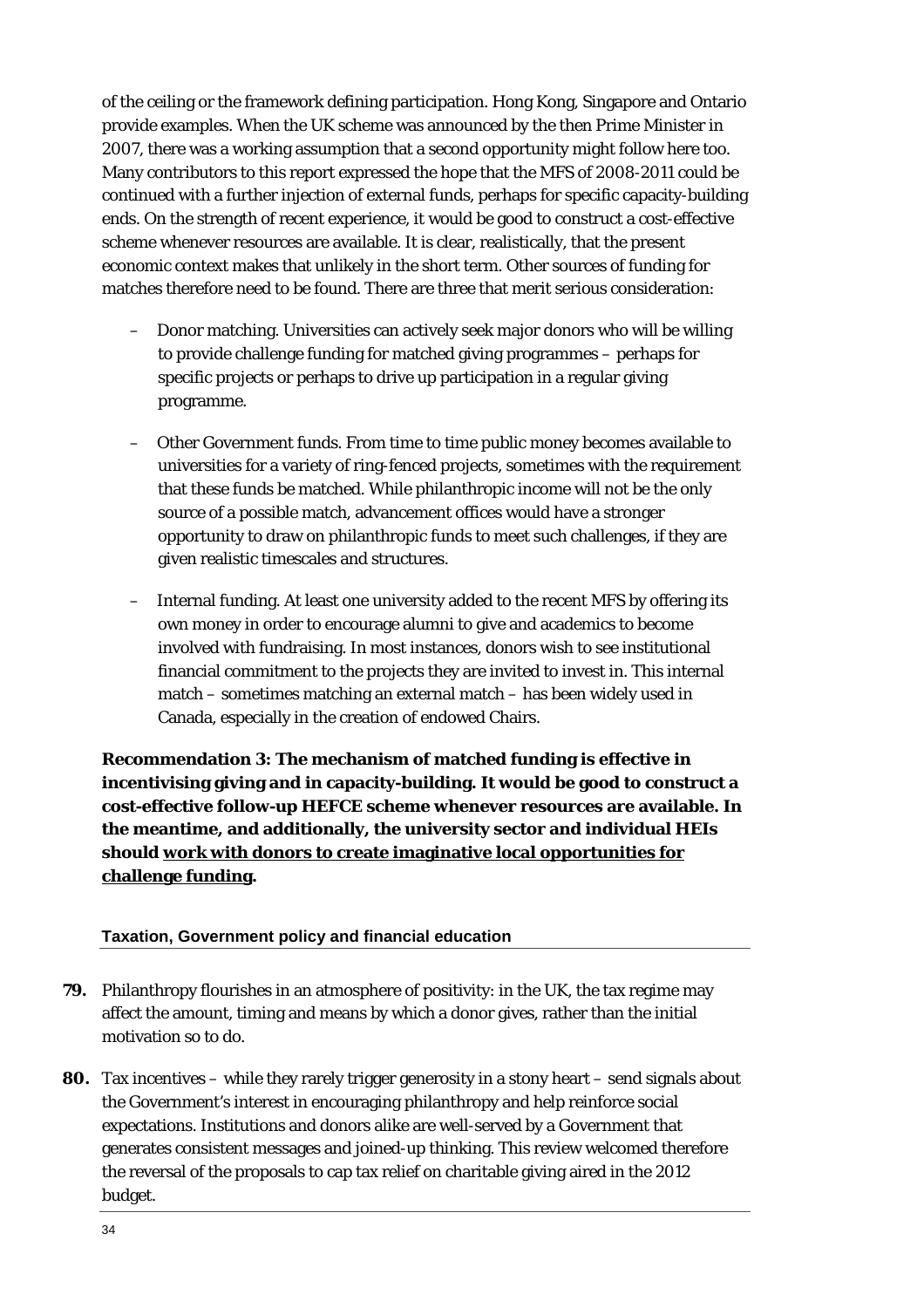- **81.** There is a considerable body of research from the USA and the Netherlands that the "taxprice" of making a gift has a significant impact on the amount that a donor feels able to give. "[Dutch] tax records show that amounts donated by high level donors [those giving over 1% of their income] are strongly sensitive to changes in the tax price." Moreover, the relationship between tax relief and giving is not linear, but instead has a profound gearing effect. The result is that if the tax-price of giving is increased (as was proposed in the March 2012 budget) then the amount that is given will fall by a far larger proportion than the increase in tax paid by the donor. From the Dutch research again: "If the tax price of giving increases by 10%, the amount donated decreases by 19% in the year after." Correspondingly, a reduction in the tax-price results in increased giving.
- **82.** Gift Aid, with its remit broadened in 2000, is the most frequently used tax effective giving method in higher education. The October 2010 report from the Gift Aid Forum to the Economic Secretary to the Treasury recommended that Gift Aid be largely left alone, and this report supports that view. We strongly endorse the principle that the tax relief remain intimately linked to the rates of income tax paid by donors, so that the final net cost to a donor of making a gift is the same as the net income foregone.
- **83.** The suggestion, made during the 2012 charity tax debate, that the higher rate element of the tax relief should be returned to the charity instead of the donor is not one with which this report can agree. Kevin Russell of the charity Stewardship described the proposal as "logically and technically flawed". It would require donors to tell charities, and charities to record, their highest rate of tax and the extent of their liability to that rate. Even if donors were happy to pass this information to charities, many donors do not have this information until some time after the end of the tax year – long after a donation has been made. This process would have to be updated year on year. It would greatly add to the administrative complexity of an obligation that many smaller charities already find onerous.
- **84.** Some donors, especially those at a higher level, support the idea of introducing a more American style regime whereby the donor makes a gross payment to the charity and receives all the tax relief. The argument for this methodology is not that it will save donors money (which it will not), but because it has the virtue of simplicity, for the charity and for any donor who has to file a tax return. However, the majority of UK donors do not complete tax returns, and research in some pre-1960 universities shows that 95% of eligible donors are using Gift Aid. These two factors provide powerful arguments for not changing something which, by and large, is working well. There appears to be a degree of fear about the complexity of explaining Higher Rate Relief to donors. University fundraisers can address this by articulating clearly the mechanisms for its calculation and reclaim by donors. A simple guide to this process as at September 2012 is included as Appendix 10. More broadly, greater financial literacy is needed for fundraisers involved in major gifts fundraising, especially in respect of higher rate and capital taxes, asset structures and the way in which the wealthy hold their wealth.
- **85.** The review of Payroll Giving currently taking place is welcome. University fundraising staff, who have a natural interest in close links with their supporters, emphasise the importance, in any revision, of an immediate connection between donor and charity.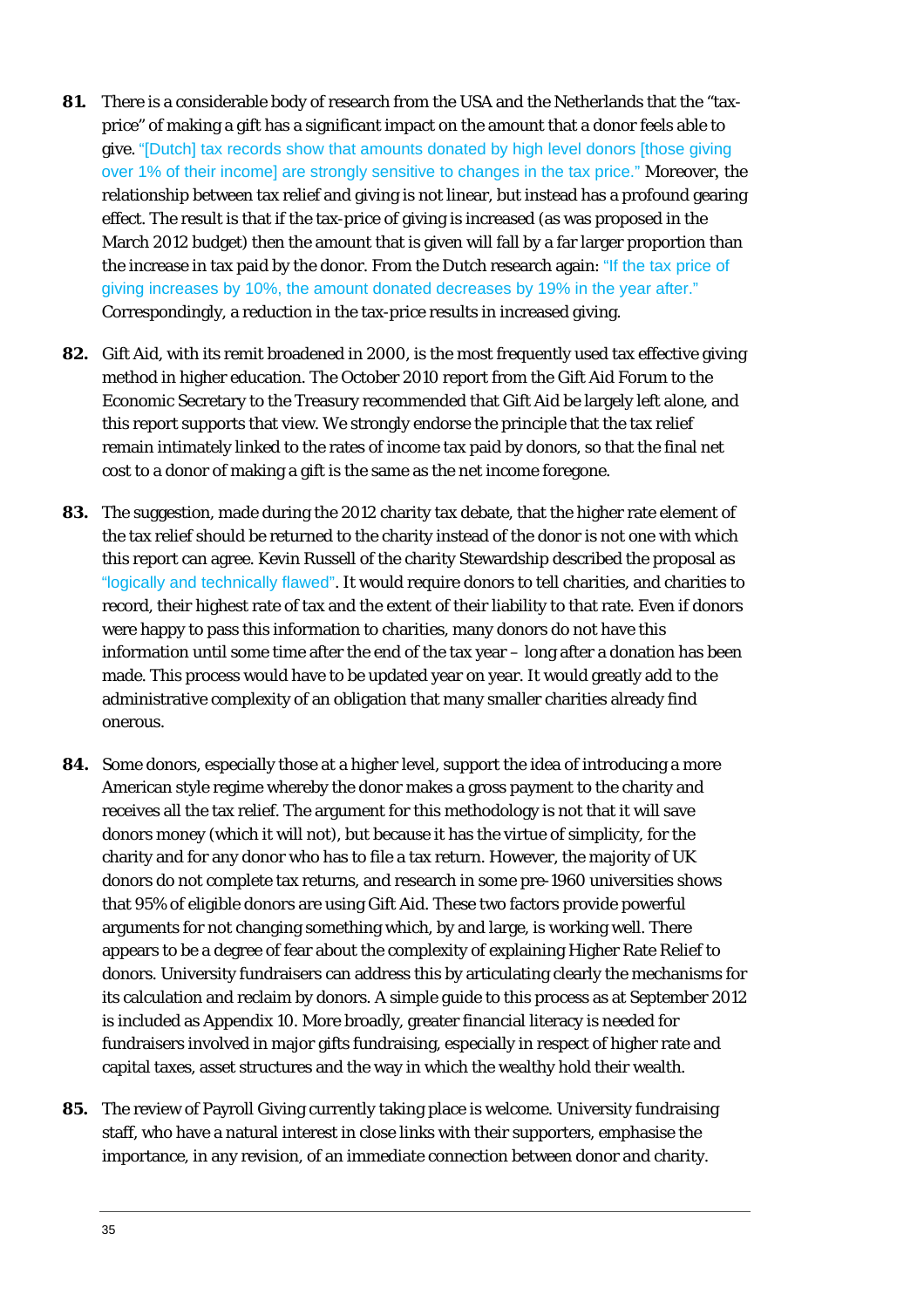Further growth in payroll giving for higher education is unlikely unless that closeness can be built in.

- **86.** Together, through Gift Aid and Payroll Giving, and with the absence of the proposed 25% cap, the UK has, in comparison with other nations, a regime in respect of the taxation of gifts of *income* that, while a little complex in structure, is as encouraging of giving as that prevailing in the USA. See Chapter 7, Myth-busting, "We don't have the right tax regime".
- **87.** In respect of gifts of *capital*, the treatment of gifts of listed securities and real property and the new Legacy10 inheritance tax provisions for legacy giving are powerful tools that decrease the tax-price of giving and thereby increase the amounts that are given. However the UK still lags behind North America in two particular areas: gifts of broader classes of asset than listed shares and property and gifts with reservation. The Thomas Report highlighted each of these and they remain a matter that puts the UK at a competitive disadvantage.
- **88.** It is straightforward to obtain a valuation of listed securities and the Valuation Office Agency provides a robust way of valuing property. It has therefore been argued that these are the only two asset classes (beyond works of art) that should be included in the scheme that allows tax relief on gifts of assets. An extension to other asset classes would be welcomed by donors and institutions alike, including unlisted securities and chattels such as paintings, book collections, jewellery, etc. Her Majesty's Revenue and Customs (HMRC) capital taxes office already has to agree valuations on such assets for probate. A floor might be set below which tax relief would not be claimable, in order to avoid a large number of very small valuations. In this way we might encourage donors to think about giving away items of value that could be sold by institutions, and those that would find a proper home in academic collections.
- **89.** The Thomas Report recommended the introduction of planned giving vehicles in the UK. There has been much further discussion about Charitable Remainder Trusts (CRTs; in the UK often called Lifetime Legacies). We know that the wealthy are already using these in the UK to achieve a variety of non-charitable purposes. Lawyers are familiar with their operation. What is not yet available in the UK is the ability to tax-effectively separate capital from income, and then to direct ownership of the capital to a charity, and ultimately the income as well. Were such instruments to be introduced in the UK, a handful of universities would be among early adopters. But from examining planned giving experience in Canada, it seems likely that the overall take up by donors would be limited. We recommend in chapter 6 that universities indeed make concerted efforts to develop their legacy programmes but anticipate that the familiar instruments of legacies and bequests will be the main focus.
- **90.** Paul Schervish and John Havens refer to an impending "cascade of wealth"[17](#page-36-0) in the United States where, despite recent corrections in the property and stock markets, around \$41 trillion is due to change hands in inter-generational transfer over the next 50 years. Arguably a comparable (although smaller) accumulation of wealth is building in the UK, in the hands of an increasingly affluent retiring population who are living longer. For

<span id="page-36-0"></span><sup>17</sup> Today's Wealth Holder and Tomorrow's Giving: The New Dynamics of Wealth and Philanthropy, Paul G Schervish, Journal of Gift Planning.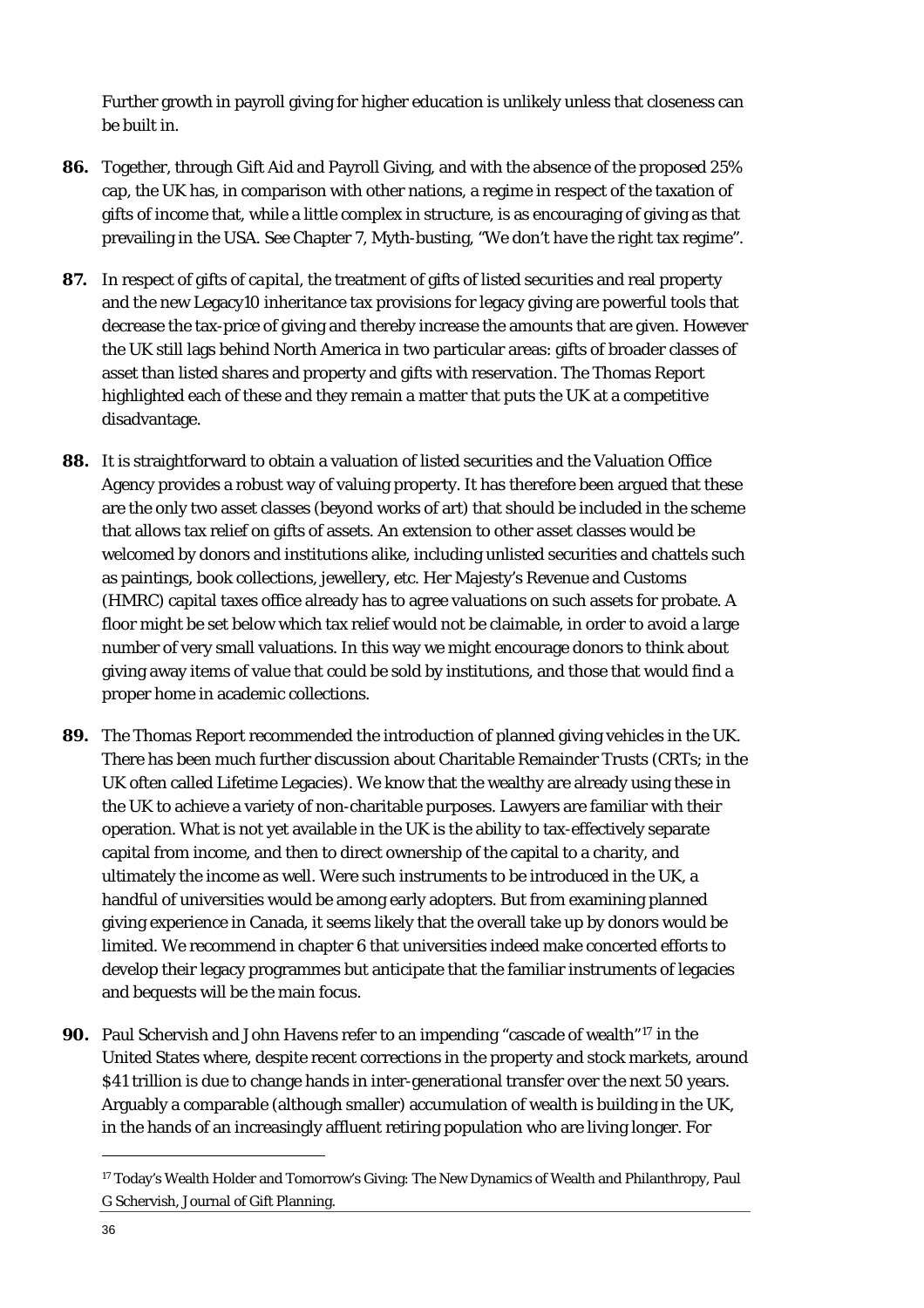those who are concerned about long-term care costs, CRTs provide a way of irrevocably giving capital to a charity, while retaining the security of income.

- **91.** A number of major donors interviewed in the course of research for this report expressed frustration at the extent of irrecoverable VAT which is levied on university expenditure. This felt to them like a tax on their giving. This is a matter of EU jurisdiction, however. In general, this review supports the work of the British Universities Finance Directors' Group on issues of VAT relating to universities, and of the Charity Tax Group on the same in respect of all charitable organisations.
- **92.** This has been a tumultuous period for higher education, especially in England, with a very major change in funding model, together with particular issues for philanthropy such as the now dismissed tax cap proposal. Many of those interviewed emphasised the need for a period of consolidation and predictability. Donors to large projects are willing to take risks, but abhor regulatory uncertainty which decreases confidence and therefore the likelihood and extent of giving.
- **93.** Recent changes in charity law have highlighted the charitable status of universities, most of which are exempt charities. Despite this, there is widespread ignorance of the meaning of this term; for example some suppliers decline to give charity discounts to universities – even for their fundraising activities – because they "do not have a charity number". The funding councils act as the regulator of these charities, in the same way that the Charity Commission, Office of the Scottish Charity Regulator (OSCR) or Charity Commission of Northern Ireland (CCNI) regulate other charities. This regulation is adequate and does not appear to need any modification. Wider understanding of the meaning of the term "exempt charity" would be helpful, especially if there were some formal third party reference point held by HMRC or the relevant domestic charity regulator to which exempt charities could point.

### **Recommendation 4: A stable and predictable fiscal framework is a requirement for a high level of giving. In this context, Government should:**

- **On income tax relief, continue its commitment to the Gift Aid and Payroll Giving schemes, and to the direct connection between the tax for which an individual is liable and the tax relief available on giving that income away.**
- **Support initiatives to make the administration of the schemes simpler and more transparent for donor and charity, and continue its welcome commitment to allowing charities to recognise the generosity of donors without compromising the Gift Aid status of the gifts.**
- **On capital tax relief, extend the classes of asset that can be taxeffectively given away to include unquoted securities and chattels, with a minimum value on the latter. The capital gains tax threshold of £6,000 for disposal of chattels is a suggested starting place. Government should be open-minded towards schemes that allow significant gifts of capital with reservation, for example Lifetime Legacies.**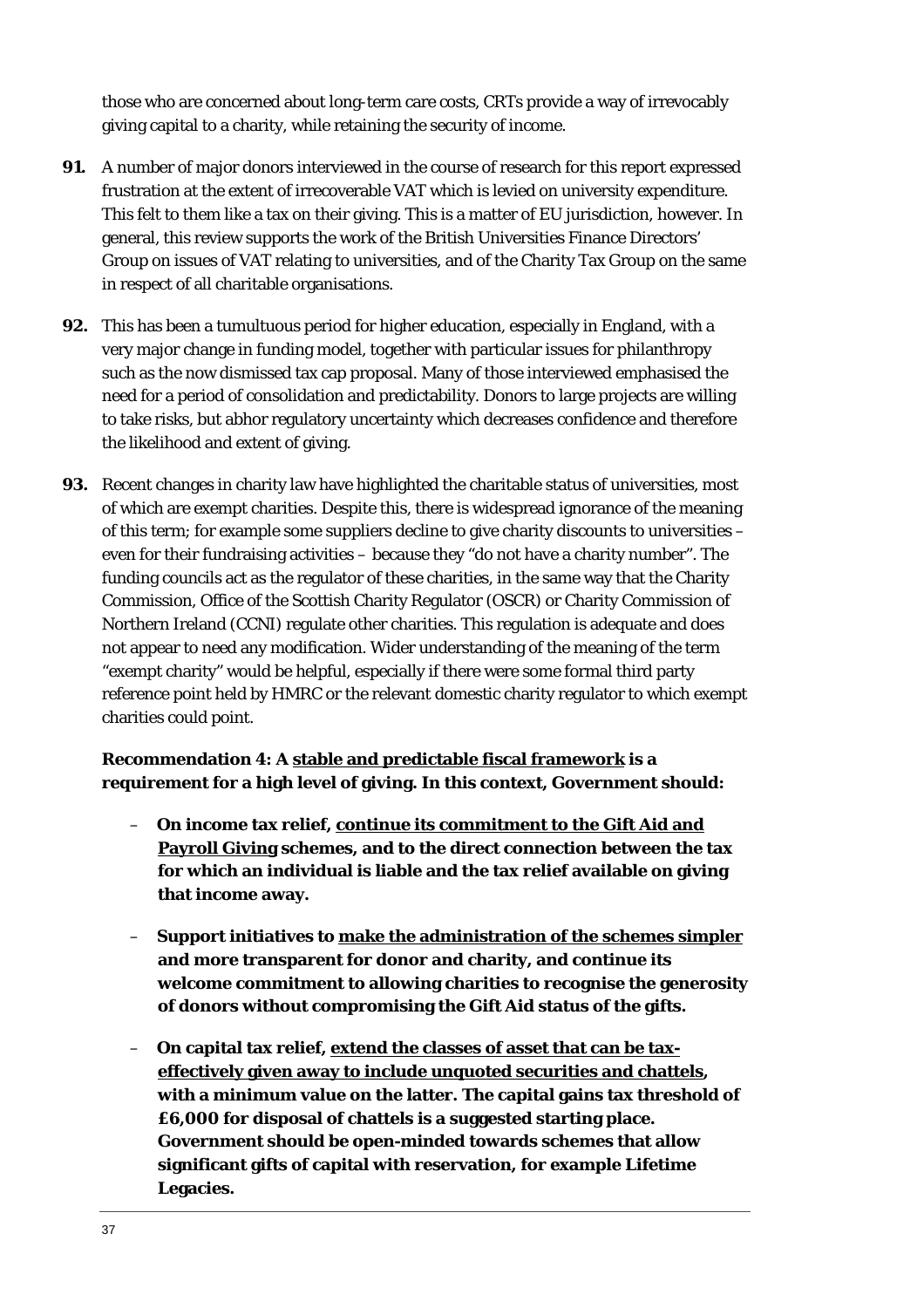- **94.** The Government published the Giving White Paper in 2011 that explores ways of encouraging more people to give. The paper said much about getting more people to give small amounts, through text messaging and cash points for example. Mainstream charities have led the way in these developments and universities can learn from their experience. There is further work to be done in encouraging a higher level of giving, the area where higher education has a concentration of expertise.
- **95.** It has been suggested that the wealthy are, as a group, less generous than those with low incomes. Yet the statistics show that the "giving wealthy" do so exceedingly generously both in absolute terms and when measured as a proportion of income. The task is not so much to persuade the givers to give more – welcome as that would be – but to persuade the non-donors among the wealthy to join in. The various giving forums that exist at present should concentrate at least as much on getting more of the affluent and wealthy to give as on the important job of persuading young donors to get into the habit of giving, this review argues.
- **96.** We must do better at articulating and celebrating the enormous contribution made by higher education to our economy, our culture and the building of civil society and a better world, as this report has identified elsewhere. Some individual universities are working hard to change this: for example the University of Bristol has been asking its alumni "Do you care about something – cancer, the environment, education?" and answering that question by saying "Chances are, Bristol does too."
- **97.** The Government and its agencies have a special opportunity in supporting public information campaigns such as reactivating the "Give the Gift of Knowledge" initiative, which was launched as a communications vehicle in support of the Matched Funding Scheme but suspended owing to the Government's freeze on marketing expenditure. Positioning universities as powerful vehicles for charitable investment makes their cause of wide social interest, to alumni and non-alumni supporters, to students, and to staff, through lifetime and legacy giving. And in parallel, universities should increasingly look for ways of explaining their mission in terms of their impact locally, regionally and beyond.
- **98.** The media can amplify or frustrate this process. Reports of gifts to universities are described all too often in terms of "begging bowls" and "shaking down alumni". In media reports, the word "donor" is regularly linked to stories about the funding of political parties where some kind of transaction or perceived favour is suspected<sup>[18](#page-38-0)</sup>. Conversely, the Times leader commenting on the £75 million gift to enable disadvantaged students to go to the University of Oxford (see Moritz case study above) positioned the debate on an exhilaratingly high plane: "There could be no smarter or more appropriate investment

<span id="page-38-0"></span><sup>18</sup> Reform of party funding, by removing this kind of tainted association, could have an energising effect on giving to charitable causes, including to higher education.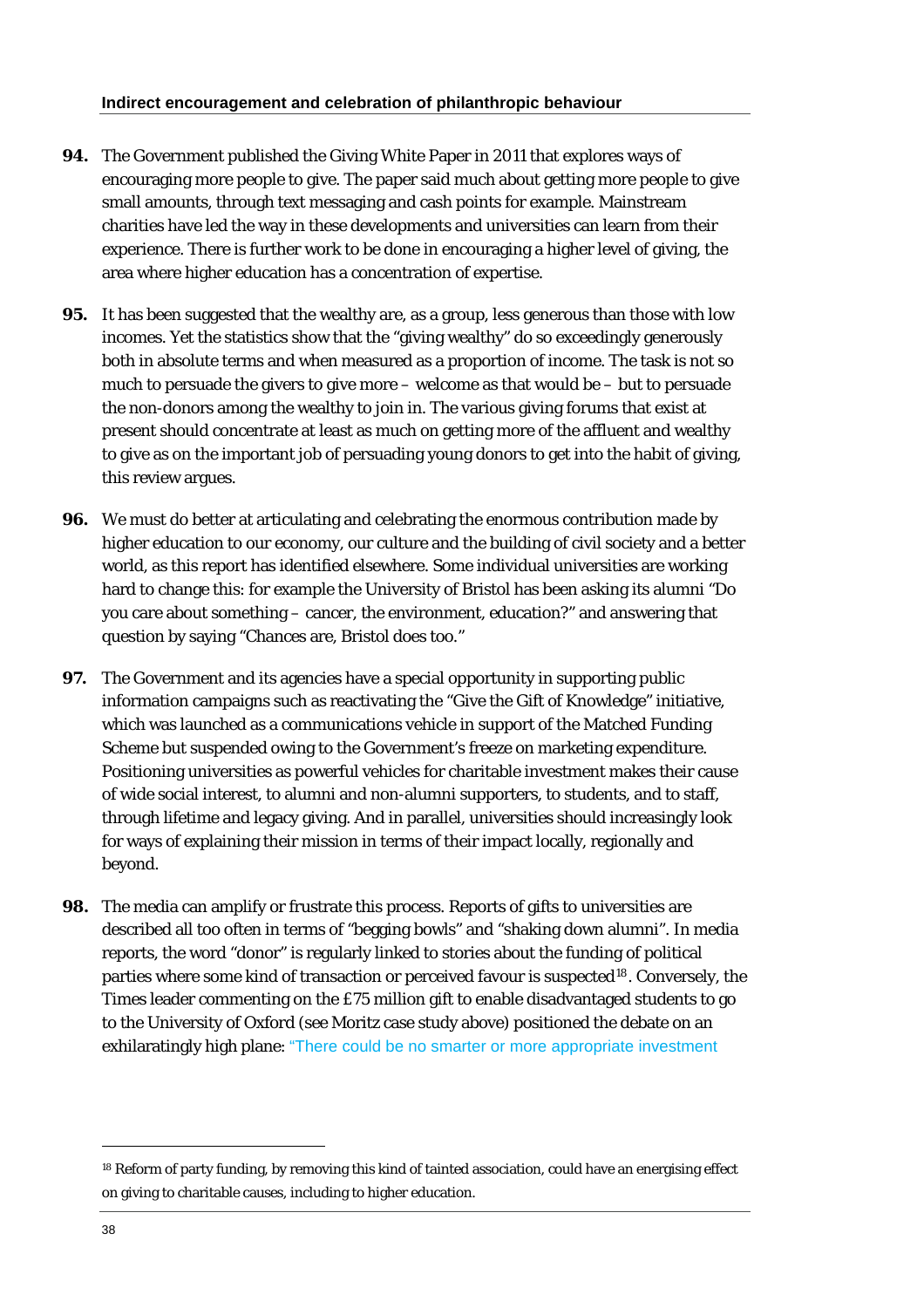than in the education of Britain's future teachers, scientists, businessmen and artists. The fruits of Michael Moritz's philanthropy are, thrillingly, beyond calculation."<sup>19</sup>

**99.** It is important to note, as evidenced by the president of CASE to the open consultation, that the process of encouraging giving back to one's university, now considered by many as a particularly American habit, was prominently encouraged as a matter of public policy in the US for many years. Sustained communication on the benefits and expectation of alumni involvement, for example, were the subject of an Ad Council campaign that included television spots to promote alumni loyalty.

**Recommendation 5: HEFCE, working with Universities UK and GuildHE, should launch and support a public information campaign promoting the value of universities as a powerful channel for philanthropic investment and a good cause of wide social interest. The higher education sector should actively support it.** 

**100.** The Government has endorsed the role of philanthropists through initiatives such as the Giving White Paper of 2011 and through envisaging an increasingly important role for philanthropy for arts and culture. There is a great deal to be gained by "joined-up thinking" in messages encouraging philanthropy. The Giving White Paper established a new honours committee to ensure recognition for exceptional and sustained philanthropy. The Government and society at large needs to applaud giving as the highest form of achievement, and to be seen to be doing so. "People who give need to feel good about giving. Sometimes it's going to bed at night feeling good; others do it for public recognition; but somewhere between people need to feel good. Government needs not to make it difficult and someone in Government needs to be saying it matters." – Donor

**Recommendation 6: The Government should continue to celebrate and honour the significance of philanthropy and of the donors who make it possible. Coherent thinking and consistent messages across the third sector, including higher education, are vitally important in valuing those who give while creating and sustaining a supportive environment encouraging a culture of generosity.** 

<sup>19</sup> July 12, 2012.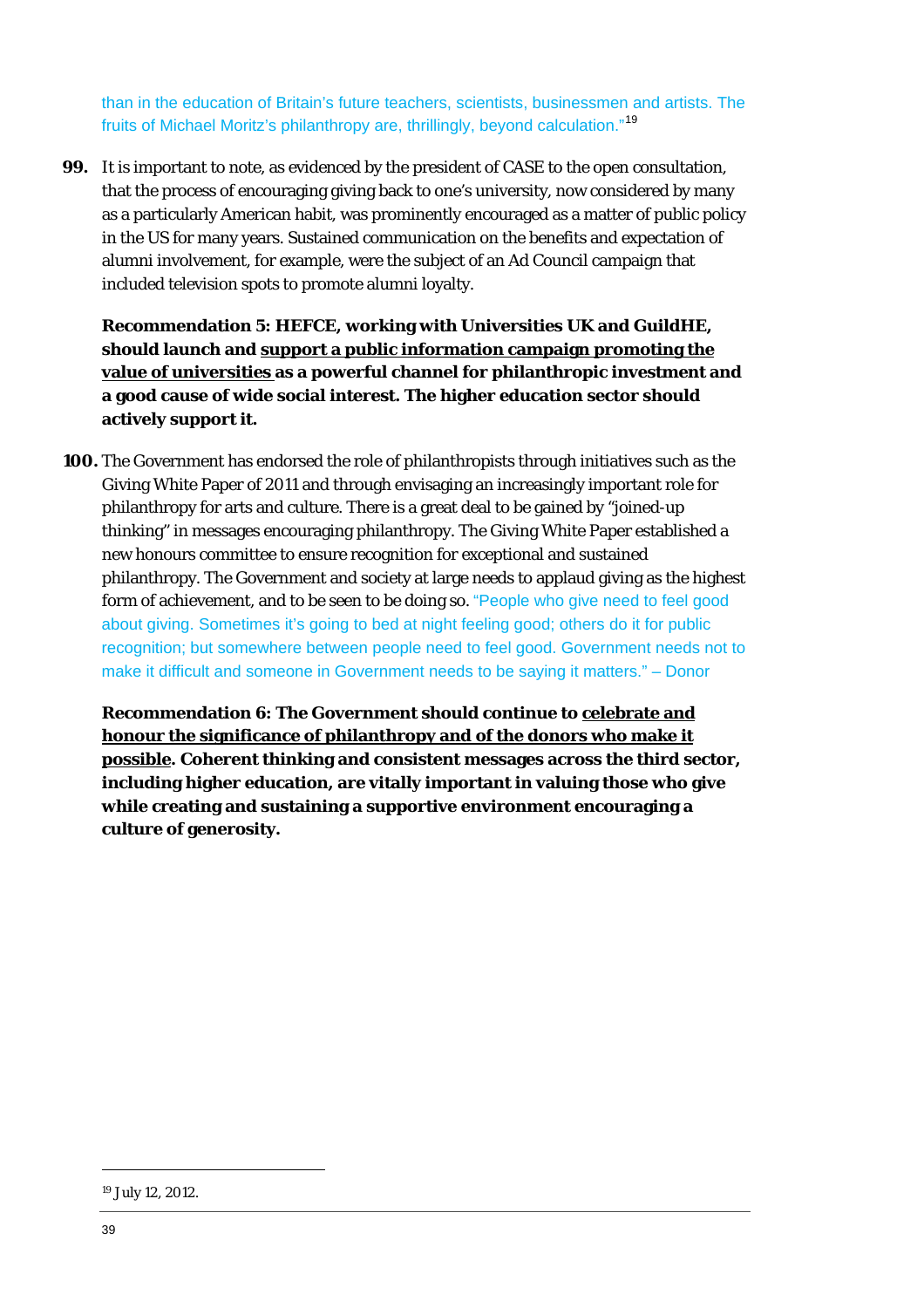### Chapter 5: Impact of philanthropy on higher education

- **An effective advancement programme has become part of the definition of a successful UK university.**
- **Philanthropic giving provides funding for an increasingly important proportion of total university expenditure; it adds significant value and flexibility of funding across a wide range of university activities.**
- **Acceptance of philanthropic gifts is one of several areas that should be considered as part of an institution's normal risk assessment procedures and processes; a proportionate response to an important challenge.**
- **The non-financial benefits of alumni relations and the involvement of other supporters to help advance institutions' goals are increasingly recognised as universities seek to differentiate themselves and use their networks within a ferociously competitive external environment.**

### **What donors support and make possible**

- **101.** Donors give to teaching and learning and to enhance the student experience; to research and to enterprise; to cultural and sporting opportunity and to heritage. They give to turn ideas into reality and to make an impact – focusing on the ends for which scholarships and programme funding and buildings are the means.
- **102.** An effective advancement programme, with the ability to raise philanthropic funds and institutional reputation, to engage alumni and other supporters and to communicate compellingly, both externally and internally, has become part of the definition of a successful university<sup>[20](#page-40-0)</sup>. "I'd find it hard to conceive of a decent university that didn't do this." – Vice-Chancellor of a 1990s university
- **103.** In the UK, universities are explicitly clear that philanthropic funding cannot and should not cover the core costs of running the institution. As the Thomas Report insisted, voluntary giving "is not a substitute for other sources of higher education funding, particularly public funding." "Fundraising is about additionality. It's not just to fill a gap." – Vice-Chancellor. Philanthropic income has nevertheless come to be materially significant for a range of institutions, including many research-intensive universities and a number of specialist institutions. "Ours is a marginal cost business: at the margins, philanthropic income makes a disproportionate impact." – Fundraising Adviser

<span id="page-40-0"></span><sup>20</sup> See Appendix 4 for the correlation between rankings and fundraising ambitions.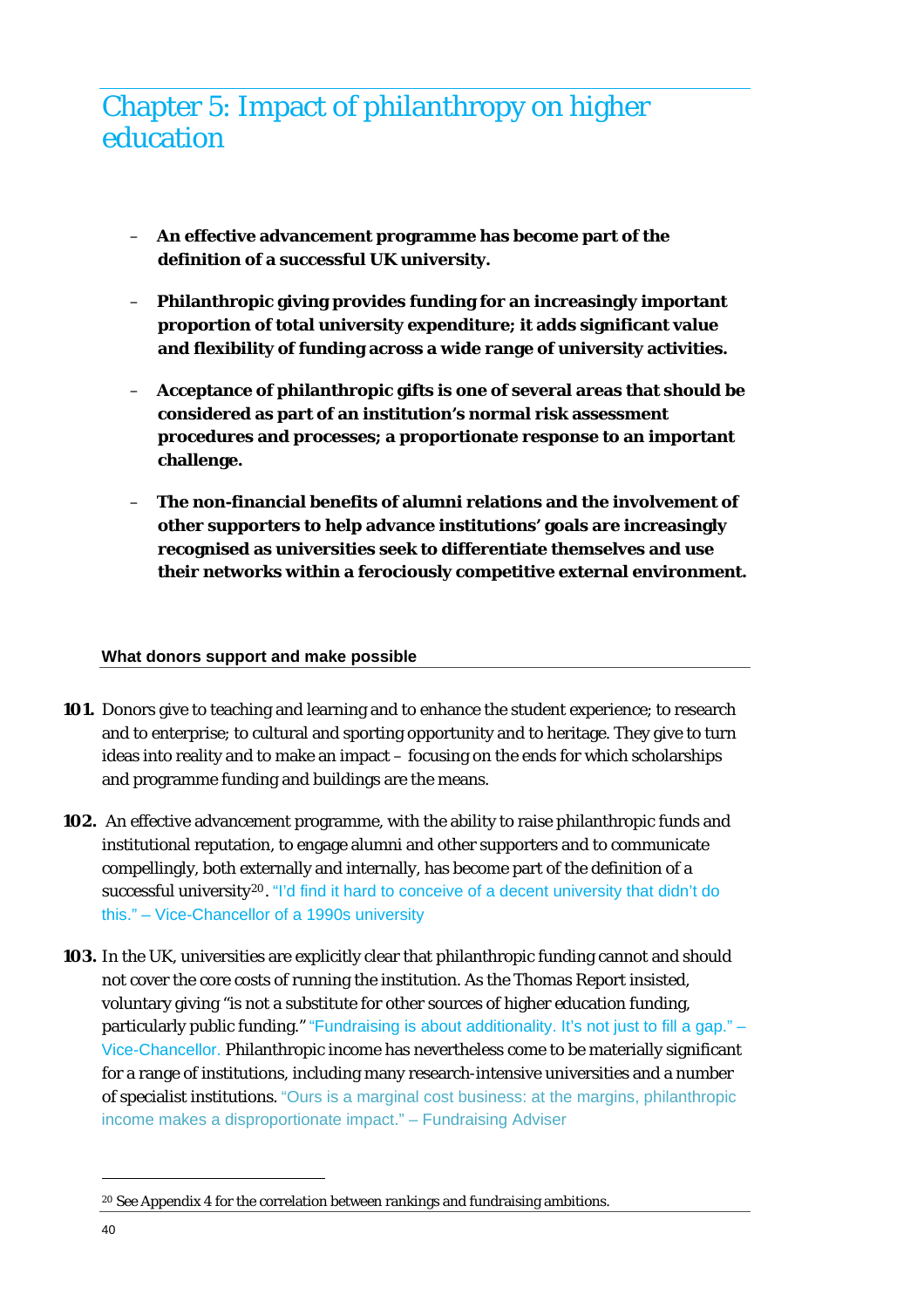- **104.** Importantly, philanthropic funds can be used, at the discretion of the institution, in partnership with donors, to help institutions to grow and to enhance their activities, to advance strategic plans more quickly and in ways that would not otherwise be possible. "Strategically it's important, it means you can shift the needle" - Donor.
- **105.** It is open to all institutions to experience the particular impact that philanthropic funding – as distinct from, or in synergy with, other forms of revenue – can make on the university, its people and its goals. "A dementia research project was knocked back by research funders three times over several years – it became a highly-rated campaign priority and got funded in a few months!" – Academic Donors have kick-started programmes. They have been prepared to take risks. They can be nimble. Donations enable activities to take place that would not otherwise have been possible and institutional goals to be achieved faster, better and to a higher standard than would otherwise have occurred. "The difference between a £75 million and a £100 million research facility in chemistry is significant. Philanthropy can be the bridge across that gap. It brings freedom, flexibility, greater financial security." – Director of Development

### **Case Study: it wouldn't have happened without philanthropy**

Thanks to a £1 million donation from the Michael Bishop Foundation in 2011, the Glendonbrook Centre for Enterprise was established by Loughborough University to promote, support and deliver formal and informal enterprise education to students and staff across all schools. The centre was named in honour of Sir Michael, now Lord Glendonbrook, whose generous gift also funds postgraduate fellowships.

#### **Case Study: creative in-kind giving**

BioCity Nottingham, one of Europe's largest bioscience incubators, was made possible by a huge donation of laboratory and office buildings and equipment from BASF, the chemical company, to Nottingham Trent University (in what is believed to be the largest ever corporate donation to a post-92 university). Launched in 2003, the 129,000 sq ft award-winning site currently hosts over 70 companies and 600 employees. BioCity is a success story of partnership and co-operation and is the result of an effective collaboration between Nottingham Trent University, The University of Nottingham and the East Midlands Development Agency. The purpose of BioCity Nottingham is to provide a home for developing biotechnology and healthcare companies.

**106.** Beyond ambitious infrastructure, the lives of individual students and the quality of the student experience can be immediately enriched by voluntary giving – a realisation that becomes of increasing significance in the new funding regime in England. "Why do we give to higher education? We believe there are many places you can choose to put your money. Giving people an exceptional level of education improves all the other areas (by training doctors, lawyers, politicians, NGO leaders, etc). It's better to make a small number of higher value donations to universities." – Donor

### **Case Study: transforming the student experience**

The University of Aberdeen's stunning new library enables students, academics and the wider community to take full advantage of the best library resources available. It also houses the university's historically significant Special Collections.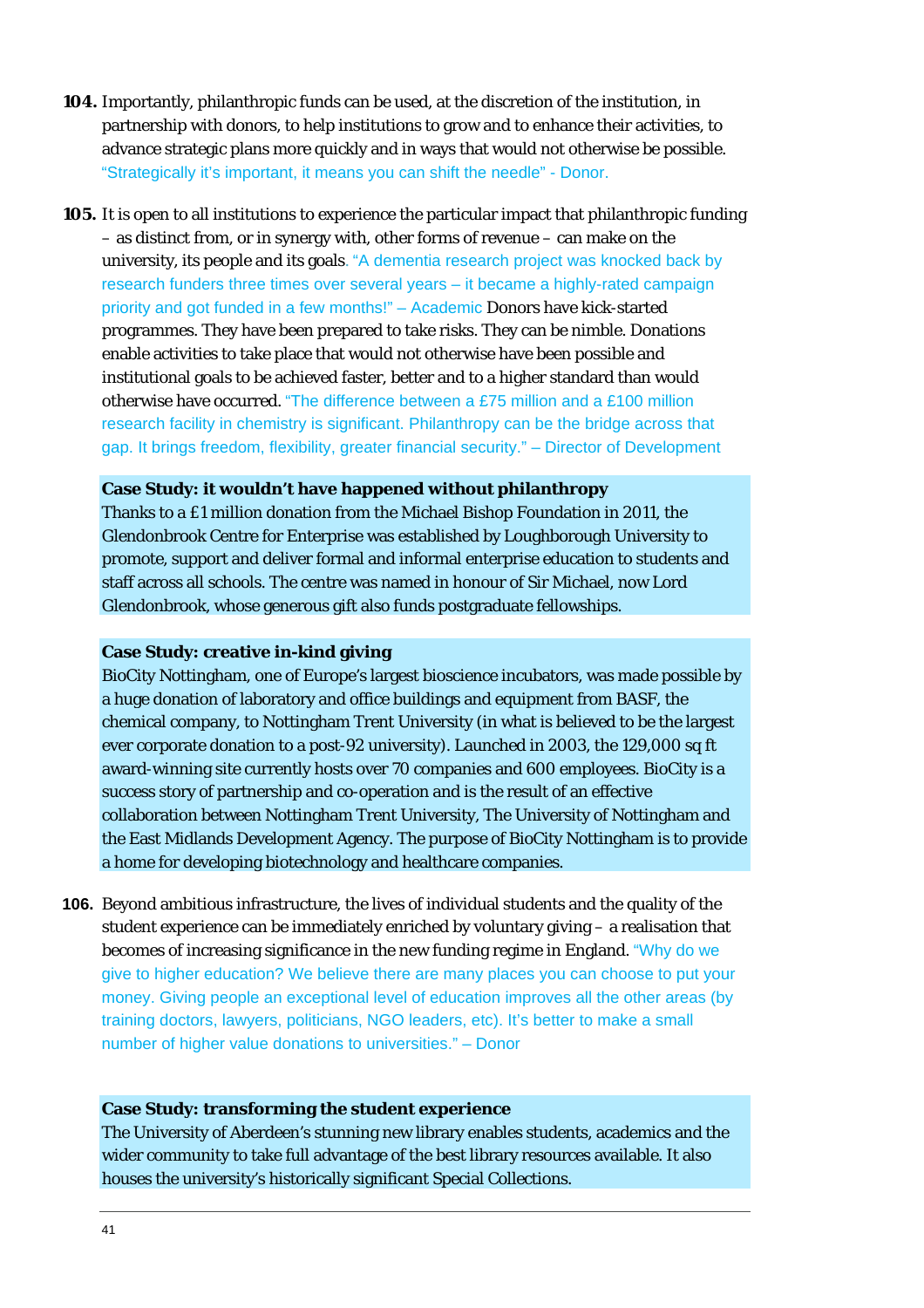The library has had a transformational effect on student experience, offering double the number of study areas and quadruple the number of personal computers. Student use of study spaces, which have extensive digital facilities, has increased 105%.

Over £17 million was raised to help fund the library from 3,000 graduates, friends, trusts and companies. Gifts ranged from £10 to seven figure amounts. All donors are recognised on an innovative, interactive donor wall designed by students.

Education activities are at the heart of the project. These include interactive children's workshops and programmes for schools and community groups. So far over 400 primary pupils have visited the library.

- **107.** It is notable how often interactions between donors and the projects, academics and students they support generate optimism and enthusiasm. This is a virtuous circle. As a number of the case studies show, gifts are escalated as a result.
- **108.** A wider range of HEIs also recognise the non-financial benefits of taking advancement seriously. "Your alumni are your history. You need them to be part of the future as well as the past. It's especially important in an institution that is the product of many mergers." – Vice-Chancellor

#### **Case Study: the gift of time**

As part of its "Creating a world-class university together" campaign, the University of Exeter began asking alumni to give gifts, not only of money, but also of their time and expertise to help students. More than 1,000 alumni gave over 8,500 hours of volunteer time during the campaign. As a result, previously disengaged alumni have also made financial gifts to the university.

### **Giving as a proportion of total university expenditure**

- **109.** Philanthropic giving provides funding for an increasingly important proportion of total university expenditure. Across the sector, excluding Oxbridge, such income accounts for 1.36% of total institutional turnover, and 2.2% if Oxbridge is included. The range is from functionally zero up to a remarkable 44%.
- **110.** The following chart shows the proportion of philanthropic income in each institution across different university age groups. There is a clear trend, with the age of the university affecting the mean contribution to turnover. Of note are the extent to which some 1960s universities lag in fundraising performance behind their pre-1960s comparators; and the extent to which the best of the 1990s universities are ahead of many 1960s institutions. Six of the specialist institutions outperform the best pre-1960s university. This is partly a function of philanthropic income that is given to music colleges by their charitable examination subsidiaries, but this does not account for all of the out-performance of this sector. The highly focused nature of their activity and of their supporter-base provides them with an advantage here. It underlines the need for generalist institutions to develop a more compelling narrative about their mission and impact.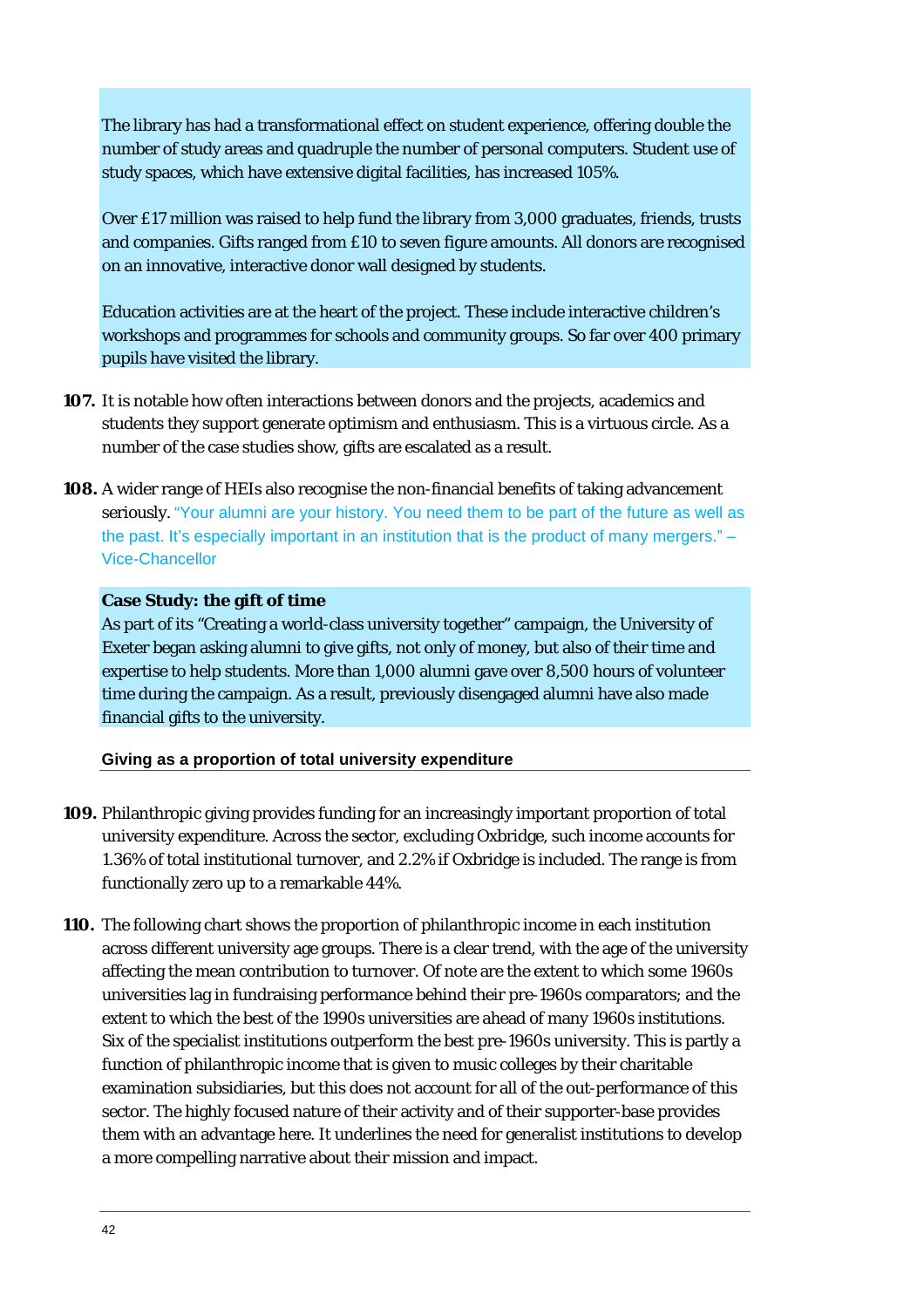### **Philanthropic Income as a % of Total Expenditure**



**111.** As the case studies and comments above indicate, philanthropy is felt by those most affected by it to punch above its proportionate weight. We are hampered in demonstrating this more precisely, however, by an absence of data at a granular level. As other charities become increasingly able to report clear impact statements, universities also need to show how studentships, posts, programmes and buildings are made possible by philanthropic funding – and the consequences of those investments. See Recommendation 12 on use of data and benchmarking.

### **Donor influence**

- **112.** The great majority of domestic donors genuinely have the interests of their beneficiaries at heart. Those interests include independence of mind, a thought-through institutional strategy and respect for core values. Interviews with donors for this review have been inspirational. Such donors understand the limits of their reasonable influence. In some cultures a more direct q*uid pro quo* may be considered usual, and an experienced Advancement Office will be alive to these issues, ensuring that they are escalated to the appropriate level early and earnestly enough that the university's principles and reputation are not compromised.
- **113.** The report recommends that gift acceptance issues should be considered alongside the other areas of risk that vice-chancellors need to manage in the business of running the university (such as the ethics governing research and knowledge transfer). All such questions need to be considered carefully in the light of an institution's overall values and care for its reputation. It should be recognised that transparency and accountability are governing conditions for our times.

**Recommendation 7: All universities should have clear processes and governance mechanisms for acceptance of gifts as part of their normal ethical and risk management frameworks. These need to be underpinned firmly by the organisation's values, which should guide any decisions relating to the acceptance or otherwise of specific gifts.**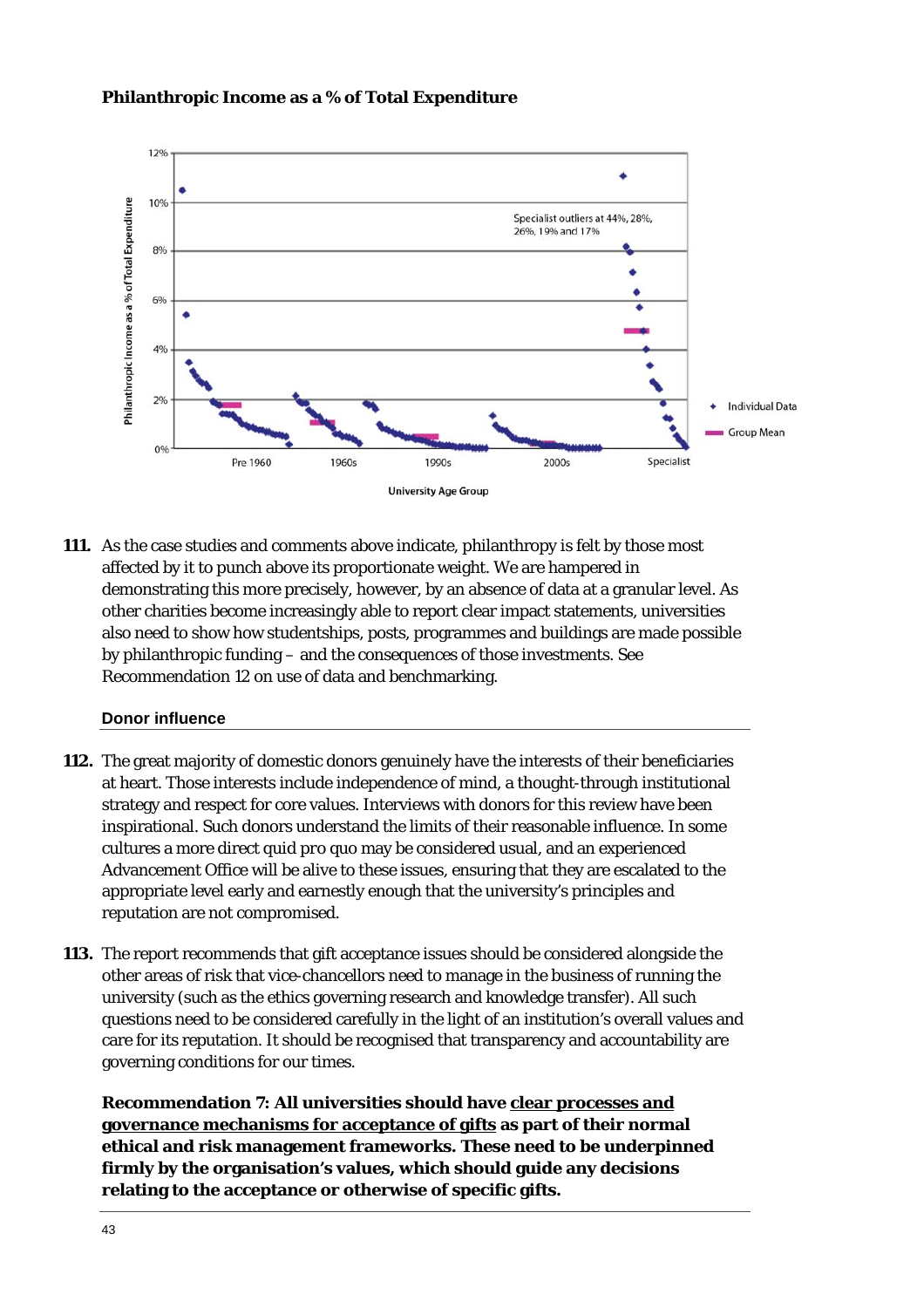### Chapter 6: Lessons for universities

- **A compelling and authentic case for support is, by definition, bespoke. It needs to be carefully tailored to reflect and communicate each institution's distinctive nature and situation: one size does not fit all.**
- **Strengthening a culture of philanthropy takes conscious commitment. It should be an inevitable part of what students and staff experience in their university years.**
- **Mature advancement operations express their progress as steady upward steps, rather than a series of spikes. Each institution will be best served if the relevant expertise and conviction are embedded for the future.**
- **Skilled fundraising professionals are mission-critical. They are in short supply. Workforce development is a priority and requires follow-up activity.**

#### **Broad changes universities can make**

- **114.** When people think about "giving to charity", universities may not be the first causes that come to mind. Yet, as evidenced by the Coutts Million Pound Donor Report (University of Kent), universities already attract the largest gifts made to any kind of good cause and have a long and honourable tradition of philanthropy.
- **115.** Higher education has the range of subjects and activities and the infrastructure to deliver social progress across the spectrum, connecting with the widest range of passions and interests from donors. It changes students' lives and improves their life chances – offering opportunities to open doors of every kind. It provides society's best chance of tackling the big issues of our times, from the diseases that killed our parents to resource shortages, to the misery of war to the ominous gap between rich and poor. "If a donor is interested in global warming, young people or the future of the country, these can be reflected in their funding of higher education." – Foundation Director
- **116.** Aspects of university life form attractive philanthropic projects in themselves such as scholarships, travel awards and book grants that enrich the student experience. In other important ways, universities provide the means to accomplish far-reaching philanthropic ends – eradicating malaria or facilitating social mobility, for instance.
- **117.** Structurally, universities offer a high degree of scrutiny and accountability; a bias to the long-term is built in. Universities provide cultural excitement. They are the locus of knowledge, innovation and talent. Universities have the most compelling case possible for philanthropic support. This is a matter of pride and excitement. The university sector, together with Government and society as a whole, has a shared interest in working to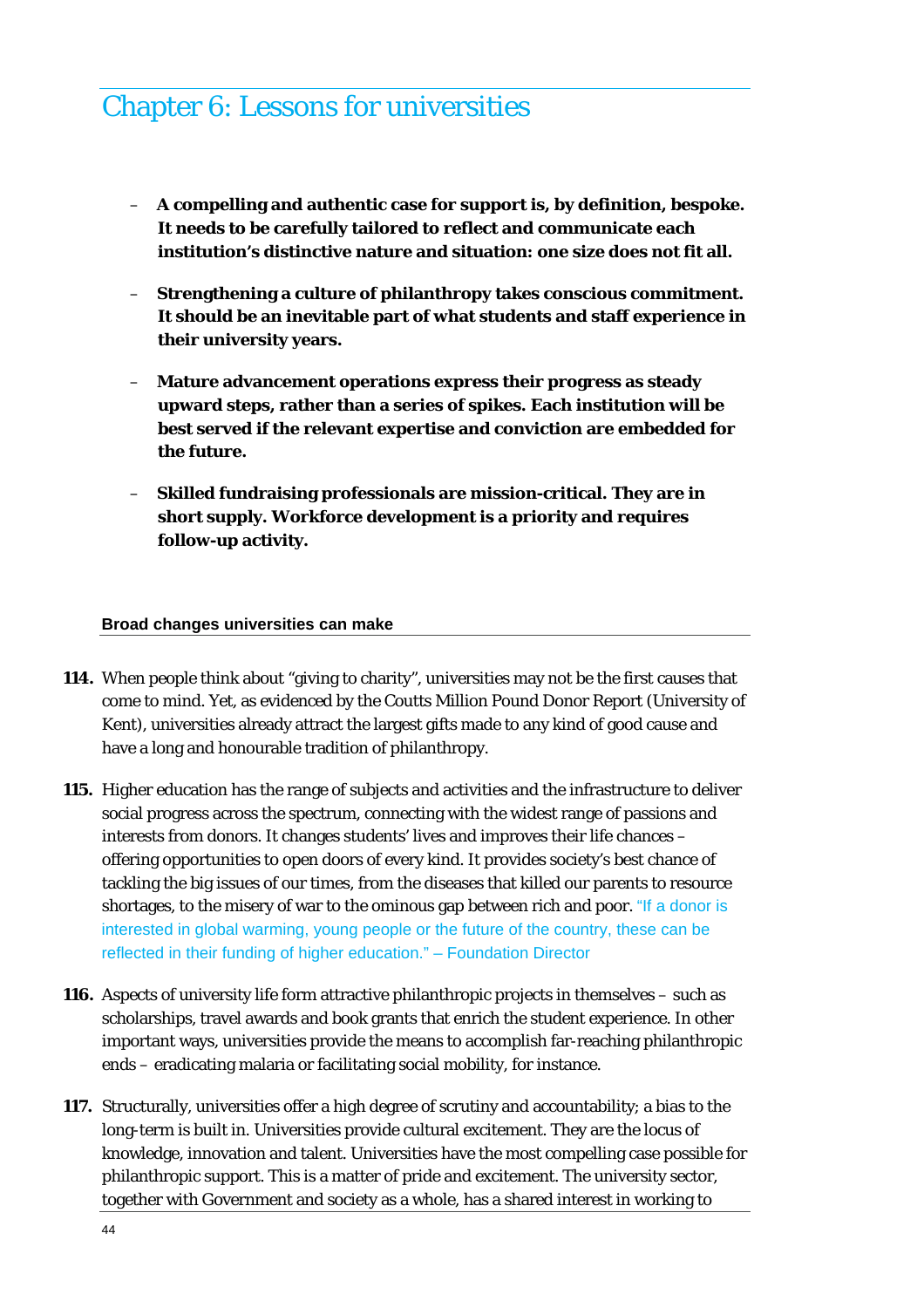position higher education both as a philanthropic good in itself and as one of the most robust and effective channels to deliver social and economic benefits. See Recommendation 5 above.

- **118.** A prerequisite for attracting the interest of donors is clarity over what the institution is and what it stands for. "It's tough to raise money effectively if you don't know who you are, what you're seeking to achieve, which projects will help you get there and who the supporters are who might be interested in your achievement."<sup>[21](#page-45-0)</sup> A distinctive and compelling case for support derives directly from institutional priorities and mission. It is not simply a shopping list of desirable projects; rather it needs to demonstrate how philanthropy can play a critical part in the delivery of the institution's strategic goals and aims. This depends on the ability to make hard choices and a willingness to engage with external communities.
- **119.** These attributes go to the heart of effective leadership of contemporary institutions. The advent of the new funding regime in England sharpens the focus still further. The kind of thinking that informs effective fundraising, in effect, belongs to the same attitude of mind that will build interest and engagement in student recruitment, in a satisfying student experience and in a transition to mutually supportive alumni relations. Philanthropic investment is not an alien intrusion to the campus, therefore, but an organic part of achieving institutional clarity and of building effective relationships and partnerships. Indeed, asking the questions that focus a fundraising case can help to articulate wider institutional priorities.
- **120.** Working to embed understanding of philanthropic principles and experience within our institutions will deliver real long-term gains. But it follows that one size does not fit all; building on common underlying principles, different kinds of institutions will make greatest philanthropic progress if they pursue advancement plans tailored to their own identity, history and opportunity.

### **Case Study: articulating a distinctive mission**

Birkbeck, University of London was founded in 1823 by George Birkbeck who had a radical vision of establishing an evening college for the working people of London. The founding father launched a successful campaign to raise the money needed to set up and run the college. Records show that many committed individuals and societies of the day invested in Birkbeck's ambitious plans. Today, the college consciously articulates its inherited story to prospective and current students, alumni and other supporters, engaging them in its distinctive mission. Alumni and other friends support the college so that it can continue to offer high quality, transformational educational experiences to one of the capital's most non-traditional student bodies. The support comes in many forms from donations to very active lobbying to secure the quality of experience for part-time students. At a time of great change in the sector, Birkbeck's alumni and donors have developed a powerful voice as persuasive and determined allies.

**121.** Strengthening a culture of philanthropy is a conscious commitment. Universities can act both to highlight their own philanthropic heritage and to inculcate philanthropic

<span id="page-45-0"></span><sup>&</sup>lt;sup>21</sup> See the HEFCE-supported Distinctiveness in Higher Education project [www.distinct.ac.uk](http://www.distinct.ac.uk/)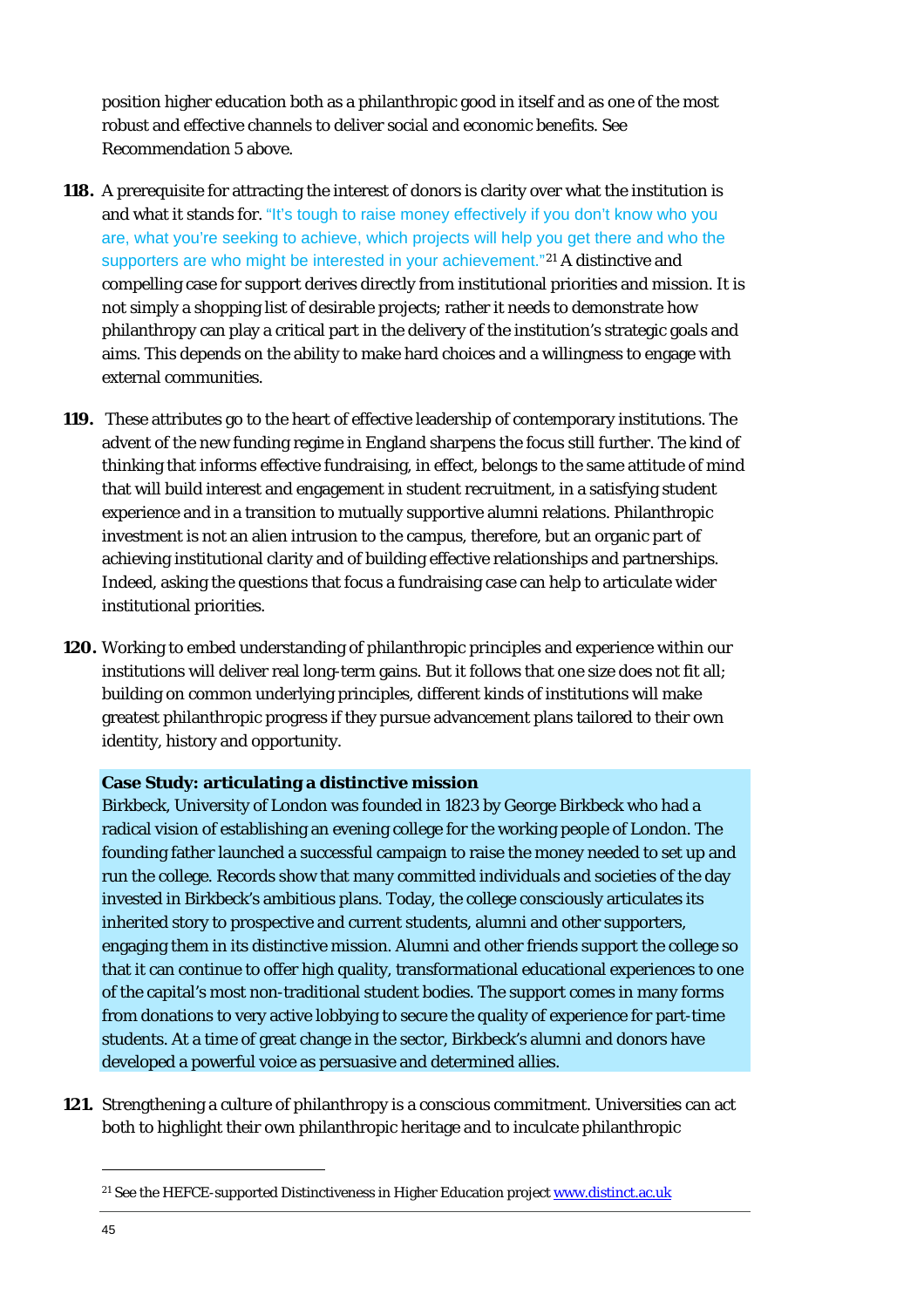expectations from the first day students arrive on campus. It suits the democratic temper of our times if a continuing allegiance to the university is a matter for all, and not just the wealthiest: "make it normal" is an important message.

### **Case Study: positioning the institution as a good cause**

In August 2012 Vice-Chancellor Professor David Greenaway, staff and friends of the University of Nottingham are cycling 1,100 miles from Cape Wrath to Dover to raise money for "Nottingham Potential", to provide opportunities for students who might not otherwise consider higher education. A previous sponsored Life Cycle from John O'Groats to Lands End raised more than £230,000 against a target of £150,000 for the Sue Ryder Care Centre for the Study of Supportive, Palliative and End of Life Care, based at the university.

#### **Embedding experience**

- **122.** The Thomas Report identified three key elements to the creation of a successful asking institution: institutional leadership; lay leadership; and a professional development operation. This review affirms the importance of all three, reports with satisfaction on the progress made in these areas (see chapter 2) and encourages further actions.
- **123.** In order to ready themselves for the next phase of philanthropic growth, universities should plan for further evolutionary changes. These include the recognition by councils and boards that an appetite and competence for philanthropic leadership are important attributes for incoming vice-chancellors; that deans, senior management teams and other key academics gain from exposure to the fundraising process; and that workforce development for fundraising and alumni relations staff should be articulated with clarity and will require adjustments both by universities as employers and by members of a group that will increasingly define itself as a profession.

#### **Case Study: strategic alliances**

Building internal alliances has proved a critical factor in achieving fundraising success. At Cardiff Metropolitan University a close partnership has developed between the vicechancellor, the director of strategy and the development director. The director of strategy has been helpful in setting practical markers and boundaries over fundraising projects. This has enabled the university to explain very clearly to major potential donors how the fundraising priorities play into the overall strategic plan. This in turn has given donors the confidence that their gifts are supporting key university goals.

**124.** While many of the biggest donors expect the involvement of the vice-chancellor at some part of the relationship-building process, a major gift is likely to support a particular part of the university. In this context the academic champion is an essential figure in illuminating what makes the university special and illustrating what a major gift can accomplish. We do not suggest that there is a single way to clinch successful academic involvement, but as with so much else in the advancement field, commitment from the top is indispensable. Busy academics will naturally feel an element of "what's in it for me?", and advancement offices and university leaders need to be able to answer the question. When they are involved, it will be important for academics to share their experiences and successes among their community; a culture of philanthropy needs to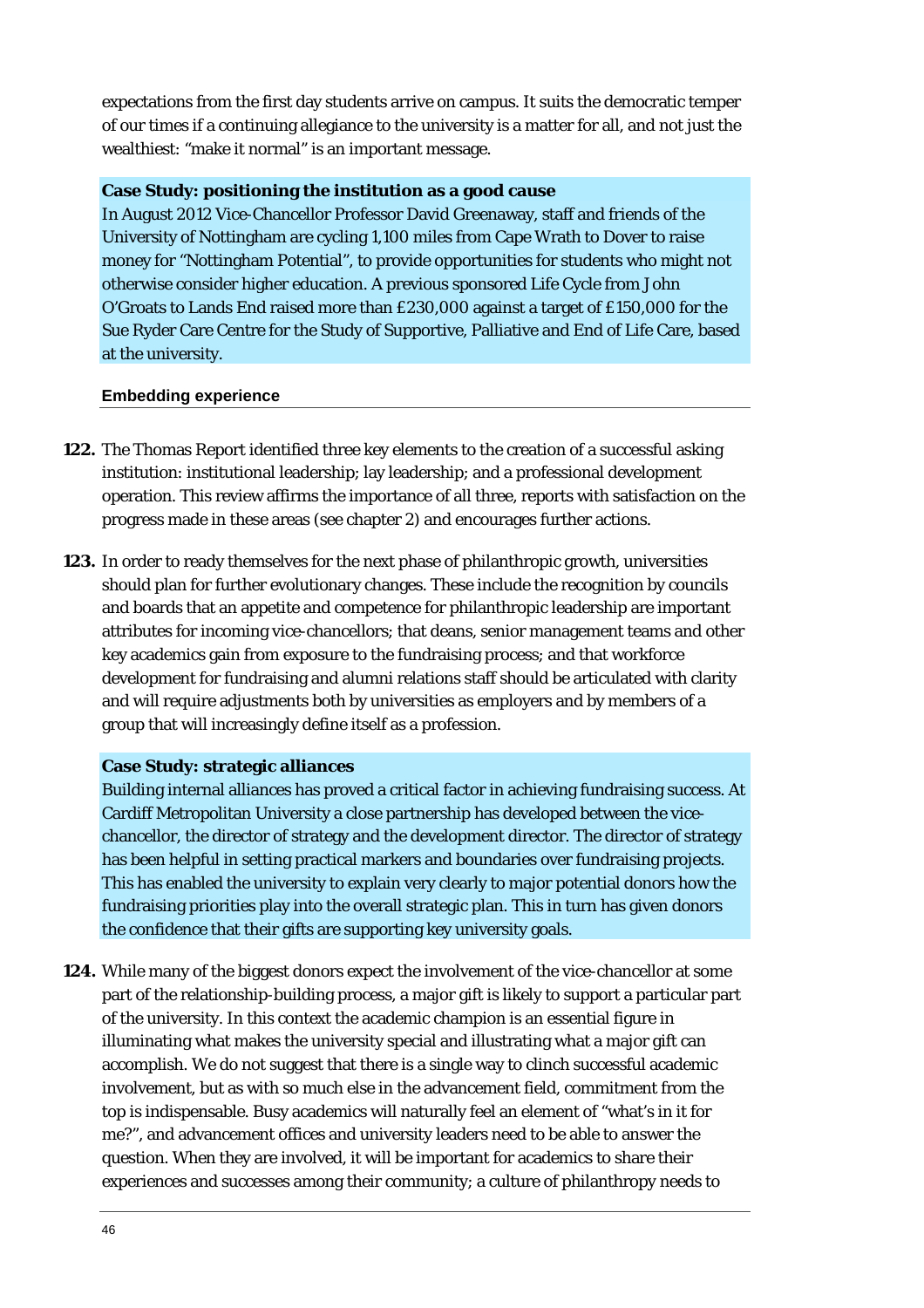permeate institutions, rather than being perceived as the responsibility of vicechancellors and development directors.

- **125.** Lack of understanding and commitment from the top severely limits what professional advancement staff can achieve. Yet, while there clearly has been progress, it remains the case, because of the relative newness of institutional commitment, that only a handful of vice-chancellors of UK universities have themselves been appointed from a context where they were accustomed to seeing institutional advancement done well<sup>[22](#page-47-0)</sup>.
- **126.** It is still not straightforward for vice-chancellors to acquire expertise in this area and only too easy for them to become distracted by other institutional demands. The Thomas Report commended visits to North American institutions by vice-chancellors and other senior staff to see a version of the future for themselves. The annual study tour to Canada conducted by CASE Europe has provided one means of fulfilling that role, and the "alumni" of that experience now number 69.
- **127.** Looking to a future where philanthropic activities become more deeply embedded in institutional practice, there are a range of agencies, including UUK, that can help foster expertise and conviction. We suggest that incoming vice-chancellors begin by looking to successful UK universities that match their institutional profile to understand what is possible and how they might begin.

**Recommendation 8: In recognition of the key part that institutional leadership plays in successful philanthropic fundraising, Universities UK and the Leadership Foundation should identify champions of advancement within their membership who will promote the sharing of good practice and the education of those who have ambitions to become leaders of higher education institutions.** 

- **128.** Vice-chancellors are appointed by governing bodies. It was a recommendation of the Thomas Report that governing bodies should examine the scope for greater involvement of lay leaders with fundraising interests in the life of the institution. While we have seen evidence of the impact of active volunteers and of development boards, particularly in support of campaigns there is little practice yet of the appointment to boards and councils of lay leaders with experience of fundraising or philanthropy, alongside those with specific backgrounds in e.g. finance, human resources and estates. "Board engagement is critical. Their tenure is often longer than the vice-chancellor's. This hasn't been on their agenda." – Vice-Chancellor
- **129.** Executive search firms handling the appointments of vice-chancellors report that, in research-intensive institutions and in a number of specialist HEIs, the leadership of institutional advancement has become an explicit requirement. "In past years, the degree to which fundraising experience is included in job specifications has been significantly dialled-up." – Executive Search Consultant Within younger universities, the ambassadorial and representational role of the vice-chancellor is, thus far, a more usual way of representing the function.

 $\ddot{ }$ 

<span id="page-47-0"></span><sup>&</sup>lt;sup>22</sup> For example, the current Vice-Chancellor and Principal of the Universities of Oxford and St Andrew's.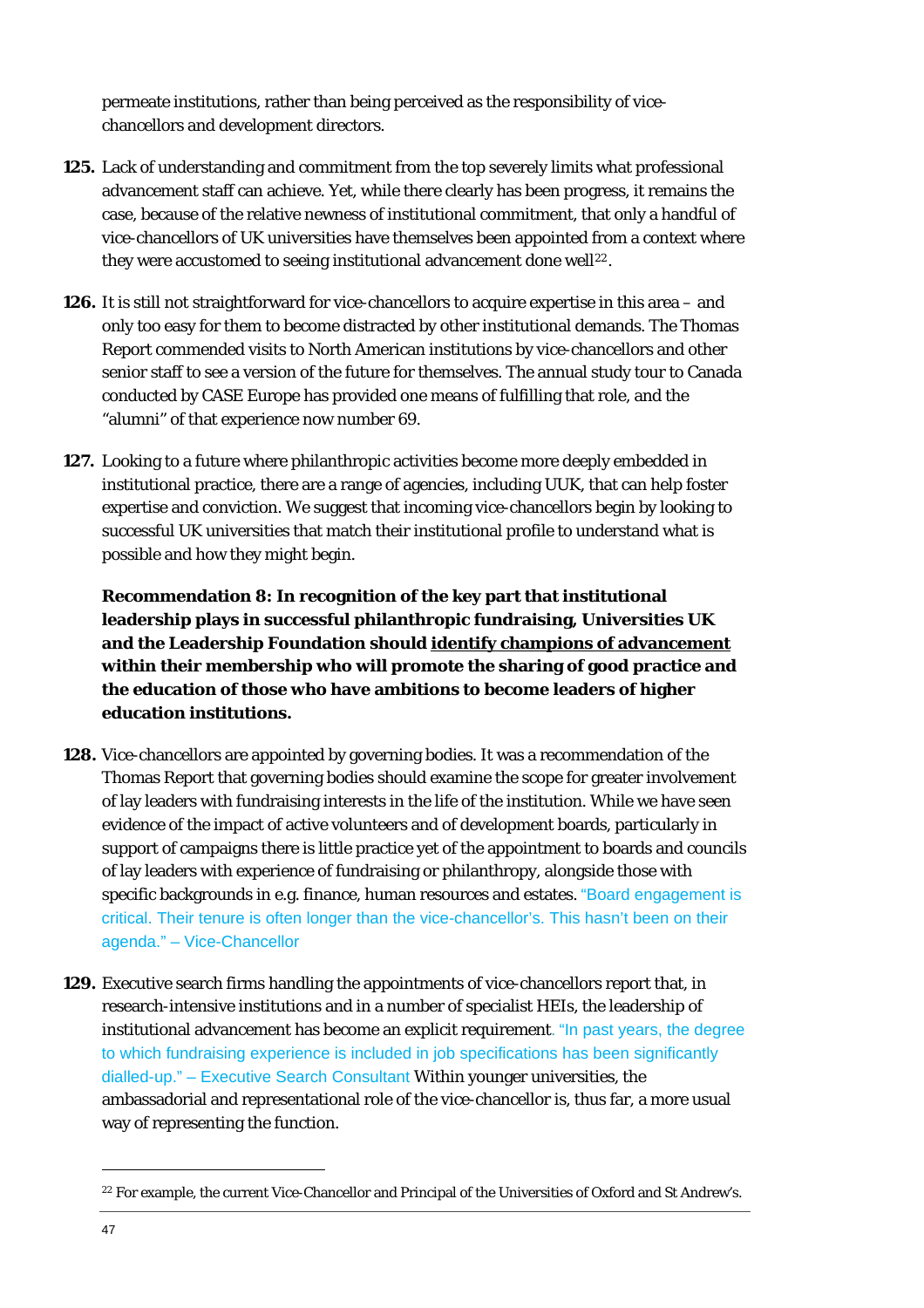**Recommendation 9: Governing bodies should strengthen their own competence and skills in institutional advancement, expecting at least an annual report on the institution's activities in this field and ensuring that the selection criteria for incoming vice-chancellors include active engagement with fundraising and alumni relations.** 

- **130.** Attention needs to be paid to informing and involving a wider range of leading academic and other staff including heads of schools, academics at the top of their field and young ambitious academics who are on their way up. Many of these will already be successful at bringing in income from a range of other areas, making fundraising a natural next step. Support from the advancement team and the vice-chancellor will be essential in this, identifying those academics who might be best placed to play an active role in institutional philanthropic activities, offering support as well as learning and training opportunities. Active consideration about the role that successful philanthropic involvement might play in academic progression and reward would send an encouraging signal in this area.
- **131.** A number of HEIs have already reflected their commitment to shared institutional leadership by including Key Performance Indicators for development and alumni relations activity into the expectations of deans, senior management teams and other key players: Southampton, Birmingham and Coventry universities are examples.

**Recommendation 10: Institutions should consider how best to embed fundraising within their infrastructure, such as providing a programme of support, learning and reward for academic and other staff who play an active role in philanthropic activities, and draw up a rolling plan to do so.** 

**Recommendation 11: In order to embed good practice in advancement within institutions, HEFCE should create a pump-priming fund to which HEIs can bid for bespoke programmes to facilitate education in fundraising expertise and culture change at a range of levels.** 

**Fundraising practice** 

- **132.** A common understanding of how the range of professional services within an institution should interact with the advancement function will be a real asset to a university, most especially in embarking on a campaign It is highly desirable if the Association of Heads of University Administration (AHUA), the British Universities Finance Directors Group  $(BUFDG)^{23}$  $(BUFDG)^{23}$  $(BUFDG)^{23}$  and other representative bodies regularly include advancement issues in their deliberations.
- **133.** Internal communications that are clear, consistent and upbeat underpin a university's ability to make and keep friends. And the resulting institutional profile, reputation and leadership help to attract donors from within and beyond the alumni community.
- <span id="page-48-0"></span>**134.** Advancement professionals have a particular responsibility in a maturing environment to be clear, transparent and accurate. Simplicity of language and accuracy in reporting will

<sup>23</sup> See Glossary, Appendix 1.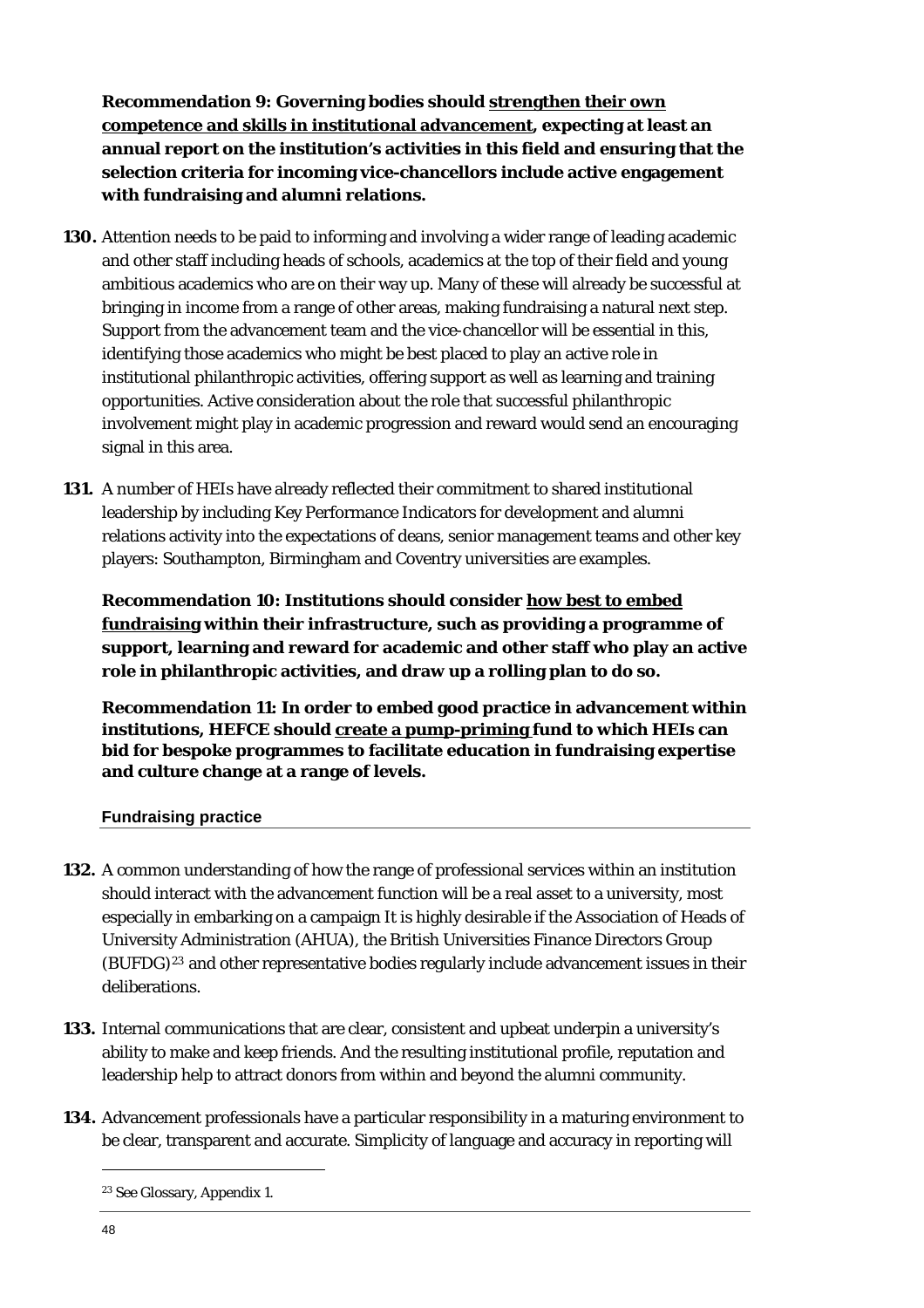serve everyone well in the long term. This is best worked through in close alignment with the university finance office.

**135.** It is encouraging to see academic research into philanthropy beginning to take root in UK HEIs, at the same time as the professionalism among their advancement staff is strengthening<sup>[24](#page-49-0)</sup>.

**Recommendation 12: The university sector and individual HEIs should make better use of the data and benchmarking analysis increasingly available so as to improve their own fundraising performance and should continue to improve data collection. They are urged to take part in the Ross-CASE benchmarking survey of fundraising in universities.** 

**136.** There has been insufficient investment in legacy fundraising. An unintended consequence of the Matched Funding Scheme (for which legacy income was not eligible) may have been to downplay within universities the value of legacy initiatives. This is an area that provides significant opportunity for every kind of HEI in the coming ten years and legacy programmes can be launched and sustained with modest resources. For UK charities generally, as much is given through legacies as through trusts and foundations, yet universities typically focus far more intently on the latter. Experience from Canada, as well as from the charity sector in the UK, suggests that strategic and concerted effort in this area will bear fruit and help provide sustainable funding over time. This should include promotion of the Legacy10 provision for tax relief, where anyone leaving 10% of their taxable estate to charity will qualify for a reduced rate of inheritance tax.

### **Case study: the lasting impact of a legacy**

142 years ago, ER Langworthy of Manchester left £10,000 "to encourage discovery in physics". The legacy made possible the University of Manchester's Langworthy chair of physics. In 2010, the current Langworthy professor, Andre Geim, co-won the Nobel prize for physics. Quite remarkably, he is the fourth holder of that chair to have won a Nobel – Rutherford, Bragg and Blackett being the others. The impact of Mr Langworthy's generous will has been felt in generation after generation.

- **137.** The new funding regime brings with it many uncertainties. There has not been a rise in undergraduate fee levels anywhere in the world on the scale of the change in England in the years ahead. Experience from elsewhere can therefore tell us only so much. What limited evidence there is from the introduction of the £3,000 fee in England in 2008 suggests that a dip in numbers giving is likely, at least in the short term and in that cohort[25](#page-49-1).
- **138.** But the change inevitably spotlights the student experience, which translates naturally into the alumni experience. Linking the transition is powerful. A number of universities including the University of Birmingham, for instance, hold a welcome event for freshers. A recent alumnus is invited to speak to the new students, embedding the idea of

<span id="page-49-0"></span><sup>&</sup>lt;sup>24</sup> It may be timely for the Government and research councils to bring together academic research into philanthropy with the growing band of practitioners to study philanthropy in higher education.

<span id="page-49-1"></span> $25$  Data from the University of Bristol's regular giving programme, where new graduates have been asked to donate consistently and professionally from graduation for over 10 years.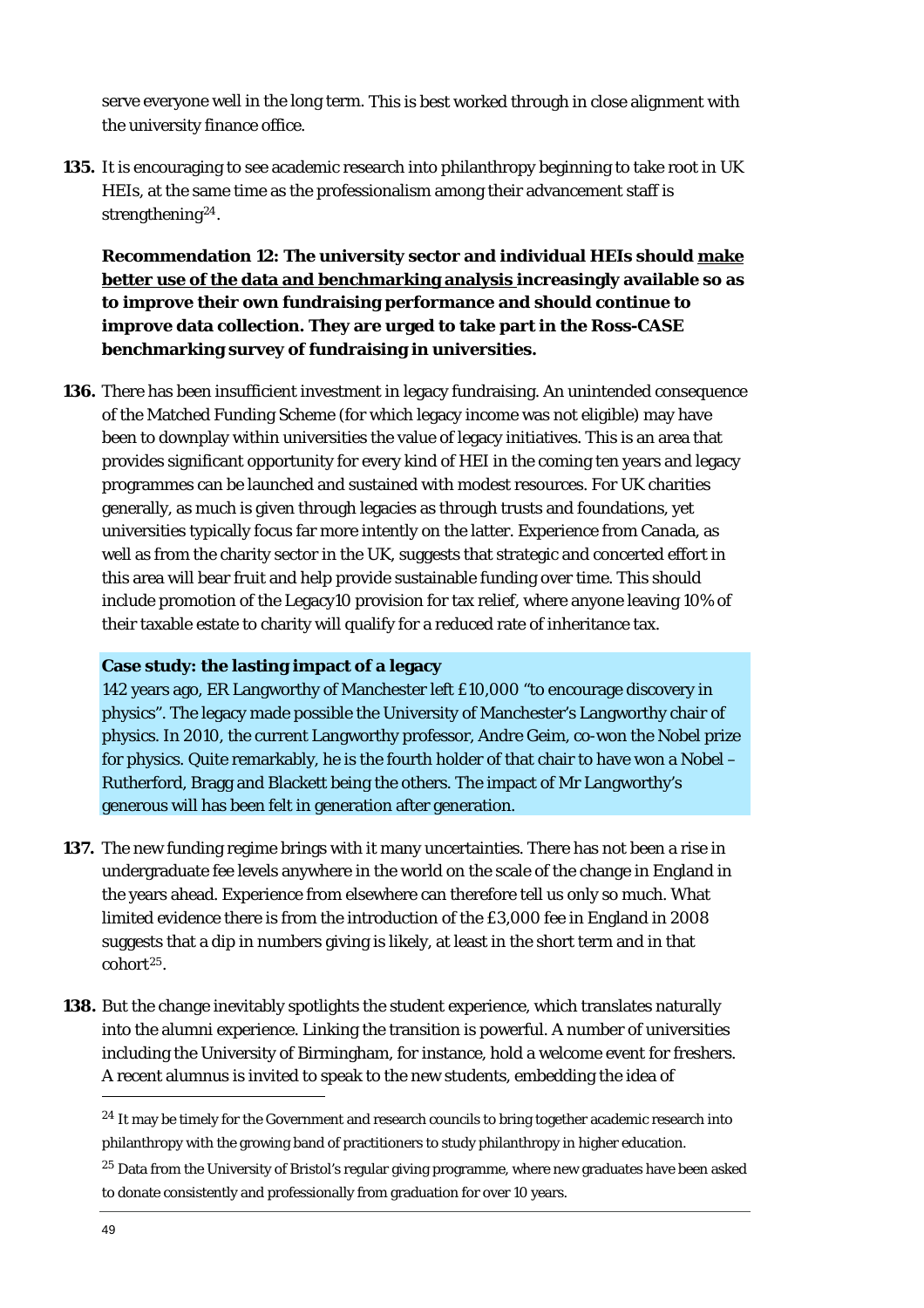continuity in their first week. Graduation ceremonies provide an important rite of passage where the institution has the chance to stress that "graduation is not goodbye".

- **139.** Many universities have found that funding scholarships and bursaries is a compelling introduction to giving to the institution, along with other projects that impact positively on student experience – provided it is made clear through donor recognition that the benefits have been made possible by gifts. This is an argument available to all HEIs. With thoughtful stewardship – particularly when donors and scholarship beneficiaries interact in person – it can prove the start of a sustained and satisfying donor relationship. "It is impossible to know, at this stage, what the overall impact of higher fees will be on the willingness to donate. While loans are being paid off it will reduce the capacity to give. However much of this reduced capacity will occur at a point in individuals' lives when they are in any case less likely to donate at any significant level, so the overall impact on giving over a lifetime could be relatively small." – Director of Development
- **140.** Concern has been expressed that there will be greater difficulty in attracting alumni support in the context of higher student fees. Yet this review has not found clear evidence from elsewhere that increased student tuition fees will necessarily prove a deterrent to future support in the medium-to-long term. Indeed, a number of our contributors have made the point that people tend to value what they pay for and drawn attention to the robustness of giving to US and Canadian universities, fees notwithstanding. Evidence from the US also shows that a high quality student experience will be critical in how alumni view the university in the future.

**Recommendation 13: Universities should take active steps to grow a culture of philanthropy in their communities whatever the funding environment. The new funding arrangements for England accentuate the need to emphasise and enrich the student experience and to build a coherent transition from the student years to alumni engagement**.

### **Workforce development**

- 141. In order to be effective, successful university fundraisers need to have credibility with their academic and management colleagues as well as with donors and their own staff: in practice, to manage sideways, as well as down and up. These are demanding roles, as well as highly satisfying ones; there remains a seller's market for professionals with the required mixture of commitment, capability and chemistry to work in UK universities. "I've been consistently impressed with the calibre of Development Directors, juggling complex portfolios, articulating so well their institution's story. But is the next generation coming through to the same extent?" – Foundation Director
- **142.** There now exist excellent role models of advancement practitioners within UK universities. More of them are needed. The development and sustainability of a skilled, motivated and successful workforce is a preoccupation for many fundraisers, vicechancellors and indeed donors. One donor described the development director in the institution he supports as "mission critical... and I'd expect the vice-chancellor to understand that, if there was ever a risk we would lose him". Several "pinch-points" in terms of professional development were highlighted in our discussions.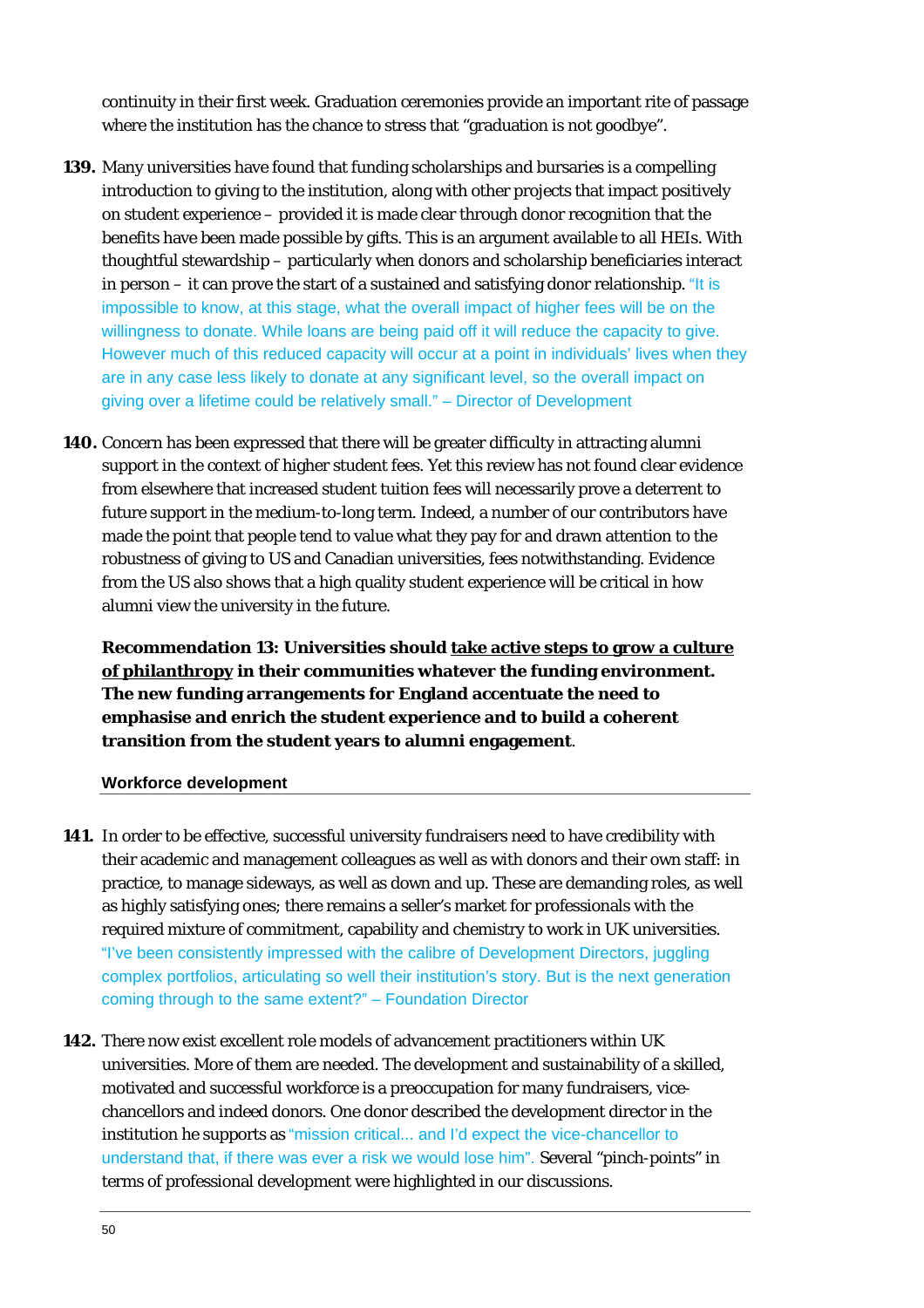- **143.** At **entry level**, are new graduates aware of the career opportunities and are they thinking of this as a rewarding career to join? A "front door" that could be widened is the internship programmes provided by a few university development offices, as well as the experience of joining the student calling team for regular giving programmes, as offered by many HEIs.
- **144.** At **mid-level**, there is a challenge of rapid turnover. As fundraisers begin to enjoy some success, there are many opportunities to move and be promoted to positions for which they are not necessarily equipped. There can also, at this level, be an issue about understanding the nuances of policy-making and prioritisation in the wider university, and how those fit with donor requirements and preferences.
- **145.** At the **top of the profession**, there are development issues around learning to manage very large and complex teams, of the balance between management and fundraising and of further career progression. In North America, but not yet in the UK, it is normal to see a Vice President for Advancement included in senior management teams.
- **146.** The traditional career route in the profession has been to start in alumni relations or regular giving, to make a transition over time to face-to-face asking and major giving, with the single destination being the role of Development Director. Because of high competition within a small talent pool, this transition can happen very rapidly. Alternative career paths and multiple end-points are starting to emerge, but only relatively recently.
- **147.** Not all great fundraisers make good managers and leaders. Institutions need to consider how to recognise outstanding talent without necessarily thrusting good people into unsuitable roles.
- **148.** In addition to these issues that are specific to fundraising, there are wider workforce development questions to consider – for prospect researchers and alumni relations professionals; for stewardship officers and database managers. All of these activities are essential for successful fundraising to flourish, yet none at this point has the breadth of learning programme available to fundraisers.
- **149.** Happily, some excellent learning opportunities already exist. Here, as elsewhere, the profession has had to create, in a generation, materials, experiences and skills in the form of good practice that can be shared with new entrants. In particular, CASE Europe has pioneered an internship programme to help attract graduate talent, runs the annual week-long residential Spring Institute in Education Fundraising, typically for those in the first two years in the profession, and provides a number of international visits and development opportunities for senior development professionals. CASE's offering is of course supplemented by other professional bodies, including the Institute of Fundraising, but it has played an important galvanising role from the beginning. It is important to record here the time and energy given up voluntarily by advancement professionals via CASE to share their experiences and views. This model has been a strength to the sector – but it also represents a risk, with mounting pressure on the time of a limited number of experienced presenters.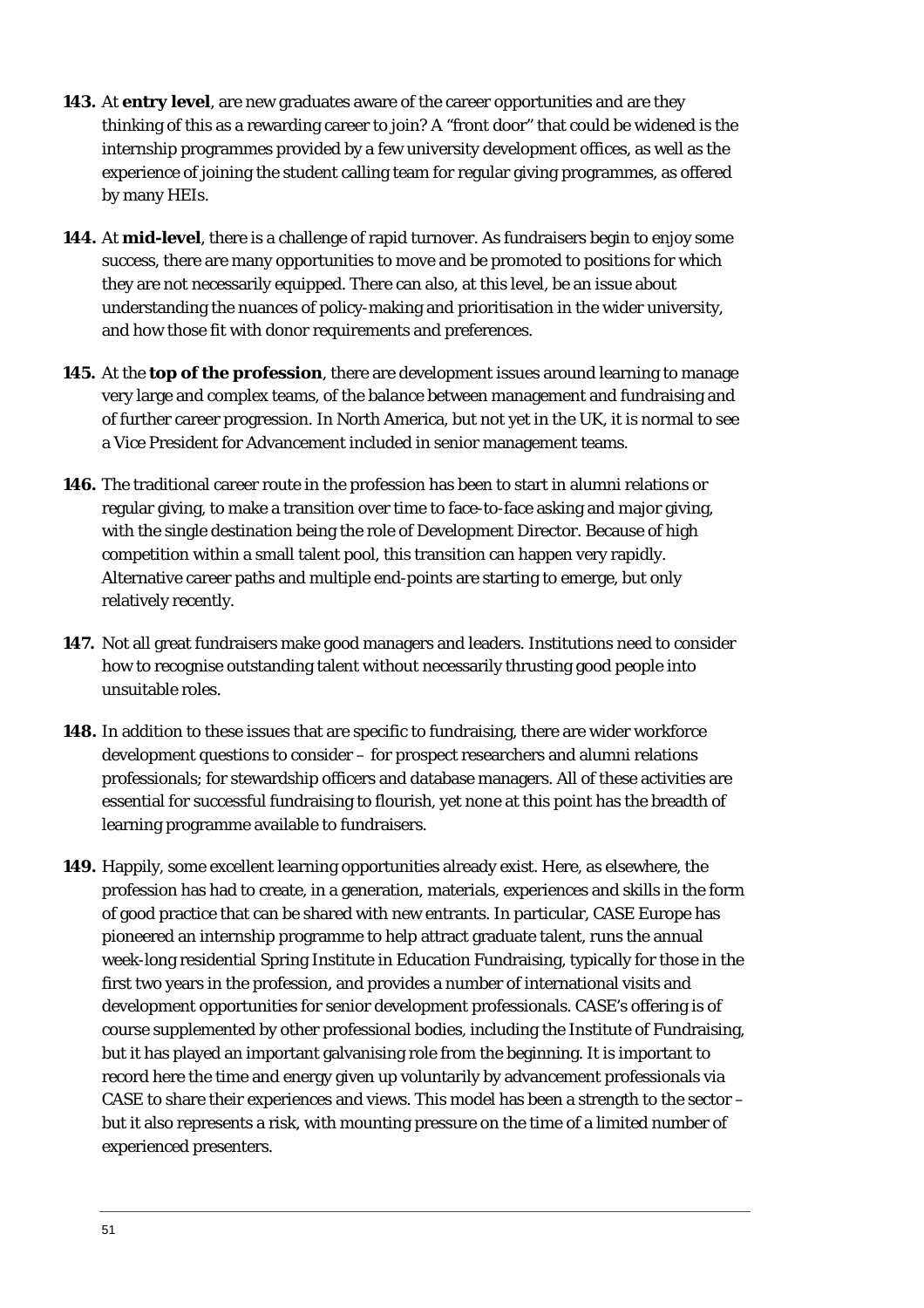- **150.** Considering the workforce development issues "from the bottom up", attracting new recruits to the advancement profession could benefit from the celebration of achievements to date and re-launch of the "Gift of Knowledge" campaign, as referenced elsewhere in this report. It would help to position development as an exciting career that can make a significant impact.
- **151.** CASE's internship programme has been widely praised, and a version of the programme should be devised with the active involvement of interested universities beyond the end of HEFCE support for the scheme<sup>[26](#page-52-0)</sup>. Universities have also become increasingly savvy about recruiting bright students who have been successful at telephone fundraising (both their own and those from other universities). This is a group that already understands and has championed the arguments for giving to education and has no fear of "the ask". In time they will make excellent volunteers as well as potential recruits.
- **152.** There is work to be done on understanding the extent to which those outside the higher education sector have applicable (or adaptable) experience to bring in. A parallel source of expertise could be of increasing value to universities and will assist in stopping a drift towards "shared practice" and achieve more "best practice".
- **153.** There is a case for the creation of a set of more bespoke professional development opportunities for more experienced staff – the Development Directors of 3-5 years from now. It is encouraging to see in some universities that dedicated programmes have been developed (the Oxford Inspire programme is a good example and there are others). For slightly smaller development offices, there may be merit in forming consortia of institutions at a similar stage of progress to address common issues or questions. This has happened to some degree via CASE through programmed visits to North America that have combined presentations and seminars with on-site visits and interviews. These have been warmly received; some of the more advanced offices in the UK would also now be well placed to host such visits.
- **154.** At a senior level, more can be done to assist the transition from successful fundraiser to the leader and manager of a significant university function. Probably the most important factor for retention here is the level of understanding, encouragement and support provided by the university. Part of this may involve learning opportunities to acclimatise to a new role, and sometimes also to a new sector. One development director we interviewed is currently on the Senior Executive Development Programme at London Business School, and others were seeking suitable management and leadership development courses. Contributors to this review from a cultural sector background have spoken approvingly of the Cass Business School MA in cultural administration and of the Clore Leadership Programme for mid-career development. The latter allows for a yearlong learning experience plus a work placement and project; a version for higher education could be very beneficial.
- **155.** It is important for institutions of higher learning to be open to all training and professional development proposals and ideas from their development teams and to

 $\ddot{ }$ 

<span id="page-52-0"></span><sup>26</sup> In Canada, the McConnell Fellowships (later the Meloche Monnex Fellowships) provide a useful model.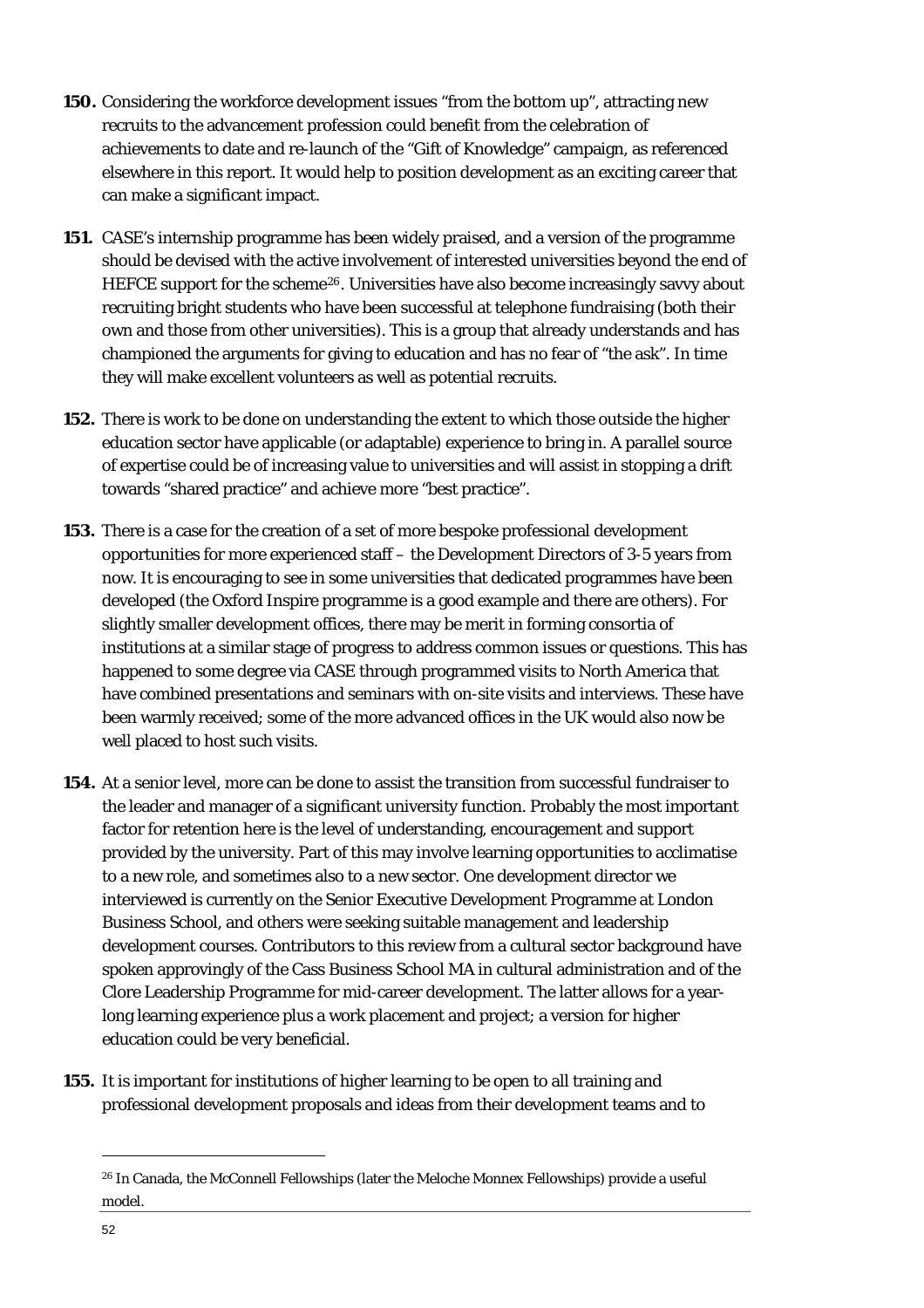assess which might contribute effectively in an educational context. Underlying these considerations is the critical challenge of what it means to be a profession.

- **156.** In relation to different roles within development, we heard positive feedback about some Institute of Marketing courses for major gift fundraisers in particular, and suggest that collaboration with CASE in this space might be persuasive. There is richer and much more substantial empirical data available in mass giving than in major gifts, and there is also a growing group who view management of an outstanding regular giving programme as a career end-goal. These roles require great intelligence, rigour, tenacity and people skills, as well as a familiarity with statistics, and the nurturing of this group as a "subprofession" is important.
- **157.** Alumni relations specialists have a choice of dedicated week-long CASE Institutes in the USA and Asia-Pacific, and we would hope the growing body of knowledge and expertise in this area will see the creation of a "Europe" option soon.
- **158.** Research, stewardship and database management skills are catered for in a more patchy and fragmented way; staff in these functions would benefit from understanding the deeper and broader context of institutional advancement.
- **159.** In general, it should be noted that advancement roles are female dominated (with 75% of participants at the CASE Spring Institute typically being women). Greater flexibility and creativity in Human Resources practice in appointing and retaining these individuals might serve universities well. Nor are advancement roles marked by great ethnic diversity. Steps to attract a wider range of staff, mirroring more closely the range of donors with whom they may interact, would increase universities' philanthropic firepower.
- **160.** Understanding why key individuals succeed and what the attributes are that they bring to their roles and also why others leave the sector or move roles would add a significant extra source of data and value, we suggest.
- **161.** The review has encountered pronounced and contradictory view about ways of shaping and validating career paths, ranging from formal accreditation to an agreed set of informal milestones.

**Recommendation 14: Given the pressing need for experienced advancement practitioners in this maturing field – and the range and complexity of issues identified in this report – HEFCE should fund a thorough review of workforce and training issues to assist in developing a clear set of specific recommendations.**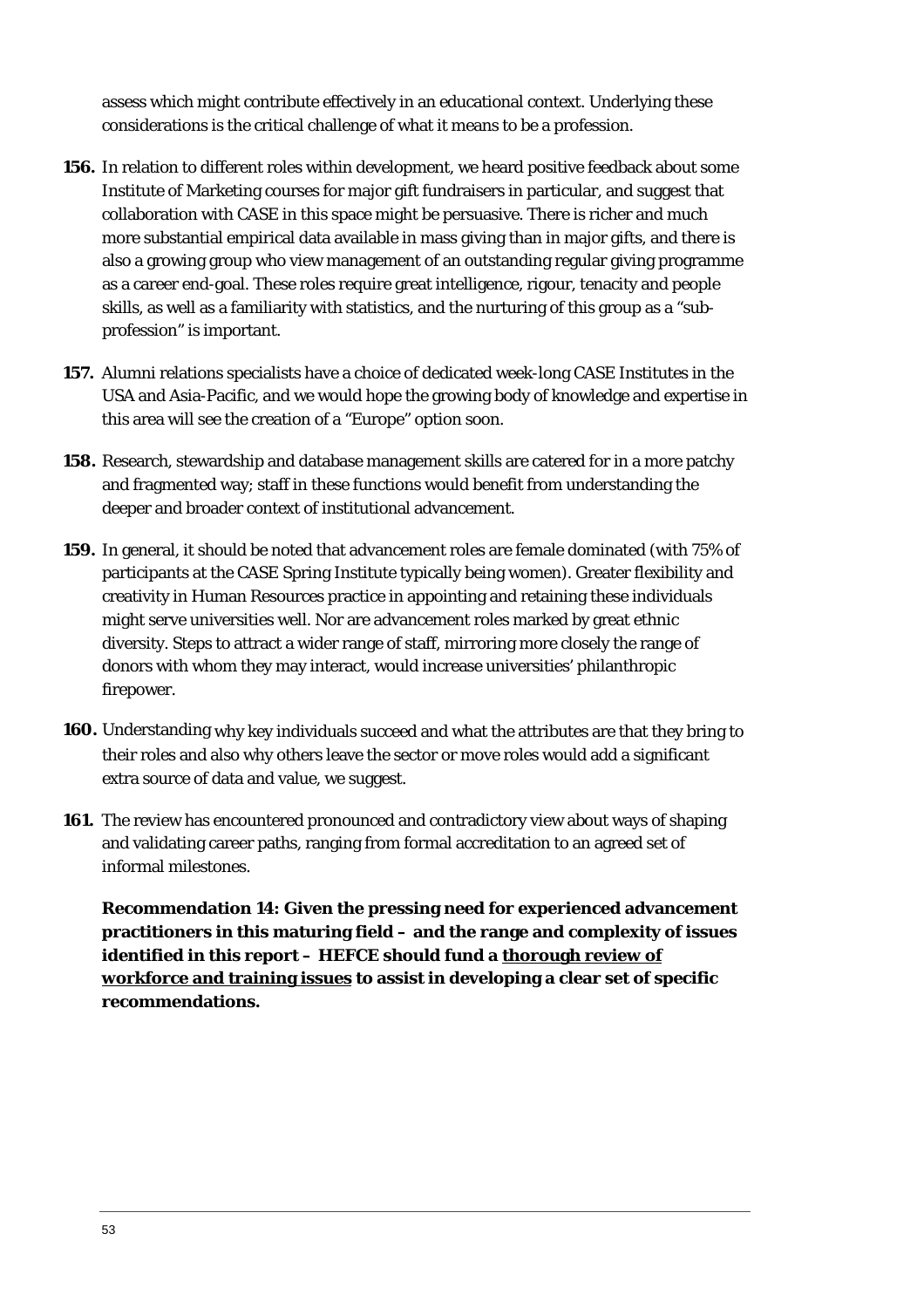# Chapter 7: Myth busting

- **162.** Among the issues this review has sought to examine are a series of tenets of received wisdom, often imported from the USA, which are felt by some in the advancement community to have assumed the status of unhelpful "myths" that need testing at least and sometimes busting. These often have a kernel of truth in them, but have sometimes been applied without consideration of the particular circumstances in which they function. We can now bring data to bear on some of these issues, and offer the view from professional experience on several others.
- **163.** It should be emphasised that the intention here is not to replace one myth that something always works with an equal myth suggesting that it never does; different advancement tactics can work in different environments. Perhaps the most important factor to stress is the diversity of the higher education ecosystem, and the desirability of testing and learning from others before adopting approaches with widespread ramifications.
- **164.** The **"myths"** we have examined as part of this process are these:
	- a. **"To them that hath shall be given" or "cumulative advantage" or "it's all very well for Oxbridge"**. There remains a view in parts of the higher education system that fundraising cannot work for younger HEIs that are not research-led or that do not specialise in areas viewed as conventionally fundable, such as medicine. There is no doubt that the potential is not equal across the higher education system: roughly 50% of philanthropic income given in 2010-11 went to the two ancient English universities, and the data show that carrying out medical or related research correlates positively with philanthropic revenue. However, we have been heartened by examining very positive fundraising results in a number of post-92 institutions with a "we try harder" approach. These have included impressive sums raised at Nottingham Trent University, the University of the West of England, and London South Bank University. There is no magic formula for younger universities. What has proved important is a very strong focus on the institutional vision and mission, with areas of strength being translated into projects that are attractive to identified donors; commitment from the senior leadership; hard-working fundraiser(s) able to command the confidence of senior academics (and continuity of staffing in development); and sometimes creativity about recognising who might be a good lead donor. Evidence from the Ross-CASE survey suggests that there are a very few universities that are spending more on their fundraising operations than the cash income from philanthropic sources. Where this is the case it is almost universally true that the operation is currently expanding from a low base. This underlines the need to invest for the medium term, but also suggests that any university can make a healthy return on fundraising, probably within three years, if they do so wisely.
	- b. **"A successful Regular Giving programme (Annual Fund) is an essential element of a successful development programme."** This is an important myth to question, because in some younger institutions where this has been regarded as a prerequisite, attempts to start wide-scale regular giving have been somewhat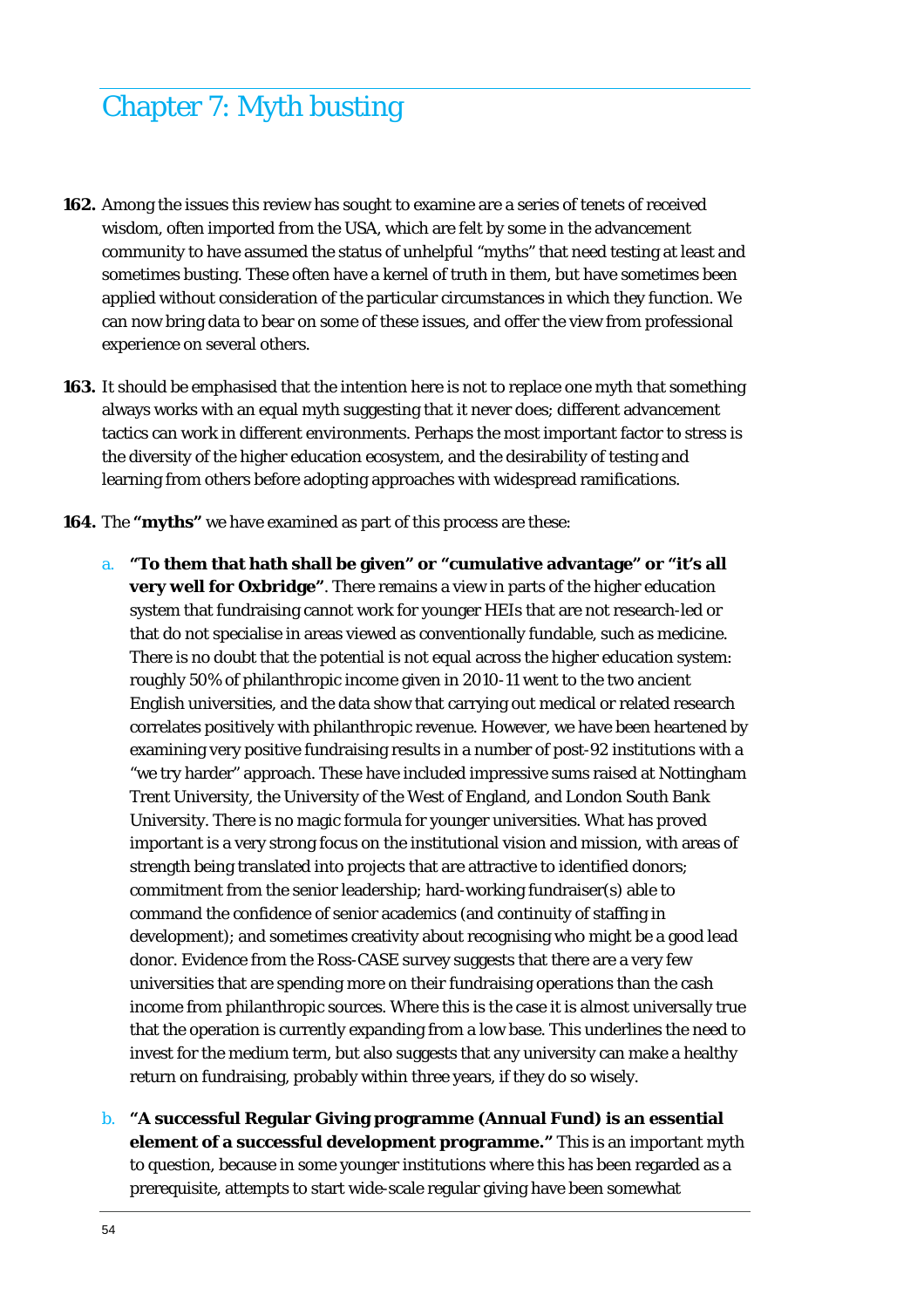premature, and have been launched before a case for support has been fully articulated. This has, understandably but unfairly, led to a loss of confidence in fundraising. Commentaries in the Ross-CASE Reports have also tended to emphasise the importance of generating large numbers of smaller gifts. The data show a correlation between the number of gifts an institution receives and the overall amount that it receives. In our view, both for older HEIs, often with a warm alumni pool, and for specialist institutions, where there is a natural coalescence and synergy between institution and subsequent career choice, regular giving is important both for revenue and for identifying potential major donors. It should be encouraged as actively as possible, and regarded as a career choice for some fundraisers, rather than a stepping stone to being a major gifts officer. In newer institutions, however, where most alumni have not yet reached the zenith of their lifetime net worth, and where significant changes of name, status, merger and so on have taken place, regular giving should not be treated as an essential factor in achieving success or failure; it should be considered more as an outreach exercise than a revenue generator. Over the medium term, it will be important to identify areas of connection with alumni, perhaps around particular disciplines and to create a pipeline of potential donors, but, initially, regular giving should be approached cautiously, without over-optimistic expectations and with a plan for incremental growth. It is arguable for some institutions that a targeted legacy campaign by direct mail to a small number of older alumni would pay dividends more quickly, together with an emphasis on the charitable aspects of the mission, rather than on the presumed obligation to "give back".

c. **"Big gifts tend to be made once alumni donors have made 12 or 13 smaller ones."** Analysis in the US does indeed show this to be the case, and emphasises the importance of patience and relationship building. But this must be understood in a context (unlike the UK) in which all alumni are asked to give repeatedly from, or even before, graduation. Thus it is true that the stream of smaller gifts will have allowed fundraisers to identify who is philanthropically inclined, and to accord them good stewardship of their lower level gifts. However it is dangerous to assert that there is a causal connection between the small gifts and a subsequent large one, or even that it is not worth asking for a large gift until that stream of smaller gifts has appeared. We have tested data from four pre-1960 UK universities, with differing histories of regular giving activity, and all with successful major gifts activity, having raised between 13 and 30 gifts of more than £50,000 from alumni. Our analysis is presented in summary below, and in detail in Appendix 11. It shows that while there is no question that having a consistent regular giving programme helps to identify and cultivate major gift prospects, and that the more consistent that programme the higher the likelihood of identifying such prospects, it is by no means a prerequisite for successful major gift fundraising from alumni.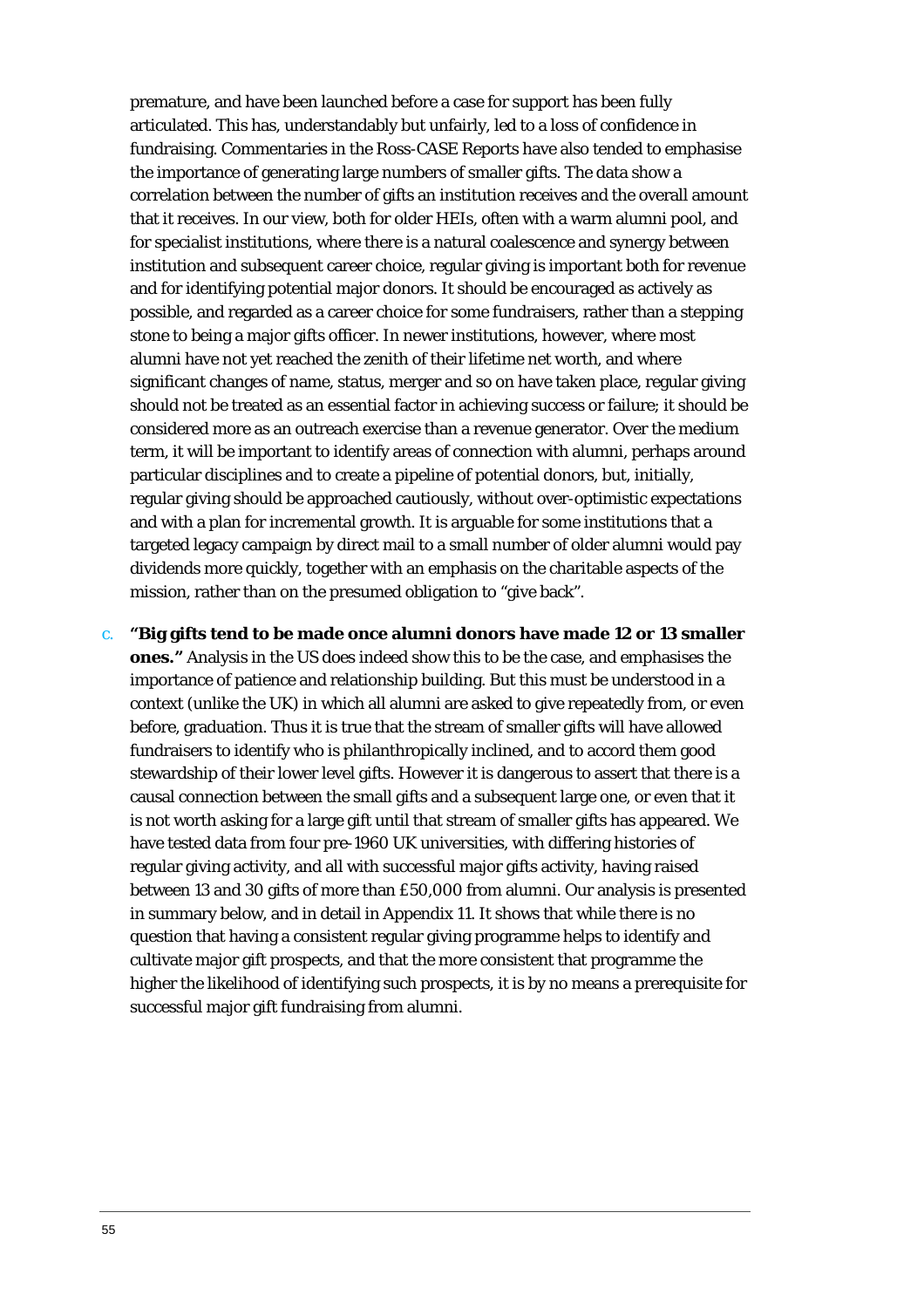

### **Comparison of Giving History of Major Donors in 4 Broadly comparable Pre-1960 Universities**

d. **The VC should spend 30% of his/her time on fundraising"**. The proportion **"** of time varies, but the demand for a substantial allocation of leadership time is often important commodity for vice-chancellors, and it may become a source of frustration pay off in time. Changed priorities for the use of the vice-chancellor's time also have viewed as a *sine qua non.* In our judgment, much more important than a quantum of time set aside for advancement work is the willingness by leadership to accommodate an advancement need at short notice. So, rather than setting every Friday aside to see prospects (many of whom it turns out have commitments in their lives other than waiting for this opportunity to meet the vice-chancellor), it may be more important to clear a couple of hours of internal meetings, or block space for an overseas trip at relatively short notice because a potential donor has some availability. Time is an if too much of it is "pre-assigned" to development activity. It should be emphasised that not all prospect meetings turn into gifts; in fact, a relatively small proportion will do so in the short term. If early meetings do not bring immediate results, it remains important for the vice-chancellor and other academic leaders to do all they can to accommodate meetings with potential major donors, and have patience that this will implications for his or her senior team.

### **e.** "You have to have a campaign to get a step-change in fundraising".

Assessing the Ross-CASE data, for pre-1960s universities, the most significant correlation in the size of an institution's fundraising success is its campaign target. That this factor is more significant than even spending or numbers of fundraising staff is an important finding. However, it does not reveal which way around the cause launch campaigns. We are supported in this suggestion by the fact that outside the target and the fundraising success of the institution. Campaigns are periods of intense and effect is working. It is our contention that perhaps it is not so much that launching a campaign makes an institution successful, but that successful institutions pre-1960s universities, and where the Ross-CASE data showed that there was a campaign target, no statistically significant correlation could be found between that fundraising activity, aimed at generating a specific financial target, usually for a defined series of goals. Many very successful institutions have never run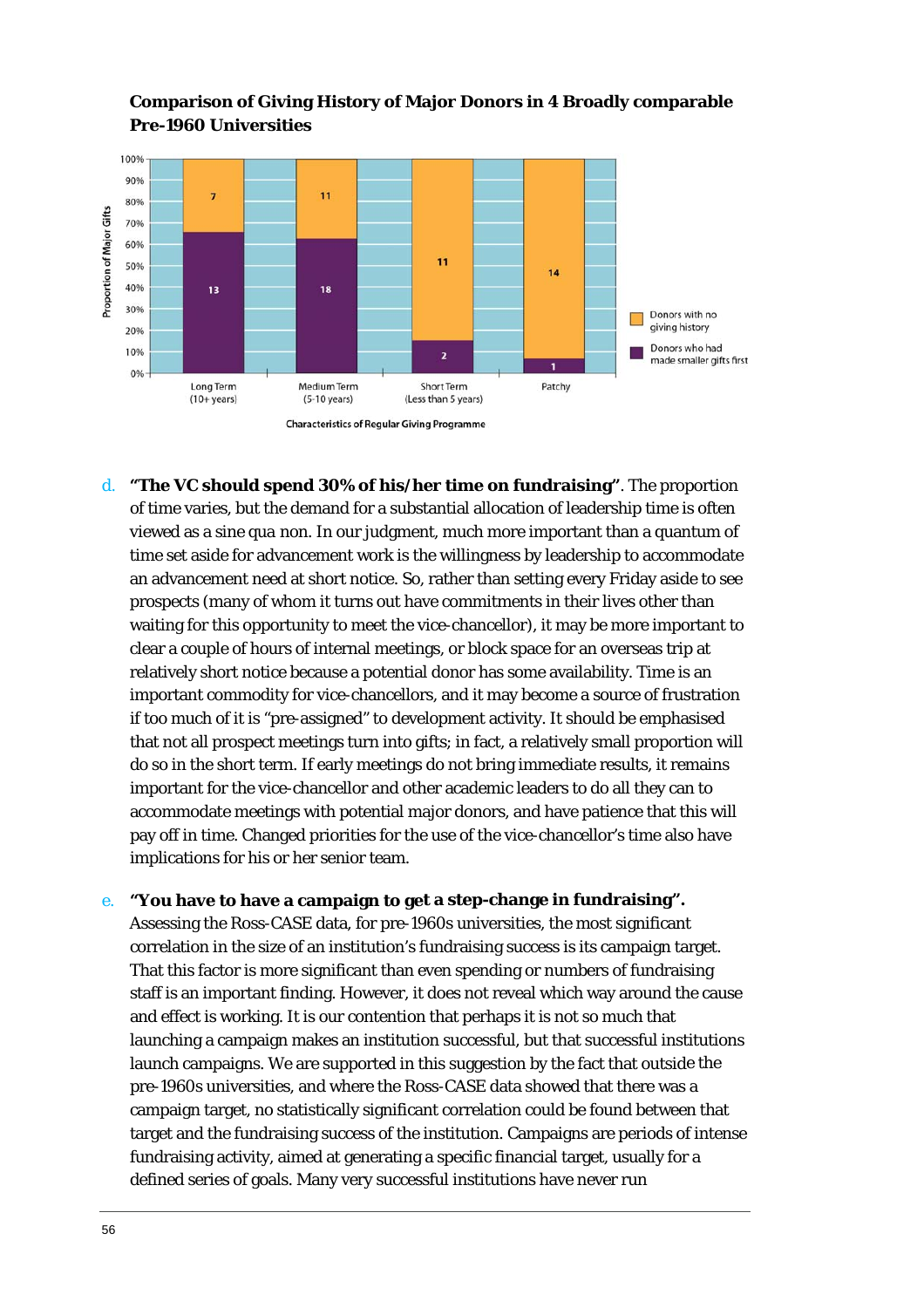comprehensive institutional campaigns but have still raised very significa nt sums (the Universities of Glasgow and Manchester are good examples). The advice remains: readiness for a campaign should be determined by institutional objectives, donor readiness and to some extent staff understanding and commitment. Poor reasons f or running campaigns are simply a desire to raise more money, an upcoming anniversary or to emulate or compete with a neighbour university. A comm itment to a campaign requires a gearing up in investment.

- f. **"Development boards are a critical success factor"**. Where a development volunteers, especially to build enthusiasm around a campaign and to open otherwise caution. Simple tactics to make them more likely to succeed include the presence of a thinking about how it can "share the treasure"' of its activity as a source of inspiration board of engaged and effective volunteers works well, it is an enormous asset. Some universities, such as King's College London, are demonstrating the power of inaccessible doors. But most of the volunteer leadership activity reported during this review was functioning at a sub-optimal level. Boards are time-consuming to service properly; they can default to busy work rather than critical action. In the early years of advancement activity institutions should move to the creation of a board with clear remit agreed by all parties at the outset, time-limited job descriptions, strong leadership by an external chair who will tread an effective line in holding volunteer members and the university's leadership to account, and the university constantly to the members. It may be helpful to say here, especially to those institutions newer to development activity: a board is not an essential component of fundraising, and many volunteers will help perfectly willingly in a personal capacity without the need to sit down in a larger volunteer group. It is worth working hard to persuade the "right" people to join, rather than to settle for immediate volunteers.
- g. **"Most of the money comes from alumni".** For almost all institutions, most of significant. In most of the larger campaigns in UK higher education, however, the the gifts (by number) will come from alumni. But very large gifts are more likely to come from trusts and foundations and other non-alumni individuals who happen to be passionate about a particular aspect of a university's activity. Of course, charitable trusts are sometimes merely the giving vehicles for individuals, who often are alumni, and in many non-alumni gifts the role played by alumni as volunteers can be experience has been that at least half of the actual income (by revenue) comes from sources other than alumni.
- h. **"Successful fundraising comes when staff/governors/boards give"**. The case is often made that major donors are inspired to give by seeing that many staff or requirements of this kind are made. The numbers of donors asking such questions heartening to see staff feeling motivated to give to the institution that employs them levels of staff giving to be a significant factor in determining an institution's overall governors have already expressed their commitment. There are examples of funders (the Kresge Foundation in the US is the most notable example) where some may well grow as the donor community becomes more sophisticated, but there are not significant numbers enquiring about staff or leadership giving at present in the UK. This is not to suggest that it is unimportant; in terms of morale it is very (a very normal activity, after all, in a mainstream charity). But we have not found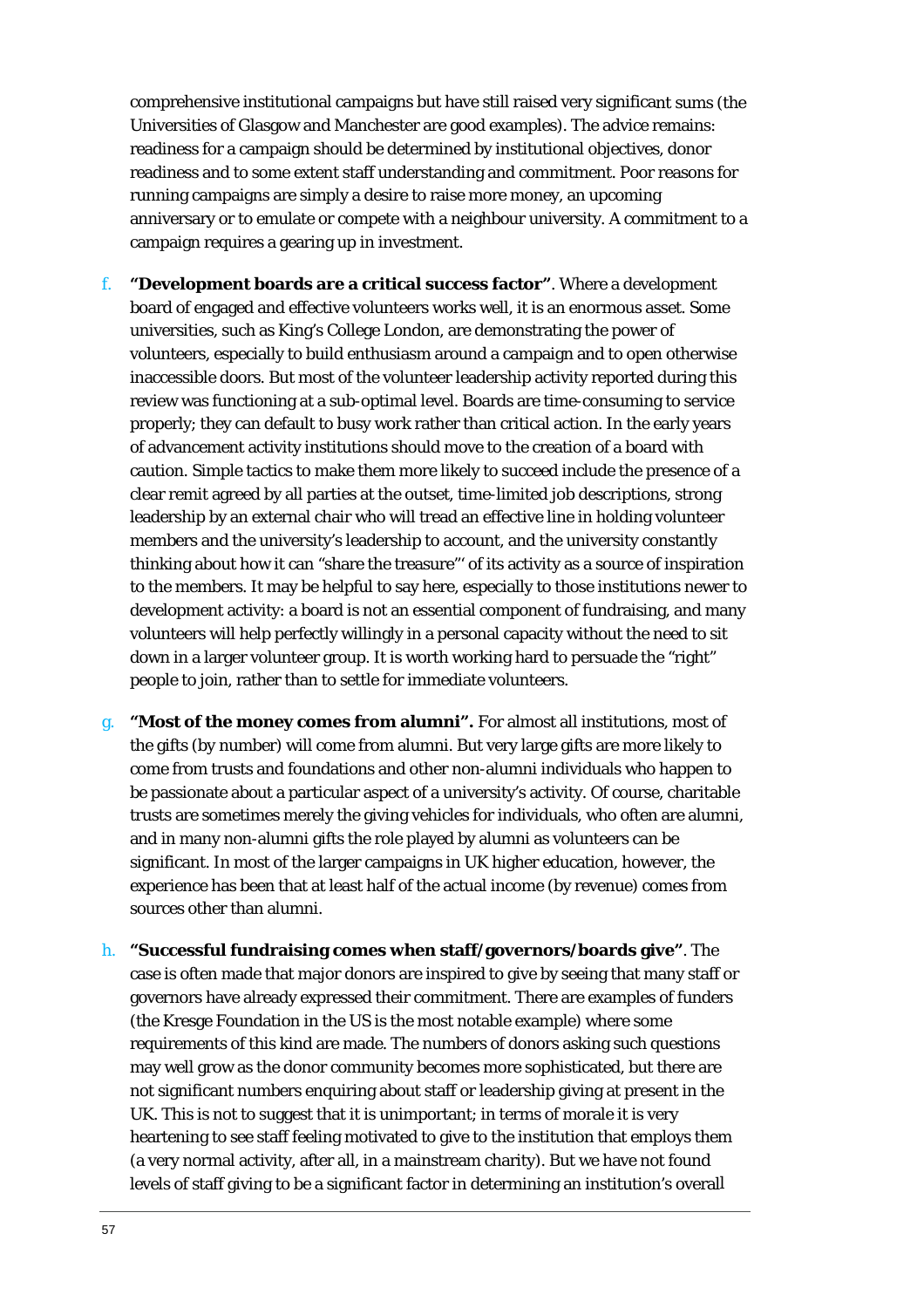fundraising success. Giving from staff, students and governing bodies should be applauded as an expression of a healthy philanthropic culture rather than a qualification for bringing such a culture about.

- i. **"We have 50,000 alumni, so if we write to them all and ask for £100, that's £50 million, right off"**. There are several misconceptions here, among them campaigns, more than 90% of the money comes from a much smaller group of very numbers on the database (thus, 100 gifts in a database of 10,000, or just 316 gifts in a in importance of regular giving both in identifying those potential major gifts and the returns on direct mail. In fact, letters are likely to have a response rate of less than 1% in most universities. More importantly, successful fundraising does not rely on large numbers of equal sized gifts. In fact, across almost all higher education large donors. Hence the increasing focus on understanding the motivations of the biggest supporters. In 2005 Peter Wylie published an analysis based on five quite different research universities in the  $US^{27}$  $US^{27}$  $US^{27}$ . This tested the hypothesis that a typical number of donors giving 50% of a campaign's income represents the square root of database of 100,000). This is, however, also a timely moment to point out the signalling widespread community commitment to the project or campaign.
- j. **"You need a ton of money to do fundraising well."** Data from the Ross-CASE expenditure on fundraising is in many senses a matter of risk management. If the risk However, many institutions regard the risk as high and the return uncertain. This is a fundraising where there is an identifiable community of alumni and supporters over survey, across all institution types, shows that both investment in fundraising and the number of fundraising staff have a strong statistically significant correlation with fundraising success. In regular giving, the More Partnership Benchmarking study shows that RoI in most cases actually improves with extra expenditure. Increasing were low and the return assured, then the decision would be moderately easy. difficult background against which to invest. For small institutions or those new to fundraising it is very important to start and build at a manageable rate and to target areas of activity likely to have an impact on the institution and potential donors most likely to give. A scattergun start is likely to be expensive and to damage confidence rather than build it. For new entrants, emphasis on trust fundraising, on legacy the age of 50, and on a small number of individual donors with major gift potential is both manageable and likely to reap the best initial returns.
- k. **"The development director has to report to the vice-chancellor."** Data from university managers and academics. the Ross-CASE survey shows some correlation in the pre-1960 group between the seniority of the person to whom the development director reports and fundraising success, but this correlation is not seen elsewhere. A range of organisational models has proved effective for different institutions at different times in their fundraising evolution. Rather than the reporting line, what matters is the relationship with the head of the institution, intimately tied in with the extent to which advancement is on the agenda of the senior management team and connected with university planning, and the extent to which the head of advancement commands the respect of senior

<span id="page-58-0"></span><sup>27</sup> Sports, Fund Raising, and the 80/20 Rule, Peter B Wylie, 2005.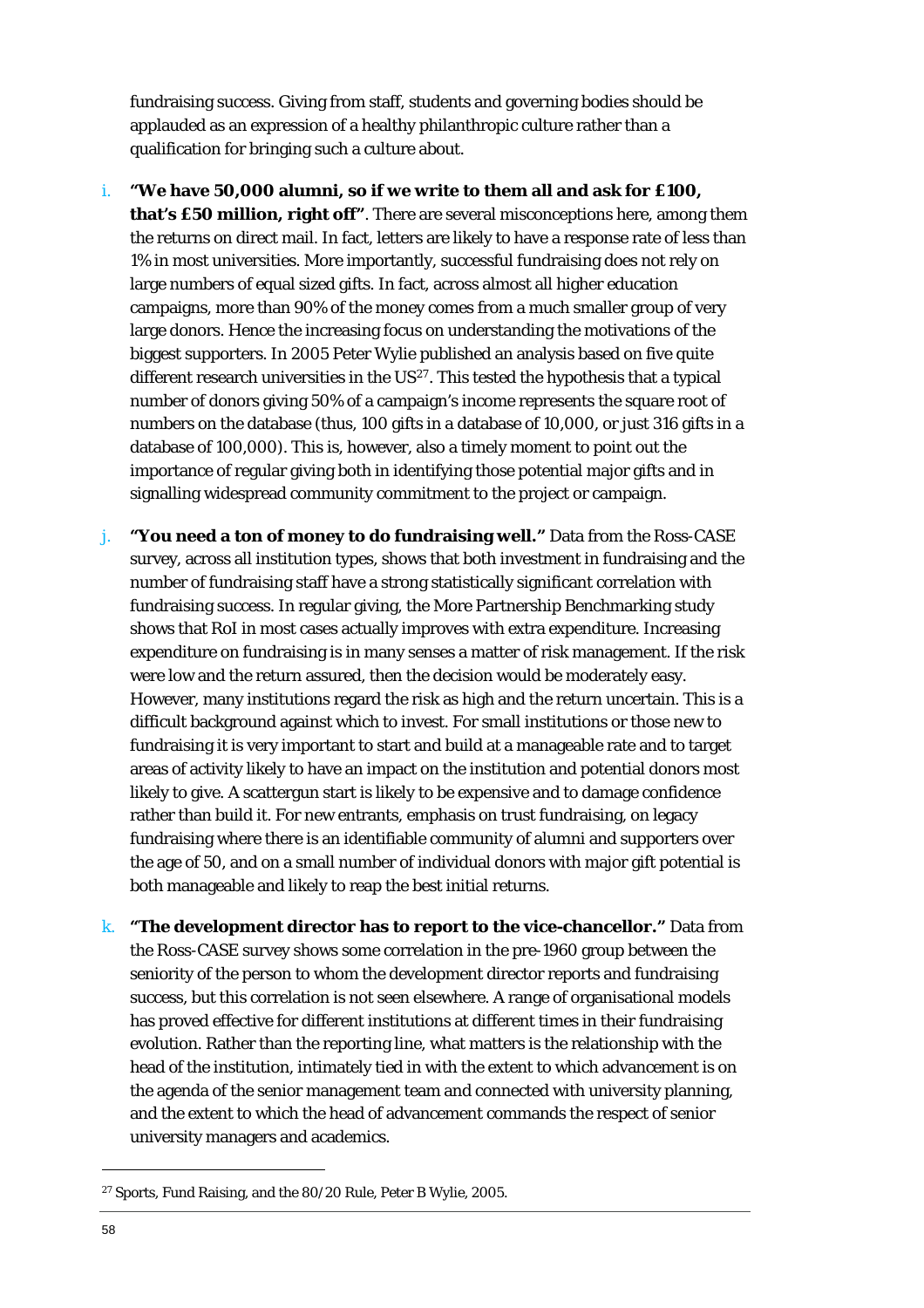l. **"We don't have the right tax regime."** There is a common assumption that th e tax regime in North America is more e ncouraging of giving than in the UK, and that this accounts, at least in part, for the UK's lag in giving to higher education. In fact the are more complicated than in the USA, but the principle that someone can give away identical in both countries. There is a difference, however, in the treatment of gifts of UK has (since withdrawal of the 25% cap proposed in the March 2012 budget) as generous a system of income tax relief on gifts of *income* as the USA. As discussed elsewhere in the report, the mechanisms for higher rate taxpayers through Gift Aid their gross income to a charity and not have to pay any tax on that gross income is *capital*, where a US taxpayer can use a variety of options unavailable in the UK to give away assets tax-effectively. This is discussed elsewhere in this report. See also Appendix 10.

### m. **"If we can just appoint a fundraising guru, our problems are over".**

Experienced staff are necessary but not sufficient. The most effective fundraising in UK universities is taking place in institutions where a suite of conditions are fulfilled. experienced practitioners are in short supply, exceptional fundraisers are unlikely to - because the field is unfamiliar to some institutions and uncomfortable to some vice . professional knowledge, which can be brought in for the appointment process These include engaged institutional leadership and academics, a clear case for support, and investment in the advancement functions. A single fundraiser, however skilled, will be hobbled if those conditions are not met. And in a job market where choose to work in an institution where they know it will be tough to flourish. Just chancellors does not mean that standards of recruitment practice should drop. Due diligence about the track record of candidates and their part in the success of institutions where they have previously worked is essential. Making a successful appointment in this specialist area can call for creativity and flexibility – and also

**establish some other brand for it."** The term "Annual Fund" is adopted from the US private university tradition, where it is a contribution made annually by the donor to enhance the annual budget of the college or university. Its adoption in the UK is Annual Fund is by monthly direct debit" and there is good evidence to suggest that it conditions universities into asking only once a year – and donors into giving once a year therefore. This is at variance with almost all charity direct marketing practice established separate brand identities for their regular giving programmes, feeling that the money must be isolated to demonstrate that it is not simply being used to replace straightforwardly to the cause rather than to an "Annual Fund" for the organisation. n. **"We must call our regular giving programme 'The Annual Fund', or**  perhaps unfortunate, given that much of the revenue generated is neither given annually nor used for the general annual budget. Its use gives rise to the peculiar assertion seen in some fundraising literature that "the best way of giving to our where asking (and giving) is much more frequent. In parallel, some universities have funding the government once provided. Yet most universities work hard to establish and give life to their own overall brands. One of the themes of this report is that universities need to position themselves clearly as charities. There is a question whether isolating the regular giving programme from the main institutional brand aids that process. By comparison, donors to Oxfam or the RSPCA tend to give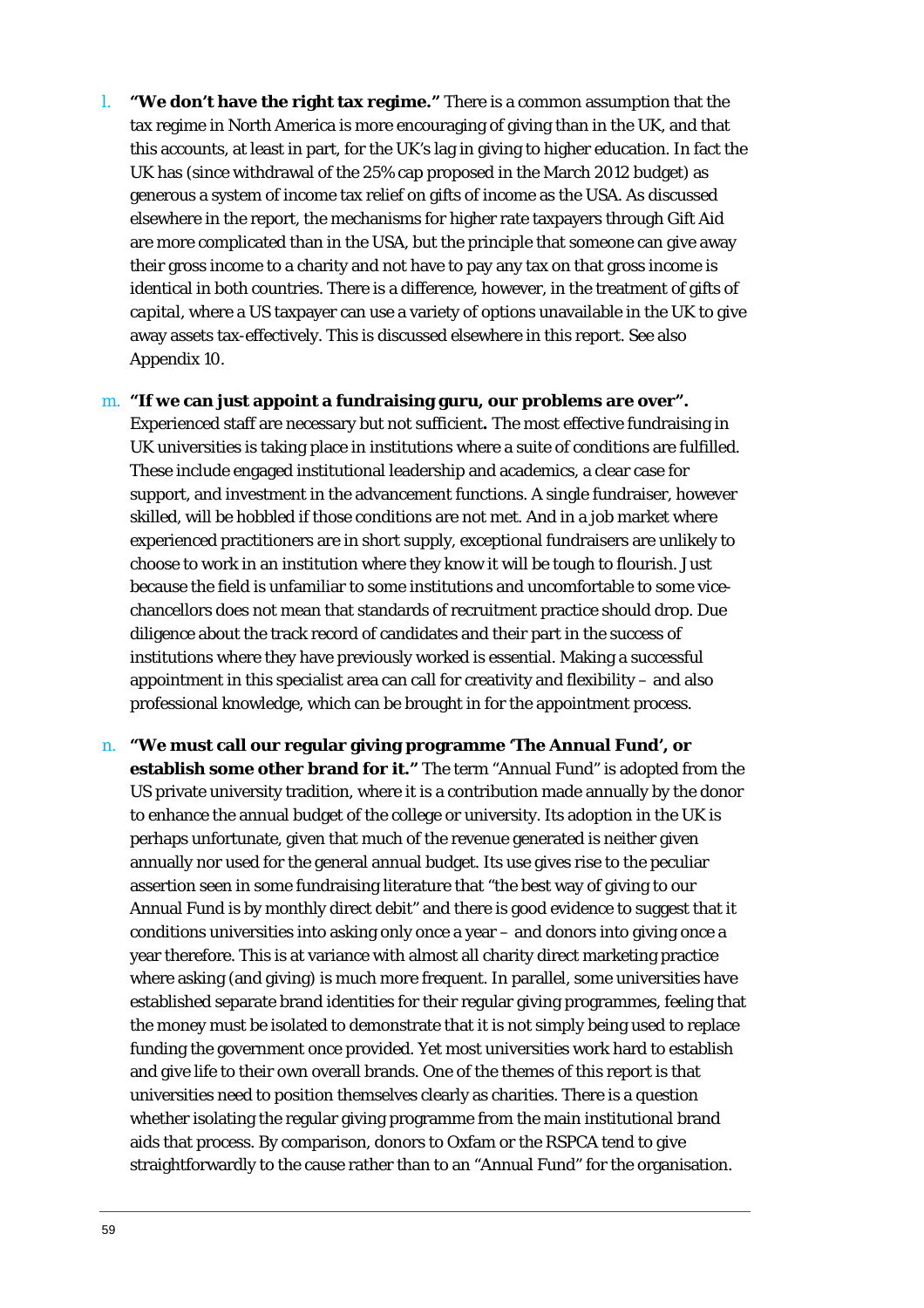### Chapter 8: Conclusions: The next ten years

- **The philanthropic acceleration and excitement of the past ten years can and must continue. Philanthropy changes higher education. And higher education changes the world. There is no stronger case for support.**
- – **There is potential for philanthropic income of some £2 billion additional funding per annum from around 640,000 donors, with an alumni participation rate of 5%, by 2022. Income from legacies will become increasingly significant.**
- **To achieve this potential, conditions must be met for continuing investment, workforce development and the embedding of good practice.**
- **Alumni attitudes are fixed early in the student experience: we need a new emphasis on strategically aligned alumni relations.**
- **Anticipated future trends include more fundraising across borders, particular openings for medical and health-related causes, sometimes in partnerships, and greater prominence for academic champions of institutional philanthropic priorities.**
- **165.** The Thomas Report of 2004 encouraged a step-change in philanthropic attitudes within and towards universities. Over the past ten years this has indeed taken place. Now the time has come for another step-change. By the end of the next decade, every university in the UK should be making a serious effort to fundraise and to engage its alumni in the delivery of its mission and goals. This report sets yardsticks for progress over the coming decade, and gives some models for different stages of the development of advancement in different types of institutions (Appendix 12).

### **Key messages for the next ten years**

- **166.** All the evidence has shown that investment in advancement brings positive results, even in times of austerity, offering ways to add value and to move forward more quickly and flexibly towards the delivery of important strategic priorities. Of course the reverse of this is also true; those that do not invest sensibly will not reap the rewards.
- **167.** Fundraising for universities is fast maturing. Higher education institutions in the UK can be confident about learning from the many good examples of fundraising by universities in this country, rather than forlornly looking across the Atlantic for inspiration. There are also lessons to be learned from the arts and charity sectors, for example, in how to make a strong case for support, in growing experience of using new media (text messages, social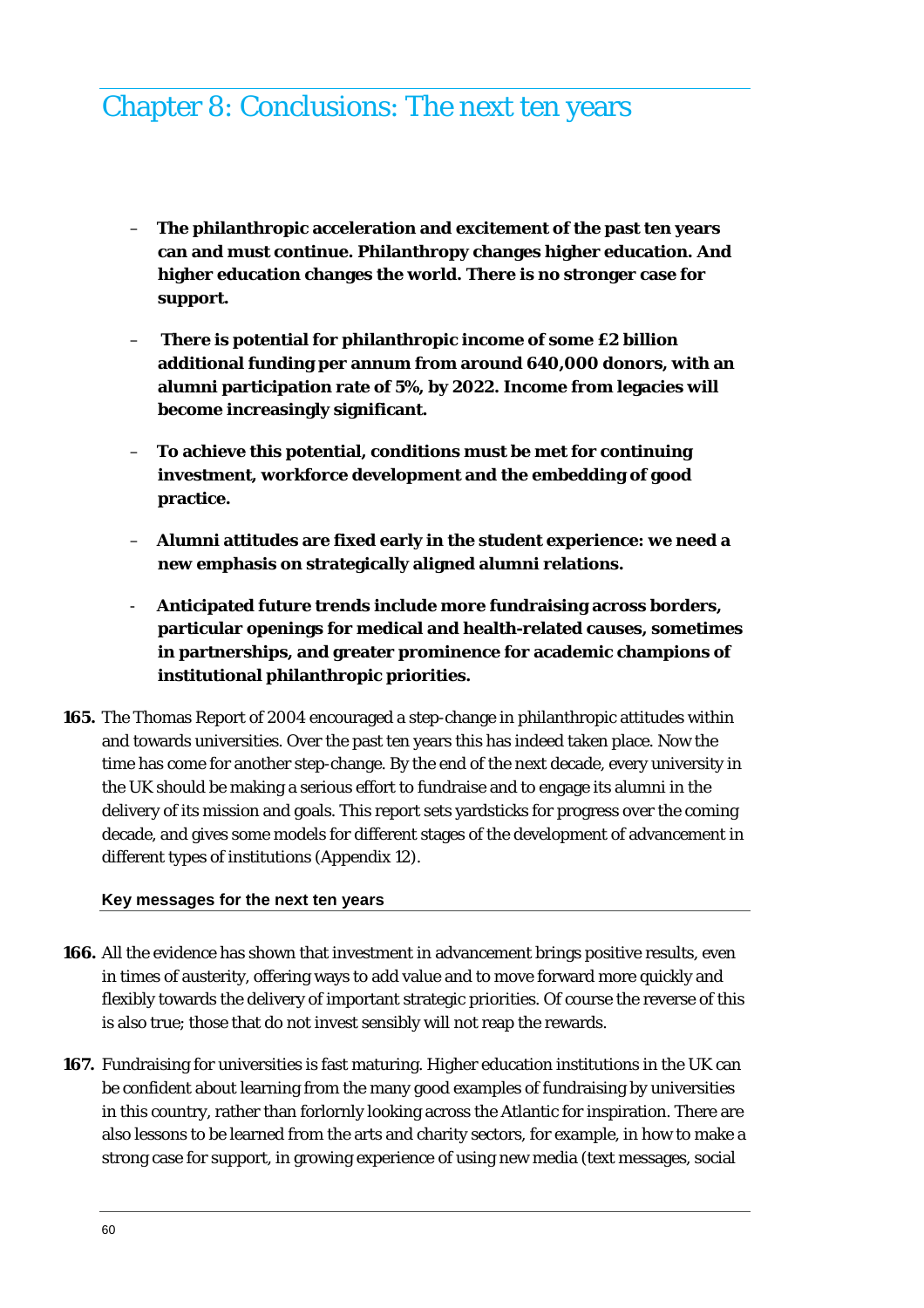networking, viral media, etc) and in increasing efforts to enhance legacy giv ing, including making use of the Legacy10 provision.

- **168.** The shortage of skilled fundraising professionals remains a bottleneck, however, and must be addressed, making workforce development a matter of priority. Attention also needs to be paid to ensuring that advancement teams are sufficiently diverse to reflect their constituencies.
- 169. There is a key opportunity to position universities more firmly as charitable causes and to put across the force of their case for support in more compelling ways. Individual institutions must carefully tailor their advancement messages to reflect and communicate their distinctive nature and situation: a consistent message of this report is that one size need to be given to academic champions of institutional philanthropic priorities. does not fit all. There are particular openings for fundraising for medical and healthrelated causes, sometimes in partnerships; we anticipate that greater prominence will

### **Case Study: the power of partnership**

King's College London has been a pioneer in health fundraising, working in partnership with its NHS Foundation partners: Guy's and St Thomas', King's College Hospital and South London and Maudsley.

As part of the World Questions: King's Answers £500 million campaign, funds are being raised to enable King's scientists to work with their clinical partners on tackling some of today's most complex issues. The Cicely Saunders Institute for Palliative Care, funded entirely through voluntary gifts, is just one of the King's initiatives making a direct impact on people's lives. The institute was the first in the world of its kind. Its mission is to combine research, education and information provision to offer a comprehensive approach to the physical, social and psychological needs of people with progressive illnesses.

- **170.** Universities need to be robust about the process of asking potential donors to make gifts; they should also recognise that donors will do so only when they feel that a dialogue and relationship has been established and that their funds will be used to support initiatives above and beyond what they might expect to b e provided from other sources.
- **171.** Investment in alumni relations is important to all universities. There are a huge number of valuable ways in which alumni can give their support – through volunteering, acting as create benchmarks against which interest, engagement and commitment can be measured and improved – and to demonstrate the role they play in the delivery of ambassadors, employing graduates, recommending the university to others, commissioning research, as well as through giving. Supporter engagement teams should establish strategies to engage alumni, students, former staff and other friends, and also strategic objectives. "Alumni are the soul of the university." – Member of Council
- predisposition to respond to requests for support (financial or otherwise) from a **172.** The new funding regime in England provides universities with urgent reasons to activate alumni relations activities as soon as possible – in effect to treat students, as the University of Southampton says, as "alumni in residence"; US research has shown that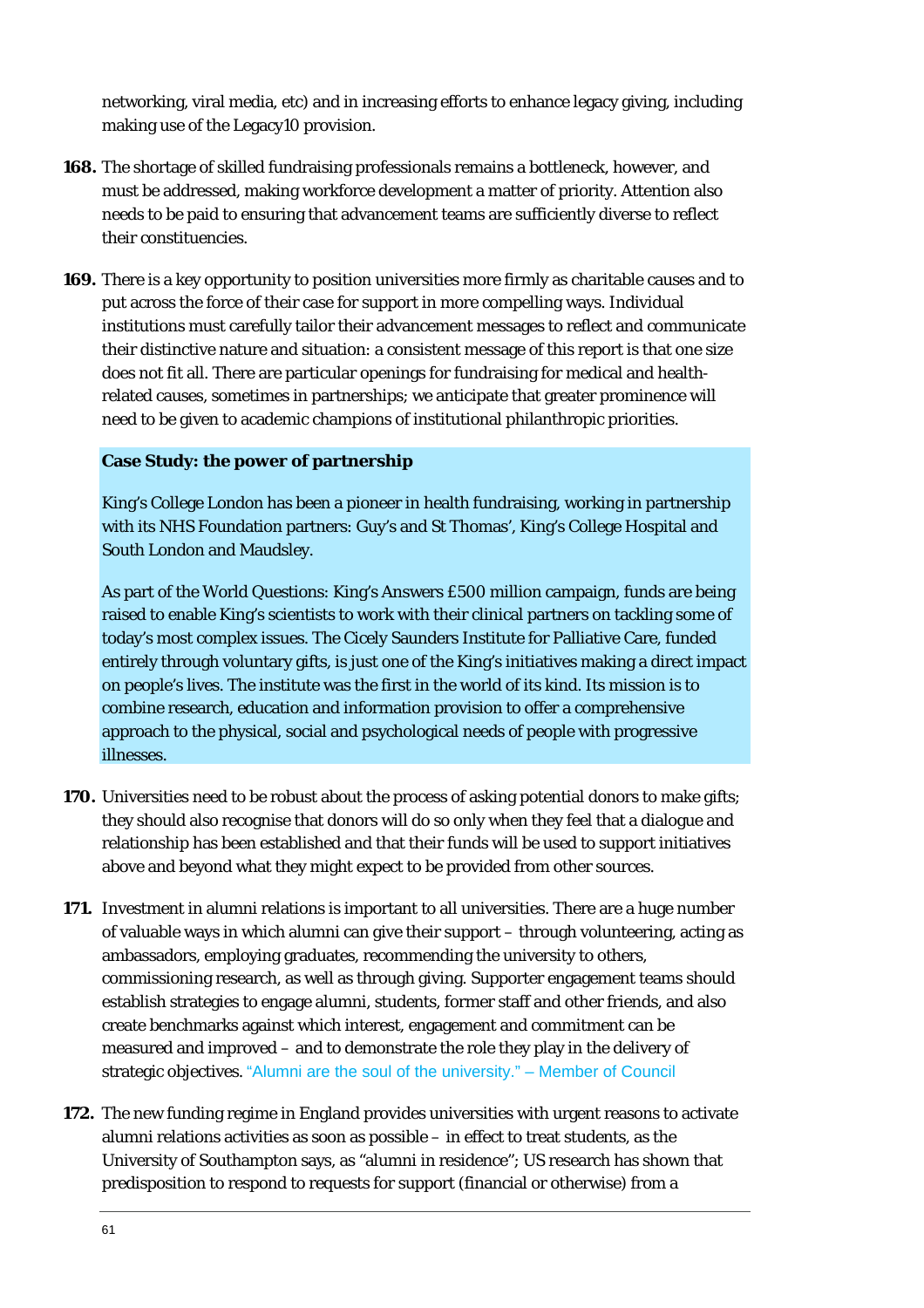university are fixed relatively firmly by graduation. Good alumni relations programmes will offer a variety of ways for alumni to become deeply involved in delivering a positive student experience, emphasising the importance of the relationship and benefits of a lifelong association with the university. Examples include alumni career presentations, advice and mentoring; involvement in work placements; as role models on campus and in students as ambassadors at alumni reunions, asking alumni to spread the word at student recruitment fairs, all enable students and alumni to mix together to the advantage of external relations activities. Holding alumni weeks and philanthropy days, involving both.

### **University advancement in 2022**

**173.** What might the higher education advancement ecosystem look like in 2020 and beyond? The scale and pace of change will continue: the first  $£1$  billion + fundraising campaigns outside Oxbridge will be launched and, possibly, concluded during this period. If the trajectory in growth in giving of the past ten years were to be sustained over the next ten, then there is potential to reach £2 billion per annum by 2022 from some 640,000 donors. identified in this report are followed. While the growth of the past five years cannot be extrapolated indefinitely, there is no reason to believe it should not maintain momentum over the next ten years, if lessons



**gated Projections Beyond 2011 – Including Oxbridge, Forecast by Group and Aggre**

perhaps also by the introduction of the higher fee regime in England; nevertheless the fundraising, the participation rate from alumni of public universities is circa 10%. A target of 5% for the UK within the next 10 years, with a number of universities achieving double digit rates, would put the UK onto the US track. It is important to remember that alumni numbers rise significantly every year, so universities need to run ahead of themselves to keep up with participation rates. This rise, from 1.2% today, will only be achieved if more **174.** Participation rates by alumni are likely to be challenged by the length of the recession and trend here will also be upwards overall. In the US, after about 50 years of consistent people are asked to give. This in turn will rely on stronger more durable alumni relations bonds.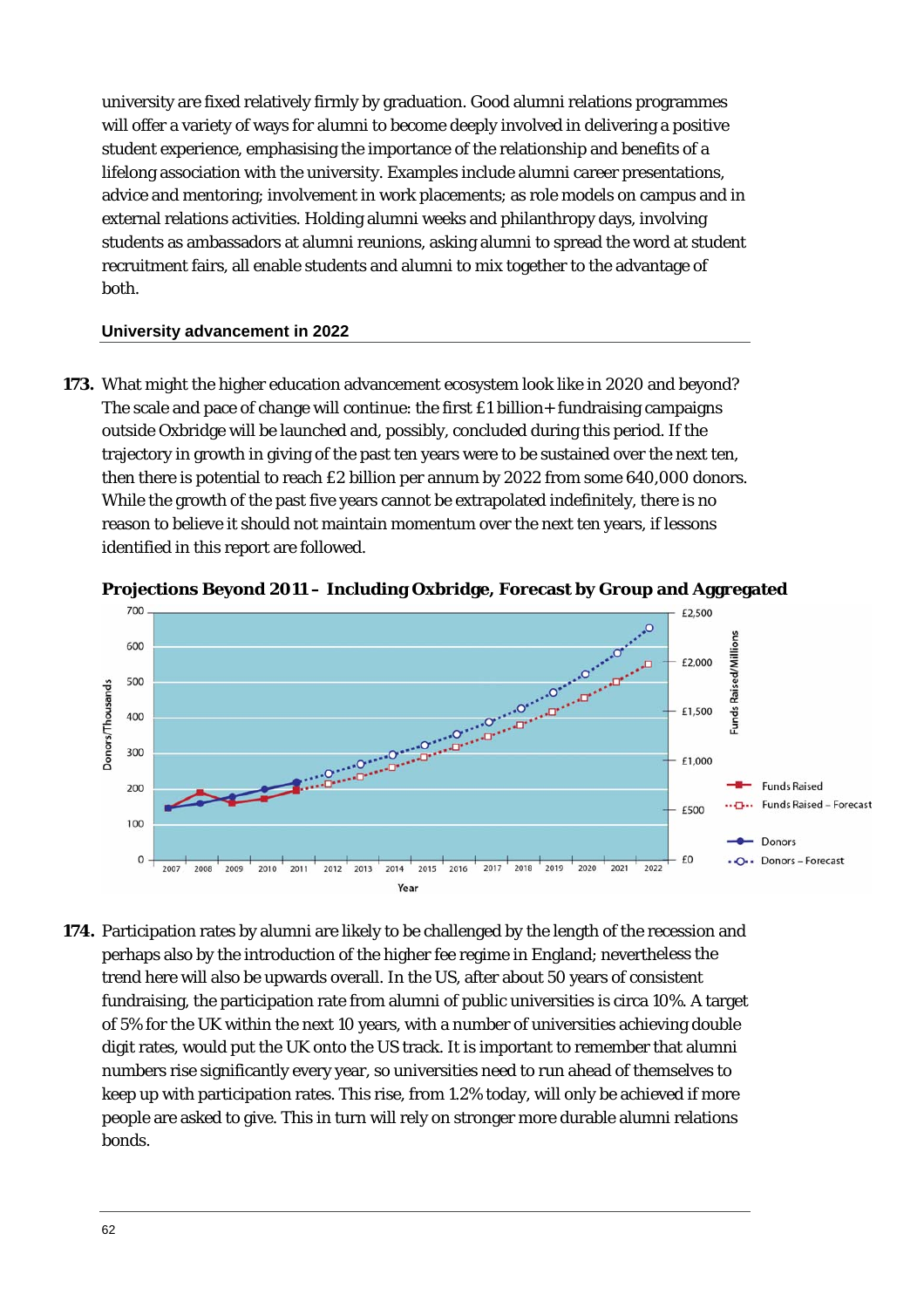- **175.** There will be higher levels of investment, success and innovation in other parts of the system. Numbers of gifts above £1 million to post-92 universities are already more frequent than we might have expected, and these will increase in number significantly , with many institutions running their own first campaigns. Some have already embarked on "quiet phases" and will launch in the next 12-24 months. The geographical profile of giving will almost certainly shift towards Asia, and more effort and expertise will be expended in achieving an understanding of giving cultures in BRIC (Brazil, Russia, India and China) countries.
- **176.** Ethics will be increasingly signposted, with the consequences of the Woolf Report leading to more robust principles and procedures for dealing with major donors in particular. Endowment fundraising – never easy at the best of times – will be more challenging with long-term interest rates at historically low levels.
- exposure to fundraising and comfort with involvement in fundraising campaigns will There is likely to be increasing engagement of charismatic chancellors as active members of the institution's advancement team. **177.** Institutions that are most ambitious about fundraising are likely to reflect the essential commitment of their leadership by dividing responsibility for advancement between "President" and "Provost" (whether or not those titles are adopted) – as prefigured by the Thomas Report. Similarly, roles such as Vice President for Advancement or Pro Vice-Chancellor for Advancement will appear progressively within senior management teams and be drawn increasingly from the ranks of advancement professionals. Previous become part of the person specification for chairs of councils as well as vice-chancellors.
- **178.** Importantly, many more activities big and small across higher education will be funded either purely or largely by philanthropy. Every university should be able to point to positive examples of this by the end of the decade. Thousands of students will also receive scholarships and bursaries funded through donations and many of them will think about giving back to their universities – or forward through their universities to the future – when they can.
- **179.** Reconnecting with our own tradition of philanthropy for education is a process that the past decade has made invigoratingly possible. The task ahead is to develop that tradition for the next decade with energy, courage and a kind of realistic optimism. The task is necessary – for universities, for students, indeed for the world. It can be done. And the results, we are convinced, will be extraordinary.